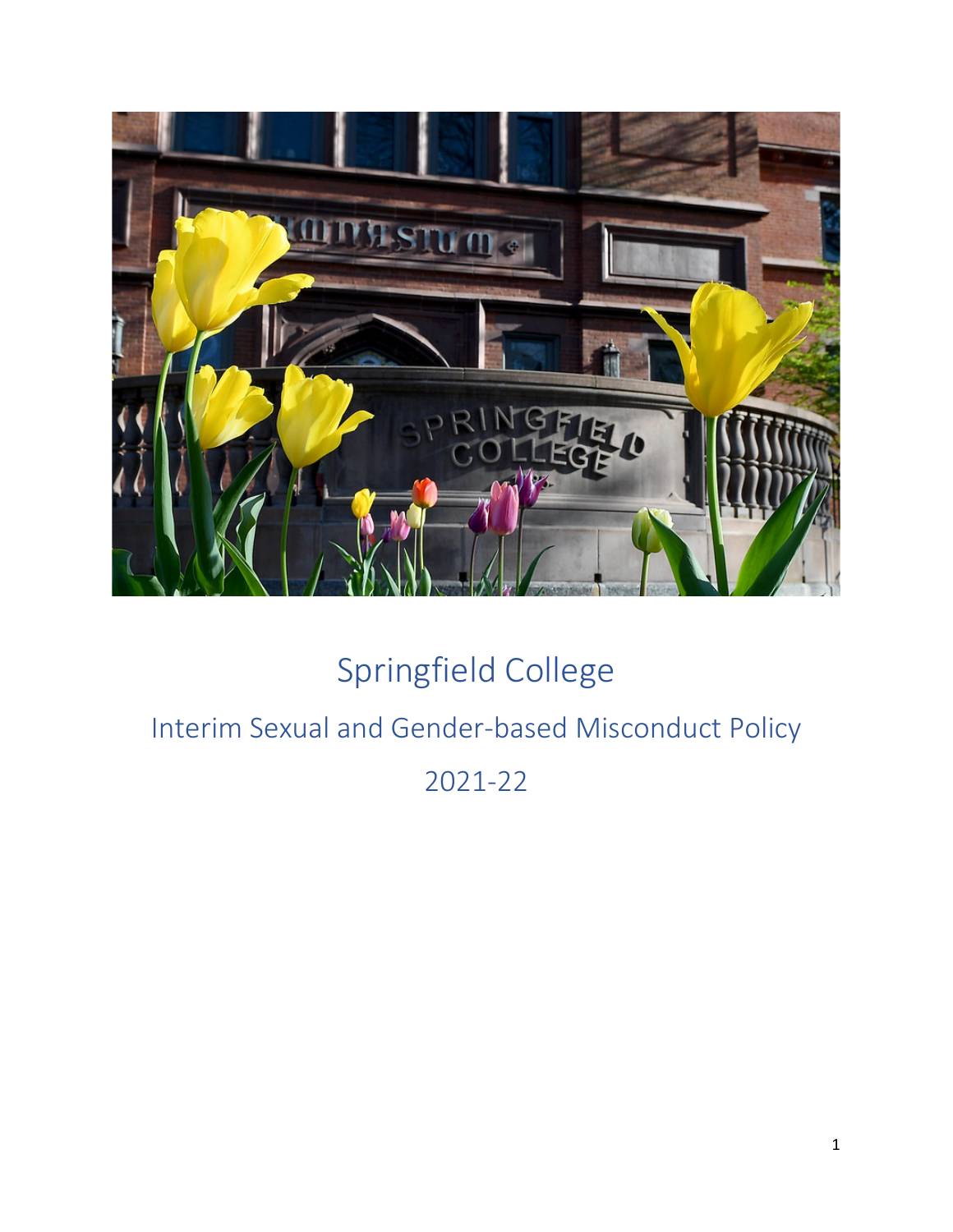## Contents

| I.   |                                                                                |  |
|------|--------------------------------------------------------------------------------|--|
| ΙΙ.  |                                                                                |  |
| А.   |                                                                                |  |
| В.   |                                                                                |  |
| C.   |                                                                                |  |
| D.   |                                                                                |  |
| Е.   |                                                                                |  |
| F.   |                                                                                |  |
| G.   |                                                                                |  |
| III. |                                                                                |  |
| А.   |                                                                                |  |
| В.   |                                                                                |  |
| C.   |                                                                                |  |
| D.   |                                                                                |  |
| Е.   |                                                                                |  |
| F.   |                                                                                |  |
| G.   |                                                                                |  |
| Η.   | Aiding or Facilitating the Commission of Sexual and Gender-Based Misconduct 11 |  |
| Ι.   |                                                                                |  |
| J.   |                                                                                |  |
| IV.  |                                                                                |  |
| Α.   |                                                                                |  |
| В.   |                                                                                |  |
| C.   |                                                                                |  |
| D.   |                                                                                |  |
| Е.   |                                                                                |  |
| V.   |                                                                                |  |
| VI.  |                                                                                |  |
| VII. |                                                                                |  |
| А.   |                                                                                |  |
| В.   |                                                                                |  |
| C.   |                                                                                |  |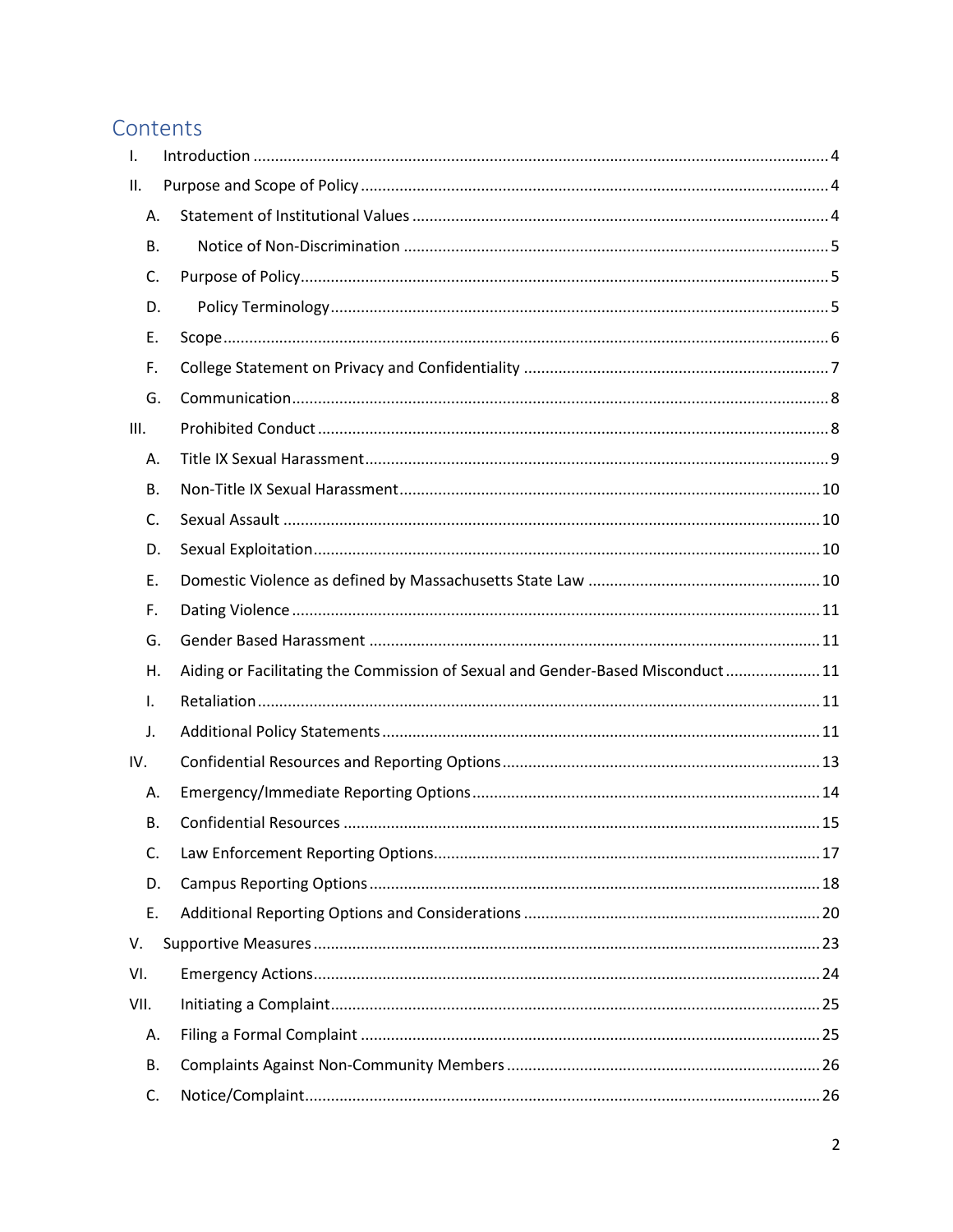| D.             |                                                                           |
|----------------|---------------------------------------------------------------------------|
| E.             |                                                                           |
| F.             |                                                                           |
| G.             |                                                                           |
| Η.             |                                                                           |
| $\mathbf{I}$ . |                                                                           |
| J.             |                                                                           |
| K.             | Effect of Pending Complaint on Respondent Withdrawing from the College 29 |
| VIII.          |                                                                           |
| Α.             |                                                                           |
| <b>B.</b>      |                                                                           |
| ii.            |                                                                           |
| iii.           |                                                                           |
| iv.            |                                                                           |
| C.             |                                                                           |
| D.             |                                                                           |
| E.             |                                                                           |
| IX.            |                                                                           |
| Α.             |                                                                           |
| В.             |                                                                           |
| Χ.             |                                                                           |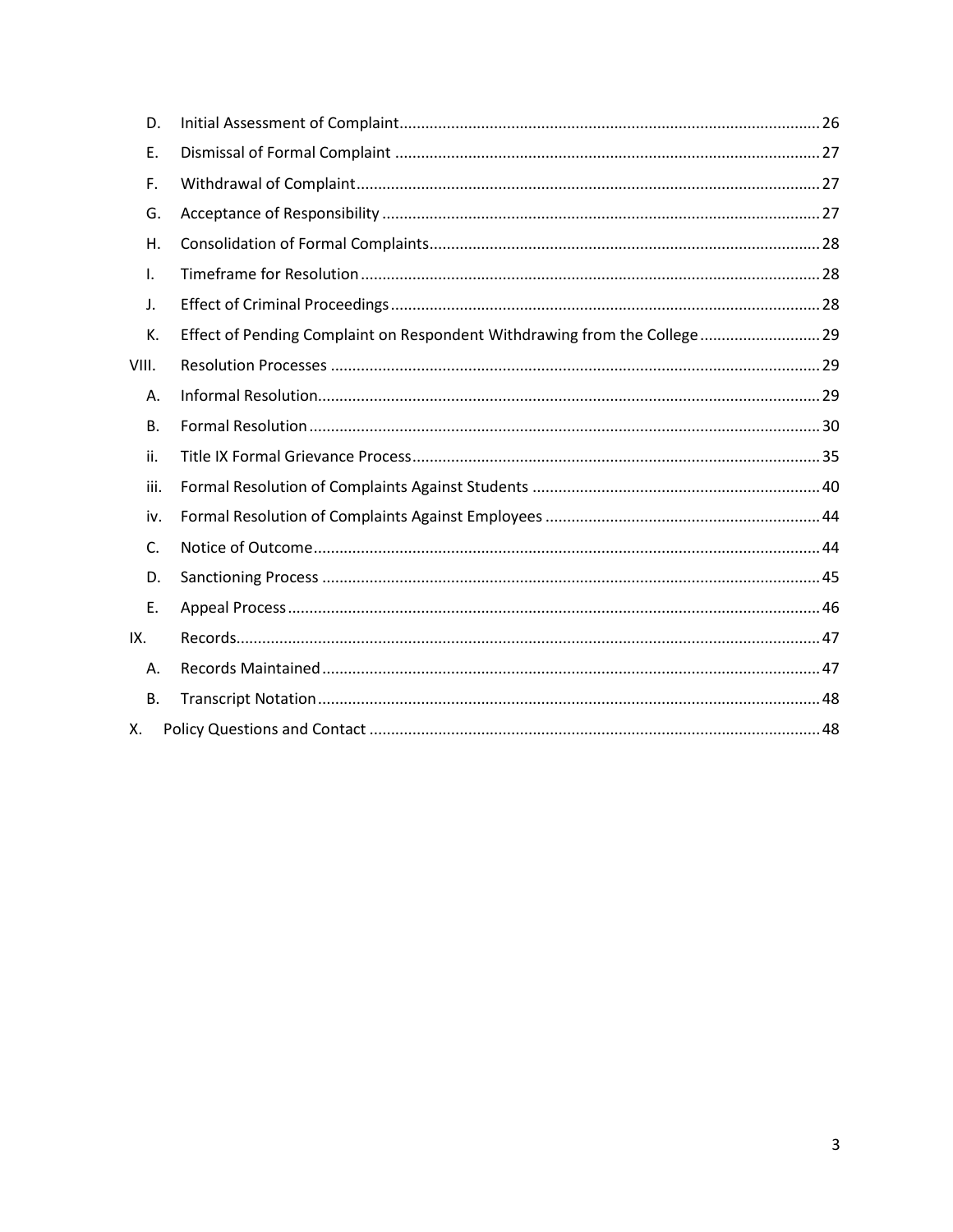## <span id="page-3-0"></span>I. Introduction

The Springfield College mission calls our community "to educate the whole person in spirit, mind, and body for leadership in service to others." To maintain an environment that is consistent with our mission and values, Springfield College (the "College") is committed to the prevention of and response to sexual and gender-based misconduct which unreasonably interferes with the academic and professional experiences of any member of the Springfield College community. Consistent with this commitment, the College complies with Title IX of the Education Amendments of 1972 ("Title IX"), which prohibits the discrimination on the basis of sex in the education programs and activities; Title VII of the Civil Rights Act of 1964 ("Title VII"), which prohibits sex discrimination in employment; as well as relevant and applicable state laws, including MGL Chapter 6, Section 168E, pertinent to preventing sexual violence and discrimination in education and employment. The College also complies with the Jeanne Clery Disclosure of Campus Security Policy and Campus Crime Statistics Act ("Clery Act"), as amended by provisions of the Violence Against Women Reauthorization Act of 2013 ("VAWRA").

The Springfield College Sexual and Gender-based Misconduct Policy ("SGBM policy") prohibits acts of sexual assault, sexual harassment, sexual exploitation, domestic violence, dating violence, stalking, and retaliation as well as discrimination on the basis of sex, gender, gender expression, gender identity, and/or sexual orientation (collectively referred to throughout this policy as "sexual and gender-based misconduct") in all College programs and activities. This policy applies to programs and activities such as recruitment, admissions, financial aid and scholarships, course offerings, athletics, employee hiring and retention, and employee benefits and leave policies.

# <span id="page-3-1"></span>II. Purpose and Scope of Policy

### <span id="page-3-2"></span>A. Statement of Institutional Values

Sexual and gender-based misconduct is a violation of a person's rights, dignity, and integrity. Acts of sexual and gender-based misconduct represent a fundamental failure by a community member to recognize and to respect the intrinsic worth and dignity of another. Acts of sexual and gender-based misconduct are harmful to our community as a whole and will not be tolerated at the College. Such acts corrupt the integrity of the educational process and are contrary to the Humanics philosophy, upon which the College mission is built.

All members of the College community should be free from any sexual and gender-based misconduct in the classroom; the social, recreational, and residential environment; and the workplace. The College seeks to foster a climate free from sexual and gender-based misconduct through a coordinated education and prevention program and clear and effective policies, including investigative and grievance procedures that are prompt, equitable, and accessible to all. In response to any reported sexual and gender-based misconduct, the College will take all appropriate steps to eliminate the misconduct, prevent its recurrence, and address its effects.

To foster a climate of respect for oneself, for one another, and to provide for the safety and security of our community, the College expects all community members to take action to prevent acts of sexual and gender-based misconduct. Creating a safe campus environment is the responsibility of all members of the College community, both individually and collectively.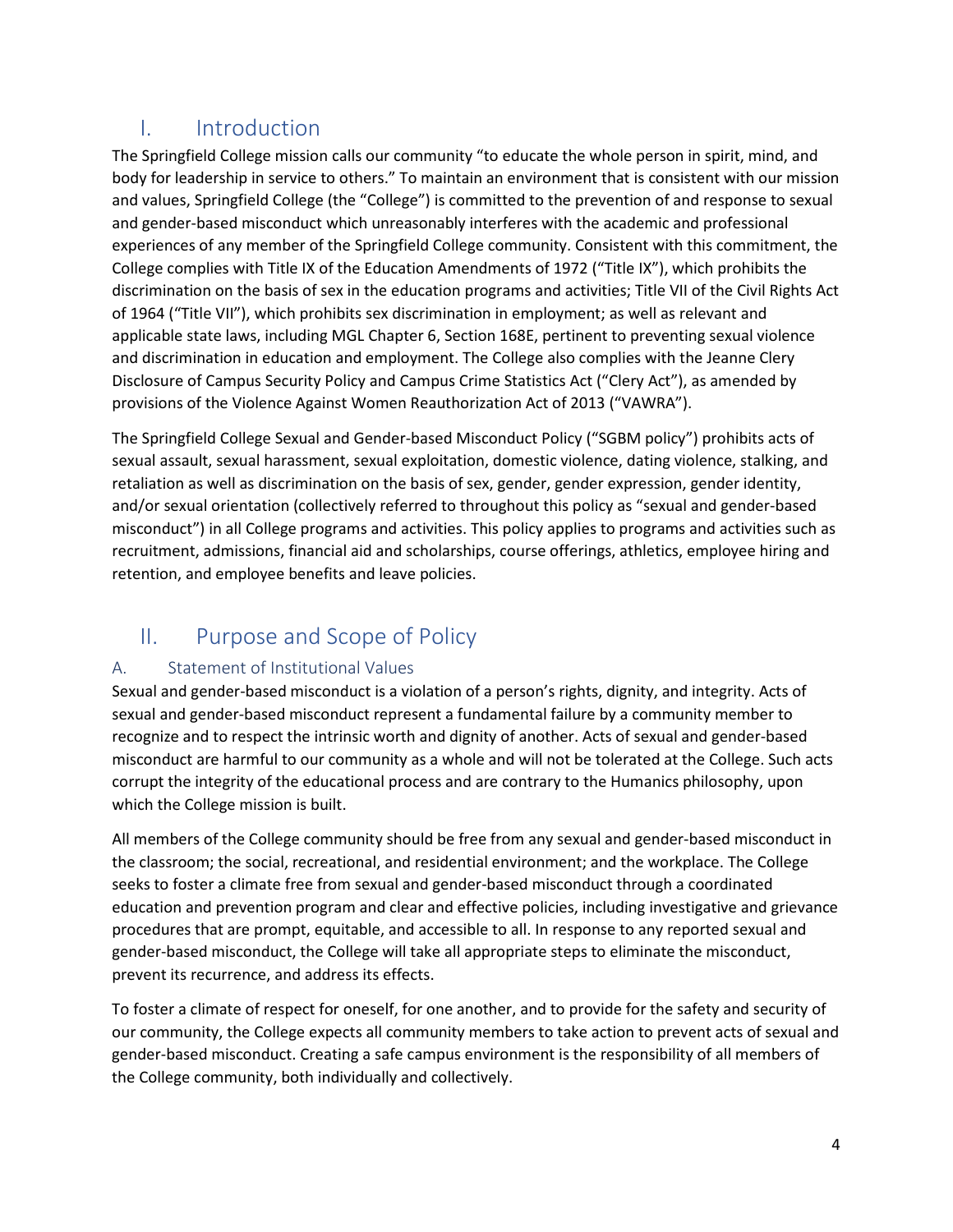To foster a climate that encourages reporting of sexual and gender-based misconduct, the College will actively educate the community, will respond to all allegations promptly, and will provide supportive measures to address the safety, emotional well-being, and academic needs of the individuals involved. Employees responding to reports of sexual and gender-based misconduct will act in a manner that recognizes the inherent dignity of the individuals involved.

To achieve equitable results, the College will carefully review and/or investigate all reports with an earnest intent to understand the perspective and experiences of each individual involved and provide for fair and impartial evaluation and resolution.

### <span id="page-4-0"></span>B. Notice of Non-Discrimination

The College does not discriminate against any person on the basis of race, color, religion, national or ethnic origin, age, sex, sexual orientation, gender identity or expression, disability, veteran status, or any other legally protected basis in admission and access to, and employment and treatment in, its programs and activities.

Inquiries regarding the application of this Notice of Non-Discrimination and the College's nondiscrimination policies may be referred to the following:

- The Equal Employment Opportunity coordinator and coordinator of the Age Discrimination Act of 1975 is Jonathan Howell, Director of Human Resources, Administration Building, 263 Alden Street, Springfield, MA, 01109-3797, Telephone: (413) 748-3964, Email: [jhowell@springfield.edu.](mailto:jhowell@springfield.edu)
- The coordinator of Title IX of the Education Amendment of 1972 and Section 504 of the Rehabilitation Act of 1973 is Erin Leeper, Director of Non-Discrimination Initiatives/Title IX Administrator and 504 Coordinator, Campus Union Suite 325, 263 Alden Street, Springfield, MA, 01109-3797, Telephone: (413) 748-3248, Email: [eleeper@springfield.edu.](mailto:eleeper@springfield.edu)
- Office for Civil Rights, U.S. Department of Education, Office for Civil Rights, 400 Maryland Avenue, SW, Washington, D.C., 20202-1100, Telephone: 1-800-421-3481

### <span id="page-4-1"></span>C. Purpose of Policy

The purpose the SGBM policy is to provide the College community with a clearly articulated set of behavioral standards, common understandings of definitions, and key concepts and descriptions of prohibited conduct, in addition to the resolution options available to address the misconduct. This policy applies to all community members, including students, employees, and non-members, regardless of sexual orientation, gender identity, or gender expression. It is intended to protect and guide students, employees, and non-members who have been affected by sexual and gender-based misconduct, whether as a complainant, a respondent, or a third party.

### <span id="page-4-2"></span>D. Policy Terminology

**Complainant**: Any individual who is alleged to be the victim of sexual or gender-based misconduct.

**Respondent**: Any individual who is reported to be the perpetrator of sexual harassment. A person may be a complainant or respondent, even where no formal complaint has been filed and no grievance process is pending.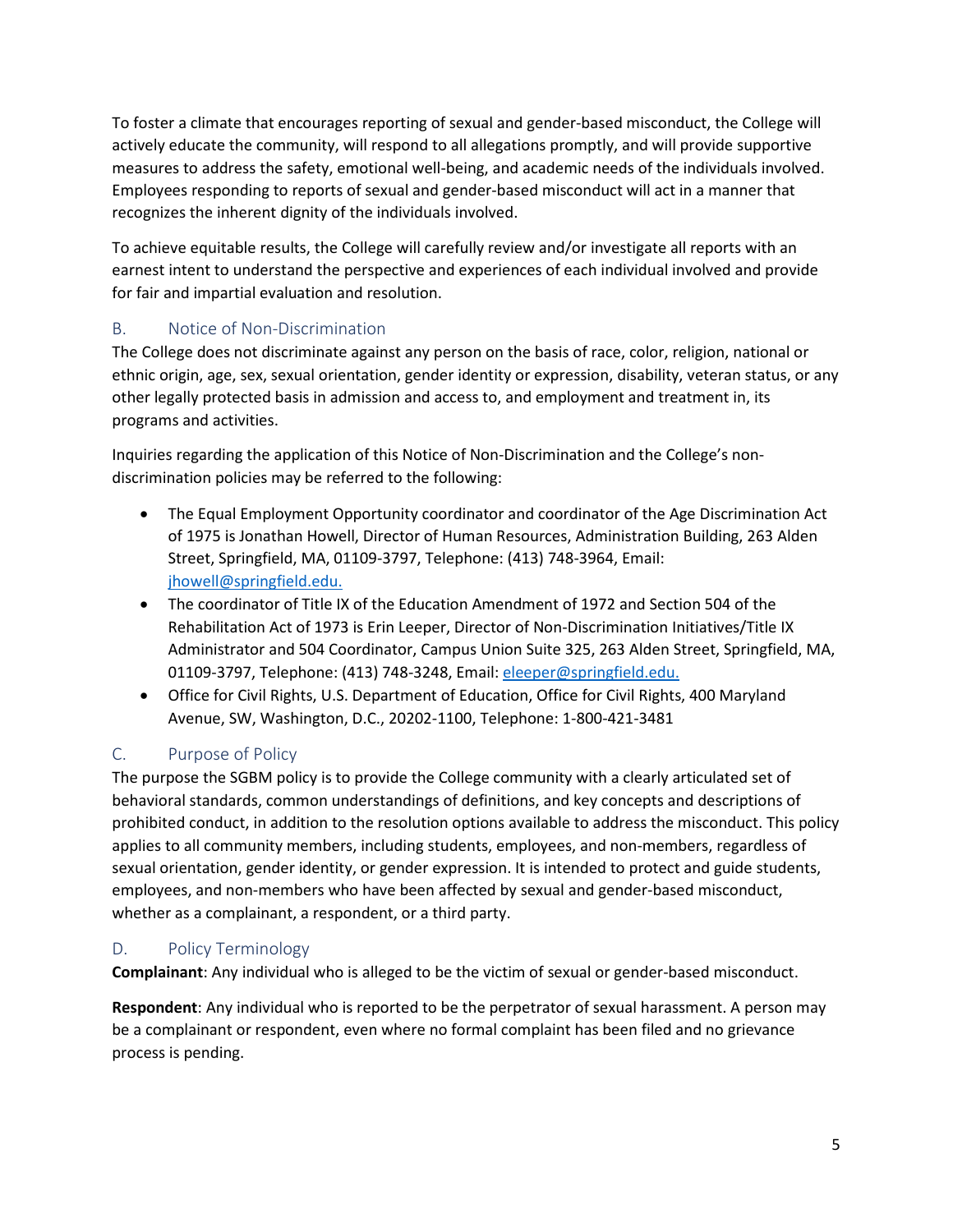**Reporting party**: Any individual that is alleging that misconduct has occurred but was not the complainant.

**Witness**: Any individual who witnessed an incident of misconduct or has information regarding an incident.

**Formal complaint**: A document that initiates the College's grievance process. A formal complaint is not required for the College to have actual knowledge of sexual or gender-based misconduct, which activates the College's legal obligation to respond promptly, including by offering supportive measures to a complainant.

**Report**: Any incident or concern regarding gender-based misconduct that is disclosed to the Title IX coordinator, one of the deputy Title IX coordinators, or any other College employee.

**Student**: Matriculated and non-matriculated students participating or attempting to participate in any College educational programs or activities at all campus locations and online learning. Where a student is also an employee, their primary relationship with the College takes precedence in determining which policies and procedures apply.

**Employee**: Both staff and faculty members at all campus locations and online learning. Where an employee is also a student, their primary relationship with the College takes precedence in determining which policies and procedures apply.

**Advisor of choice**: Any complainant or respondent may be accompanied by an advisor of their choosing to any meetings, hearings, or interviews pertaining to the investigation or resolution of a formal complaint. In most instances, an advisor's role is limited to observing, consulting with, and providing support to the party, unless otherwise expressly written.

### <span id="page-5-0"></span>E. Scope

As stated above, this policy applies to all members of the College community, including all employees, students, visitors, and independent contractors, regardless of sexual orientation, gender identity, or gender expression.

All College community members are responsible for their actions and behavior, whether the conduct in question occurs on the main campus, regional campuses, or in another location. Members of the College community have a responsibility to adhere to College policies and local, state, and federal laws.

As a result, this policy applies both to on-campus and off-campus conduct that occurs in educational programs or activities, including College-owned buildings and College-sponsored trips. Off-campus behaviors that have an actual or potential adverse impact on any member of the College community or the College may fall under this policy, or constitute a violation of another College policy.

Any individual may make a report alleging a violation of this policy. The College will provide support options and respond promptly and equitably to all allegations of sexual and gender-based misconduct. The College is committed to maintaining fairness for all parties as well as balancing the needs and interests of the individuals involved with the safety of the community as a whole.

As long as the College has jurisdiction over the respondent, there is no time limit to invoking this policy in cases of alleged sexual and gender-based misconduct. Nevertheless, individuals are encouraged to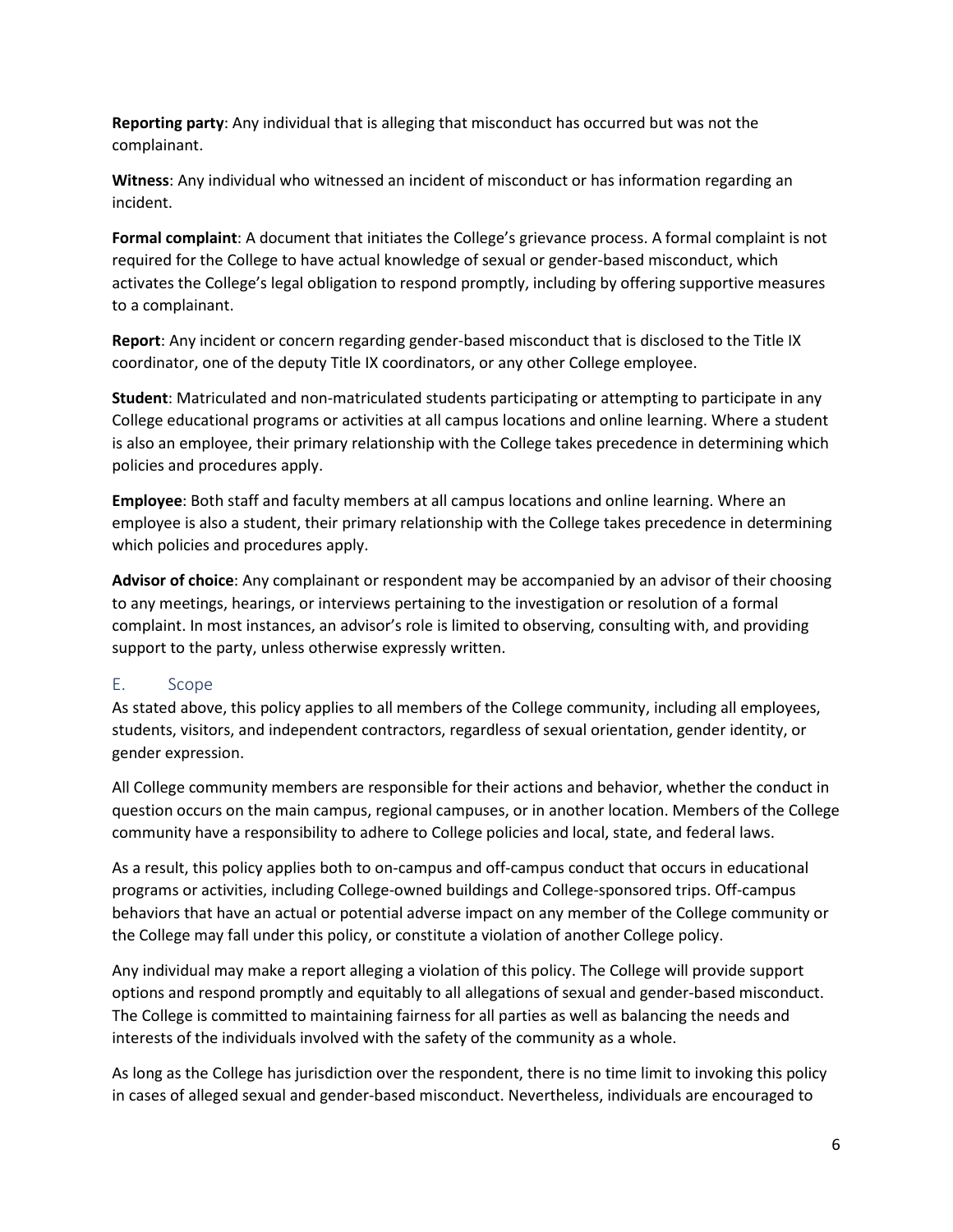report alleged sexual and gender-based misconduct as soon as possible in order to maximize the College's ability to respond promptly and effectively.

Behavior that occurred prior to the effective date of this policy shall be subjected to the policy definitions in place at the time of the incident, however, the procedures outlined in this policy shall be used.

Under the 2020 Title IX Regulations, additional jurisdictional limits may exist. Behavior subjected to the 2020 Title IX regulations must have occurred within the United States, on Springfield College campus, or off campus when the location is part of the College's operations and when the College has substantial control over the respondent. Behavior that occurred outside these jurisdictional limits may still be subjected to the SGBM policy, but will not constitute a Title IX violation.

### ROLE OF THE TITLE IX COORDINATOR

The Title IX coordinator oversees the College review, investigation, and resolution process for reports of sexual and gender-based misconduct and coordinates the College compliance with Title IX and other federal and state laws regarding sexual misconduct. The Title IX coordinator is supported by several College administrators who serve as deputy Title IX coordinators. Each is knowledgeable and trained in state and federal laws that apply to matters of sexual and gender-based misconduct, as well as College policy and procedure.

The duties and responsibilities of the Title IX coordinator and deputy Title IX coordinators include training, education, and climate checks as well as the oversight of procedures that promptly and equitably eliminate sexual harassment, prevent its recurrence, and address its effects on individuals and our community. The Title IX coordinator and deputy Title IX coordinators will:

- Oversee the investigation and resolution of all reports of sexual or gender-based misconduct;
- Meet with any individual, whether a complainant, a respondent, or a third party, to discuss supportive measures, resources, and procedural questions;
- Ensure prompt and equitable resolutions that comply with all requirements and timeframes specified in the complaint procedures;
- Conduct ongoing and annual climate checks, tracking and monitoring of sexual and genderbased misconduct allegations on campus; and
- Coordinate all training, education, and prevention efforts.

### <span id="page-6-0"></span>F. College Statement on Privacy and Confidentiality

The College is committed to protecting the privacy of all individuals involved in reporting and resolution procedures and processes under this policy. The College is also committed to assisting students, employees, and non-members to make informed choices regarding how they choose to respond or participate in a response to sexual and gender-based misconduct. With respect to any report under this policy, the College will take reasonable efforts to protect the privacy of participants, in accordance with applicable state and federal law, while balancing the need to gather information to assess the report to take steps to eliminate sexual and gender-based misconduct, prevent its recurrence, and remedy its effects.

Privacy and confidentiality have distinct meanings under this policy: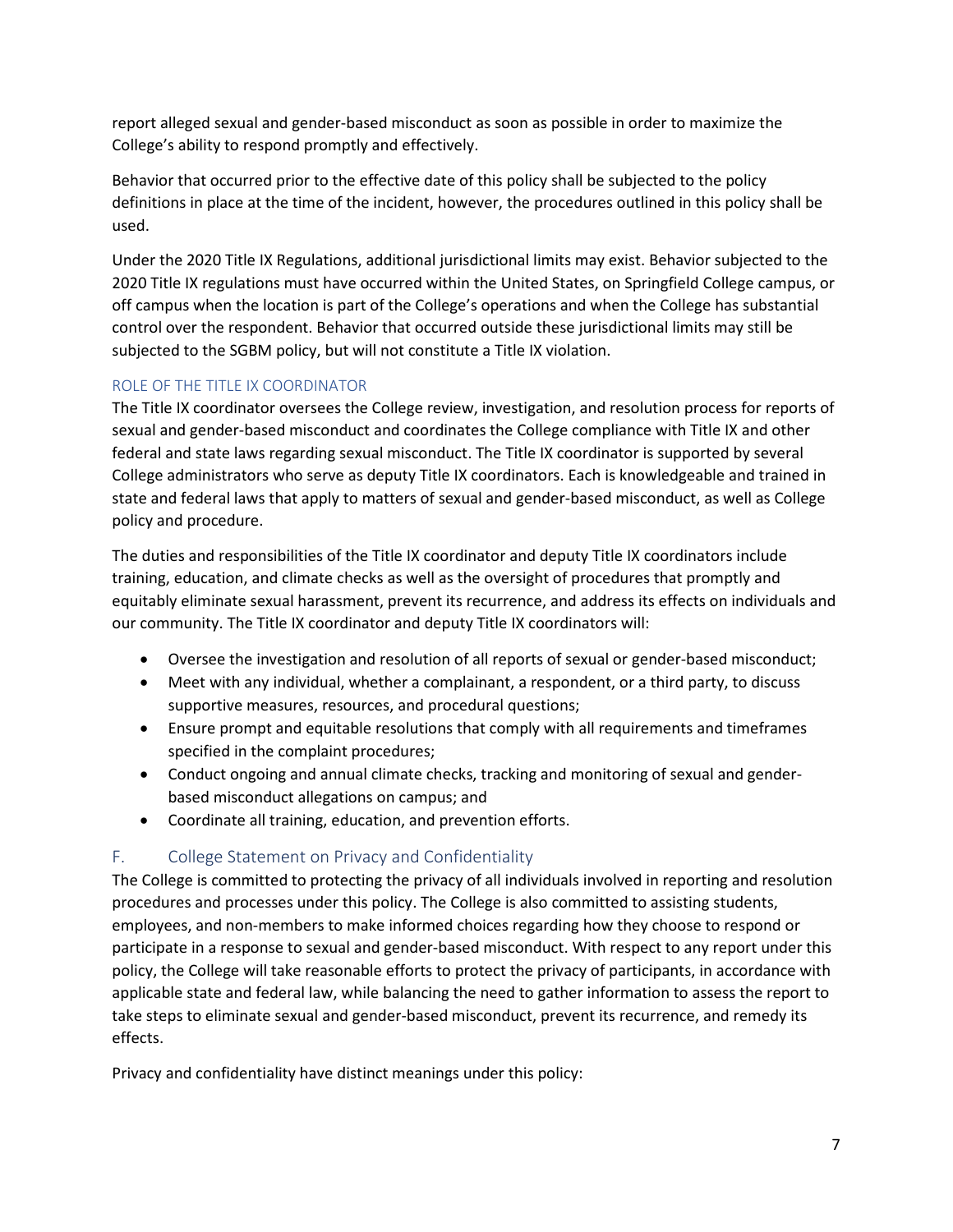**Privacy**: Privacy means that information related to a report of sexual and gender-based misconduct will be shared with a limited number of College employees who "need to know" in order to assist in support of the complainant, respondent, or witnesses in the assessment, investigation, and resolution of the report. Only employees of the College who are essential to functions of this policy are notified of any or all of the elements of a report or formal complaint.

**Confidentiality**: Confidentiality exists in the context of laws that protect certain relationships, including medical and clinical care providers, mental health providers, counselors, and ordained clergy (but not those who provide administrative services related to the provision of those services), all of whom may engage in confidential communications under Massachusetts law. The College provides a number of confidential resources, both on and off campus (see Section IV) for both the complainant and respondent.

The College will keep confidential the identity of any individual who has made a report or complaint of sex discrimination, including any individual who has made a report or filed a formal complaint of sexual harassment; any complainant; any individual who has been reported to be the perpetrator of sex discrimination; any respondent; and any witness, except as may be permitted by the federal Family Educational Rights and Privacy Act (FERPA) and its implementing regulations or as required by law, or to carry out this policy, including to conduct any investigation, hearing, or judicial proceeding arising thereunder.

### <span id="page-7-0"></span>G. Communication

All communications and notices required by these procedures may be made electronically, in hard copy, or in person.

The College's primary means of communication with all students and employees is through their College-issued email account. A party must notify the Title IX coordinator if another communication method is preferred. The Title IX coordinator, investigator(s), and decision-maker(s) must communicate directly with the parties. If the complainant or respondent would like their advisor of choice to be copied on any communication, they must indicate this in writing to the Title IX coordinator and must also notify the Title IX coordinator if/when they no longer wish to have their advisor of choice copied on any communication.

The College will not release any information regarding a complaint under this policy to any spouse, parent/guardian(s), support person, or other faculty/staff who do not have an educational need to know without written permission from the involved party(ies).

# <span id="page-7-1"></span>III. Prohibited Conduct

Students, staff, administrators, and faculty are entitled to an employment and educational environment that is free of discriminatory harassment. The SGBM policy is not meant to inhibit or prohibit educational content or discussions inside or outside of the classroom that include germane, but controversial or sensitive subject matters protected by academic freedom.

The sections below describe the specific forms of legally prohibited harassment that also are prohibited under the Springfield College policy. When speech or conduct is protected by academic freedom and/or the First Amendment, it will not be considered a violation of Springfield College policy, though supportive measures will be offered to those impacted.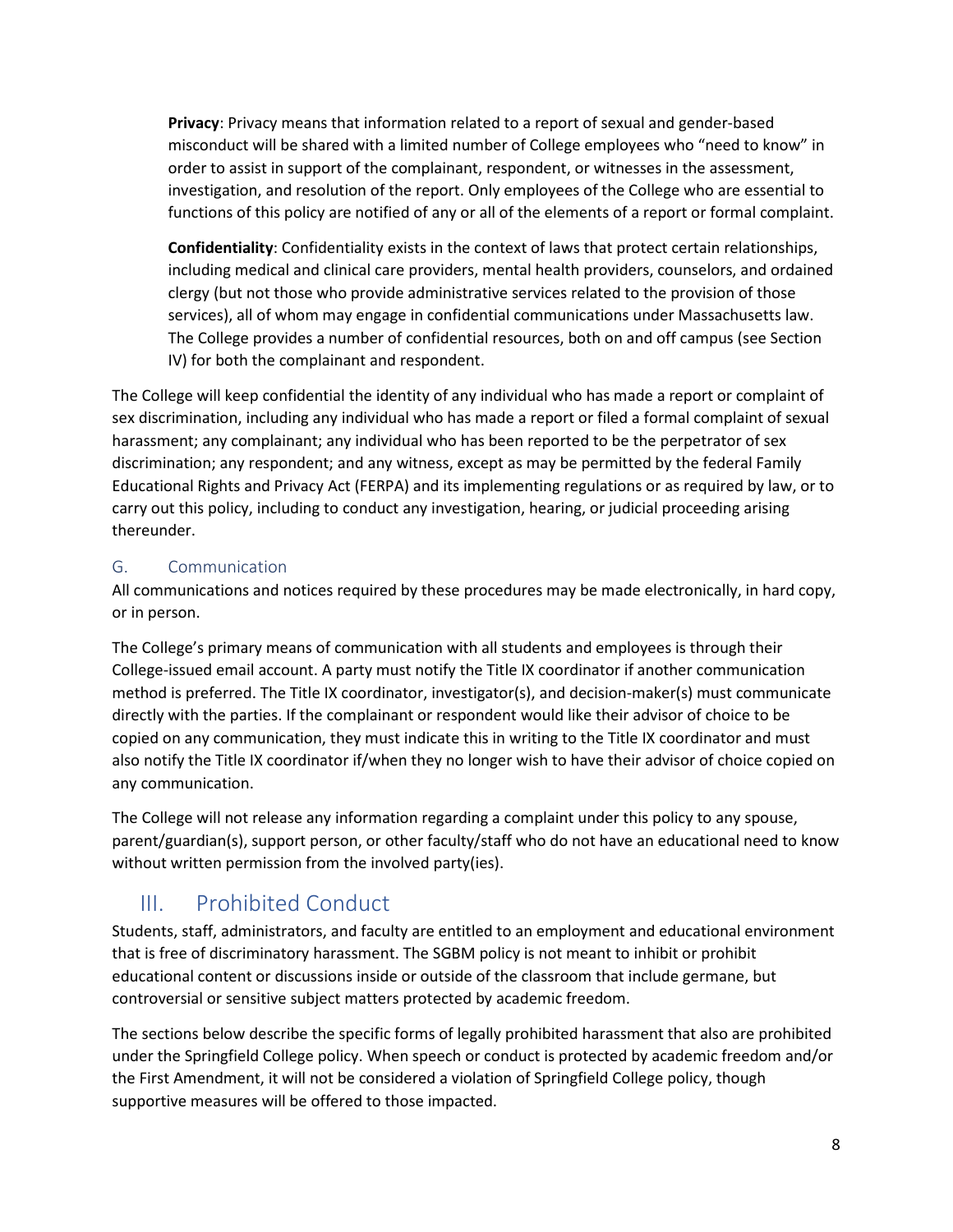### A. Title IX Sexual Harassment

<span id="page-8-0"></span>Conduct on the basis of sex that aligns with one or more of the following conditions as defined by the Title IX 2020 Final Rule:

- 1. An employee of the College conditioning the provision of an aid, benefit, or service of the College on an individual's participation in unwelcome sexual conduct;
- 2. Unwelcome conduct determined by a reasonable person to be so severe, pervasive, and objectively offensive that it effectively denies a person equal access to the College's education program or activity; or
- 3. Sexual assault, dating violence, domestic violence, and stalking as defined below as required by the United States Department of Education:
	- A. Sexual Assault: An offense classified as a forcible or nonforcible sex offense under the uniform crime reporting (UCR) system of the Federal Bureau of Investigations (FBI).
		- 1. Rape: The carnal knowledge of a person, without the consent of the victim, including instances where the victim is incapable of giving consent because of their age or because of their temporary or permanent mental or physical incapacity.
		- 2. Sodomy: Oral or anal sexual intercourse with another person, without the consent of the victim, including instances where the victim is incapable of giving consent because of their age or because of their temporary or permanent mental or physical incapacity.
		- 3. Sexual Assault with an Object: To use an object or instrument to unlawfully penetrate, however slightly, the genital or anal opening of the body of another person, without the consent of the victim, including instances where the victim is incapable of giving consent because of their age or because of their temporary or permanent mental or physical incapacity.
		- 4. Fondling: The touching of the private body parts of another person for the purpose of sexual gratification without the consent of the victim, including instances where the victim is incapable of giving consent because of their age or because of their temporary or permanent mental or physical incapacity.
		- 5. Incest: Nonforcible sexual intercourse between persons who are related to each other within the degrees wherein marriage is prohibited by law.
		- 6. Statutory Rape: Nonforcible sexual intercourse with a person who is under the statutory age of consent.
	- B. Dating Violence: Violence committed by a person (a) who is or has been in a social relationship of a romantic or intimate nature with the complainant; (b) where the existence of such a relationship shall be determined based on a consideration of the following factors: (i) the length of the relationship; (ii) the type of relationship; and (iii) the frequency of interaction between the persons involved in the relationship.
	- C. Domestic Violence: This includes felony or misdemeanor crimes of violence committed by a current or former spouse or intimate partner of the complainant, by a person with whom the complainant shares a child in common, by a person who is cohabitating with or has cohabitated with the complainant as a spouse or intimate partner, by a person similarly situated to a spouse of the complainant under the domestic or family violence laws of the jurisdiction receiving grant monies, or by any other person against an adult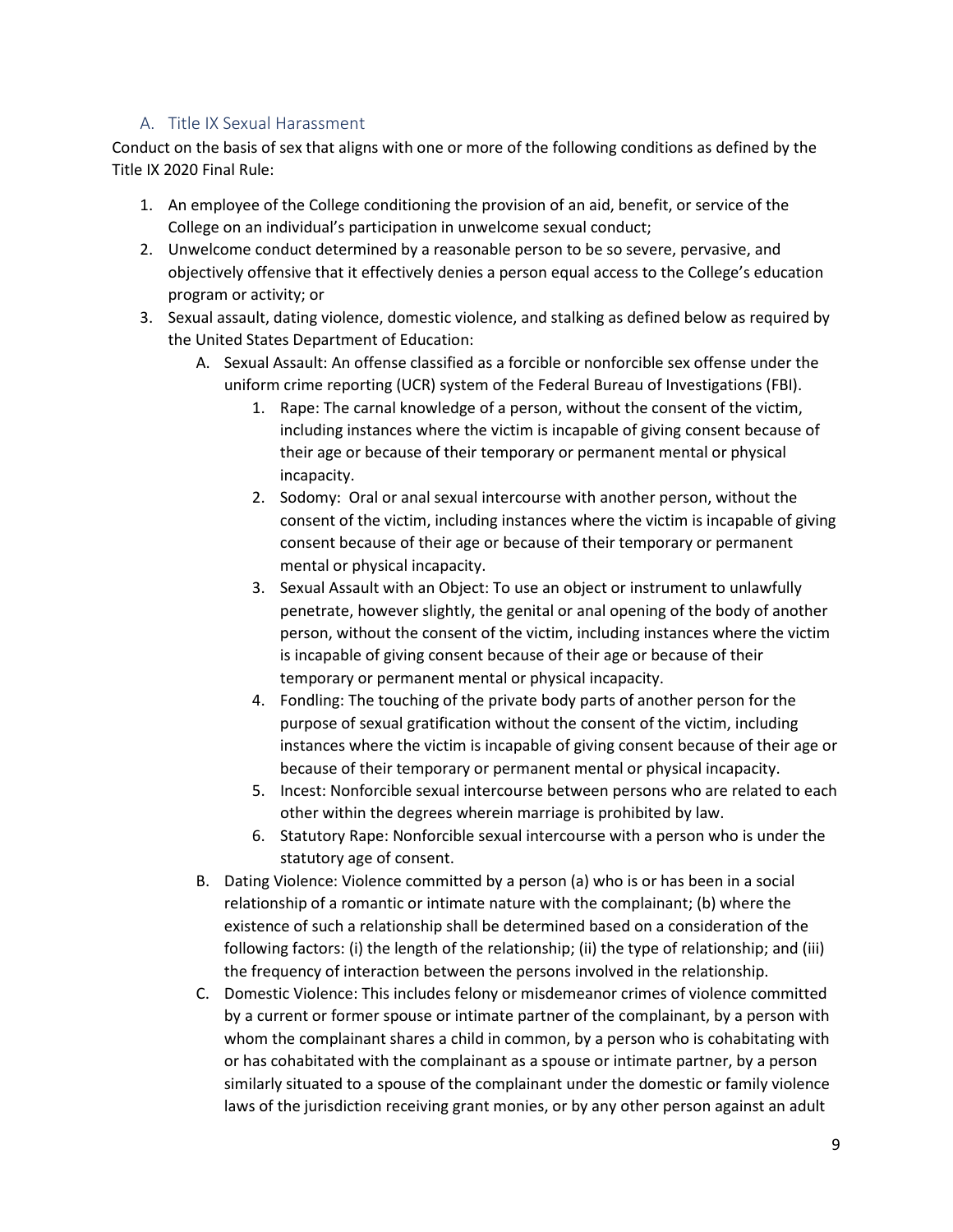or youth complainant who is protected from that person's acts under the domestic or family violence laws of the jurisdiction.

D. Stalking: Engaging in a course of conduct directed at a specific person that would cause a reasonable person to (a) fear for the person's safety or the safety of others, or (b) suffer substantial emotional distress.

### B. Non-Title IX Sexual Harassment

<span id="page-9-0"></span>Any unwelcome sexual advance, request for sexual favors, or other unwelcome verbal or physical conduct of a sexual nature. Sexual harassment is further defined as:

- 1. Hostile Environment Harassment: Unwelcome conduct of a sexual nature that is sufficiently severe, persistent, or pervasive as to limit a person's ability to work or participate in a program or activity.
- 2. Quid Pro Quo Harassment: When a person with authority uses submission to or rejection of unwelcome sexual conduct as the basis for making academic or employment decisions affecting a subordinate or a student. This kind of harassment usually involves explicit or implicit threats of retaliation for refusing to submit to sexual advances.

It should be emphasized, however, that isolated instances (e.g., a single comment or joke) ordinarily will not constitute harassment unless it is repeated or egregious. Harassment may not be present if the conduct is welcomed or encouraged.

### C. Sexual Assault

<span id="page-9-1"></span>Any non-consensual sexual act or attempts of any non-consensual sexual act, including:

- A. Non-consensual sexual contact: touching of the private body part(s) of another person without the consent of that person.
- B. Non-consensual sexual intercourse: Penetration, no matter how slight, of the vagina or anus, with any body part or object, or oral penetration by a sex organ on another person, without the consent of that person. This term includes instances when the person is unable to consent due to being under the legal age of consent in the state when the behavior occurred; if the person was unable to consent due to temporary or permanent mental incapacity, including intoxication; or when the perpetrator has threatened, coerced, or exhibited a use of force against the other person.

### D. Sexual Exploitation

<span id="page-9-2"></span>An act or acts committed through non-consensual abuse or exploitation of another person's sexuality for the purpose of sexual gratification, financial gain, personal benefit or advantage, or any other nonlegitimate purpose. The act or acts of sexual exploitation are prohibited even though the behavior does not constitute one of the other sexual misconduct offenses. Sexual exploitation may involve individuals who are known to one another, such as those engaged in an intimate or sexual relationship, and/or individuals not known to one another.

### E. Domestic Violence as defined by Massachusetts State Law

<span id="page-9-3"></span>Massachusetts General Laws Chapter 209A Section 1 defines "domestic violence" as the occurrence of one or more of the following acts between family or household members: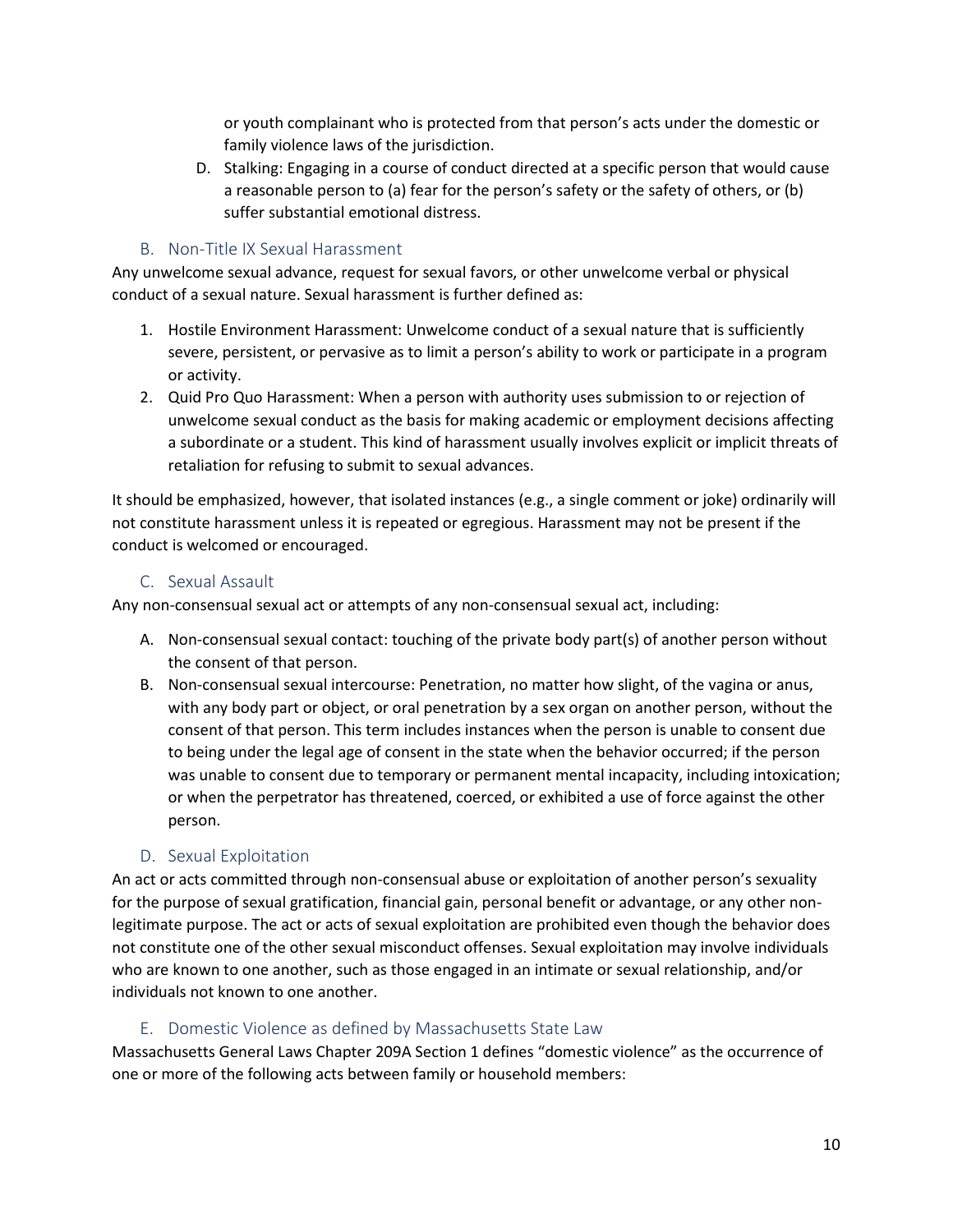- attempting to cause or causing physical harm;
- placing another in fear of imminent serious physical harm; or
- causing another to engage involuntarily in sexual relations by force, threat, or duress.

"Family or household members" are defined as persons who:

- are or were married to one another,
- are or were residing together in the same household,
- are or were related by blood or marriage,
- have a child in common regardless of whether they have ever married or lived together, or
- are or have been in a substantive dating or engagement relationship.

#### F. Dating Violence

<span id="page-10-0"></span>Violence committed by a person who is or has been in a social relationship of a romantic or intimate nature with the complainant and where the existence of such a relationship shall be determined based on a consideration of the following factors: (i) the length of the relationship; (ii) the type of relationship, and (iii) the frequency of interaction between the persons involved in the relationship.

#### G. Gender-based Harassment

<span id="page-10-1"></span>Gender-based harassment is verbal, nonverbal, graphic, or physical aggression, intimidation, or hostile conduct based on sex, sex-stereotyping, sexual orientation, gender, gender expression or gender identity, but not involving conduct of a sexual nature, when such conduct is sufficiently severe, persistent, or pervasive that it interferes with or limits a person's ability to participate in or benefit from the College's education or work programs or activities.

### <span id="page-10-2"></span>H. Aiding or Facilitating the Commission of Sexual and Gender-based Misconduct

Aiding, facilitating, promoting, or encouraging the commission of a violation under this policy.

#### I. Retaliation

<span id="page-10-3"></span>No person may intimidate, threaten, coerce, or discriminate against any individual for the purpose of interfering with any right or privilege secured by Title IX, its implementing regulations, or the College's SGBM policy.

No person may intimidate, threaten, coerce, or discriminate against any individual because the individual has made a report or complaint, testified, assisted, or participated or refused to participate in any manner in an investigation, proceeding or hearing under this policy.

Any intimidation, threats, coercion, or discrimination, for the purpose of interfering with any right or privilege secured by Title IX, its implementing regulations, or the SGBM policy constitutes retaliation. This includes any charges filed against an individual for code of conduct violations that do not involve sex discrimination or sexual harassment, but that arise from the same facts or circumstances as a report or complaint of sex discrimination or a report or formal complaint of sexual harassment.

### J. Additional Policy Statements

#### <span id="page-10-4"></span>*Consent, Coercion, Incapacitation, and Alcohol and Other Drugs*

**Consent to engage in sexual activity must be knowing and voluntary.** Consent to engage in sexual activity must exist from the beginning to end of each instance of sexual activity and for each form of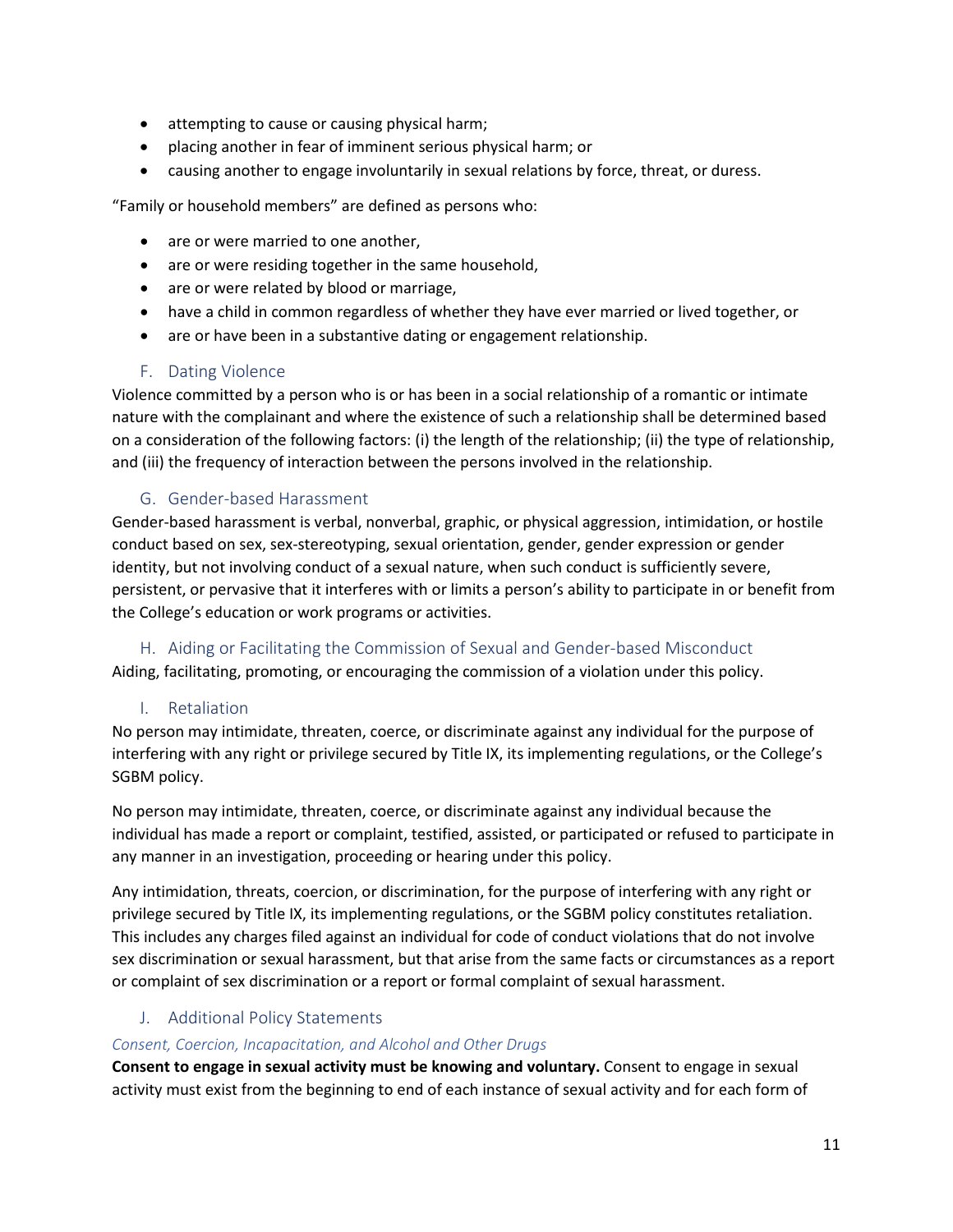sexual contact. Consent to one form of sexual contact does not constitute consent to all forms of sexual contact. For example, an individual may agree to kiss, but choose not to engage in touching of intimate body parts or sexual intercourse. An individual should obtain consent before moving from one act to another.

**Consent to engage in sexual activity with one person does not imply consent to engage in sexual activity with another.** Each person must obtain individual consent.

**Consent may be withdrawn by any party at any time.** Withdrawal of consent must also be outwardly demonstrated by words or actions that clearly indicate a desire to end sexual activity. Once withdrawal of consent has been expressed, sexual activity must cease.

**Consent consists of an outward demonstration indicating that an individual has freely chosen to engage in sexual activity.** Consent is demonstrated through mutually understandable words and/or actions that clearly indicate a willingness to engage freely in sexual activity.

#### **A current or previous dating or sexual relationship, by itself, is not sufficient to constitute consent.**

Even in the context of a relationship, there must be mutually understandable communication that clearly indicates willingness to engage in sexual activity each time such activity occurs. Consent to previous sexual activity does not constitute consent in the future. Consent must be obtained each time. In the Commonwealth of Massachusetts, consent can never be given by minors under the age of 16. The age of consent may be different in other states in which the College has regional locations. Individuals in those states should ensure they are aware of the minimum age of consent.

**Consent is not effective if it results from the use or threat of physical force, intimidation or coercion, or any other factor that would eliminate an individual's ability to exercise his or her own free will to choose whether or not to have sexual contact.** Coercion includes the use of pressure and/or oppressive behavior, including express or implied threats of harm and/or severe and/or pervasive emotional intimidation, which places an individual in fear of immediate or future harm or physical injury or causes a person to engage in unwelcome sexual activity. A person's words or conduct amount to coercion if they wrongfully impair the other's freedom of will and ability to choose whether or not to engage in sexual activity.

**An individual who is incapacitated is not able to make rational, reasonable judgments and therefore is incapable of giving consent.** Incapacitation is the inability, temporarily or permanently, to give consent because the individual is mentally and/or physically helpless due to drug or alcohol consumption, either voluntarily or involuntarily, or the individual is unconscious, asleep, or otherwise unaware that the sexual activity is occurring. In addition, an individual is incapacitated if the individual demonstrates that they are unaware of where they are, how they got there, or why or how they became engaged in a sexual interaction. Where alcohol is involved, incapacitation is a state beyond drunkenness or intoxication. Some indicators of incapacitation may include, but are not limited to, lack of control over physical movements, lack of awareness of circumstances or surroundings, or the inability to communicate. An individual may experience a blackout state in which they appear to be giving consent but does not actually have conscious awareness or the ability to consent. It is especially important, therefore, that anyone engaging in sexual activity be aware of the other person's level of intoxication due to alcohol and/or drug use. The relevant standard that will be applied is whether the respondent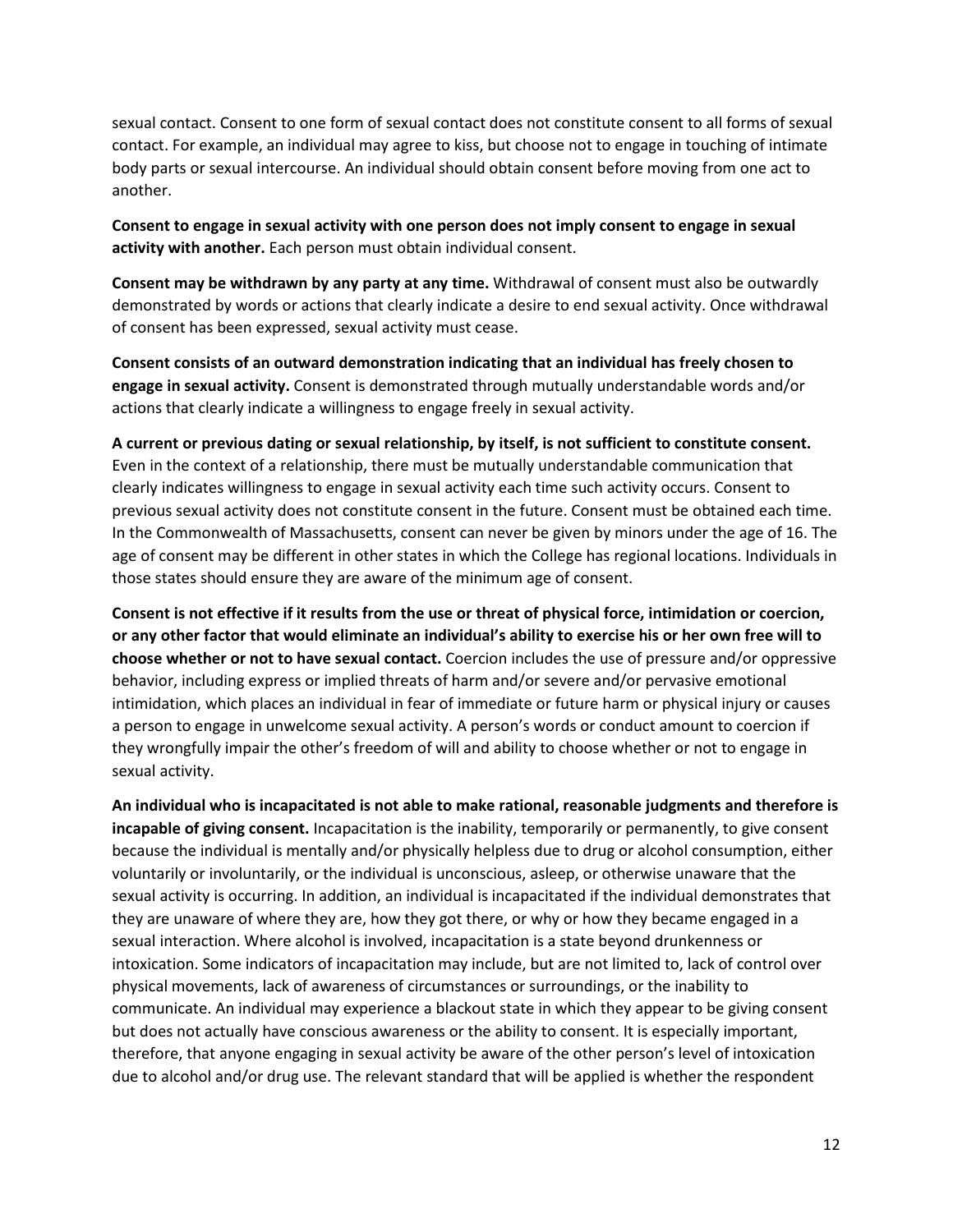knew, or a sober reasonable person in the same position should have known, that the other party was incapacitated, and therefore could not consent to the sexual activity.

**The College considers sexual contact while under the influence of alcohol or drugs to be risky behavior.** Alcohol and drug use impair a person's decision-making capacity, awareness of the consequences, and ability to make informed judgments. Being intoxicated or impaired by drugs or alcohol is never an excuse for sexual and gender-based misconduct and does not excuse one from the responsibility to obtain consent.

#### *Consensual Sexual Relationships Between Employees and Students*

The College is committed to maintaining an environment where the education of students is of the greatest importance. Dating, romantic, or sexual relationships between College employees and students, even if consensual, can negatively interfere with the student's pursuit of learning and the educational environment and the integrity of the College. Power differentials, real or perceived, can diminish a student's ability to give meaningful consent to such a relationship. An employee's ability to provide College services without partiality is suspect when the employee and the student have a consensual relationship. Even when the employee and student act with integrity, others may perceive bias, partiality, or influence. Furthermore, the dissolution of these relationships can create discord and significantly impair the normal operations of the College.

For these reasons, consensual relationships between students and employees, including relationships that occur when College is not in session or students are on leave, are prohibited. For more information, view th[e College Consensual Relationship Policy.](https://springfield.edu/sites/default/files/inline-files/cons-relationship-policy.pdf)

### IV. Confidential Resources and Reporting Options

<span id="page-12-0"></span>Members of the Springfield community are strongly encouraged to seek support and information from available reporting resources. Immediate reporting is essential for the protection of all community members.

The College is committed to treating all individuals with dignity, care, and respect. Any individual affected by gender-based misconduct, whether as a complainant, a respondent, or a third party, will have access to support and counseling services through the College. The College recognizes that any individual involved in an incident of gender-based misconduct may have questions and we encourage College community members to seek the support of campus and community resources. The College can provide guidance in making decisions about resources, obtaining information about available resources, and assisting either party in the event that a report and/or resolution is pursued. Individuals are encouraged to use all available resources, regardless of whether the incident occurred recently or in the past.

Complainants, respondents, and third parties can expect the following:

- The opportunity to meet with the Title IX coordinator or a deputy Title IX coordinator to answer questions regarding the College complaint resolution options;
- Notice of confidential resources, including health care and mental health counseling services, on campus and/or within the local community;
- Notice of the option to pursue law enforcement action and to be assisted by the Springfield College Department of Public Safety or other College officials in accessing and communicating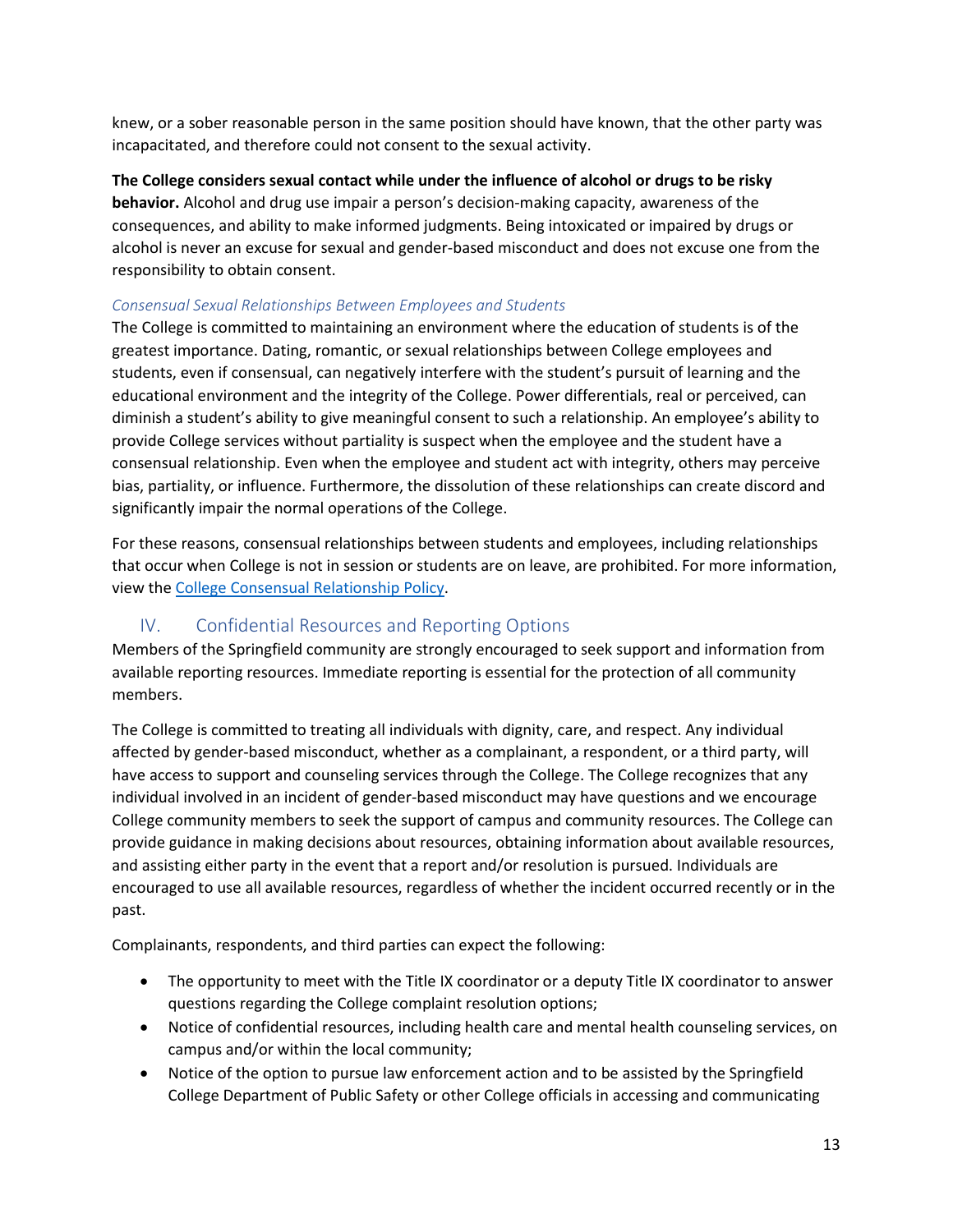with such authorities. This notice will include a discussion of the importance of the preservation of evidence.

- The opportunity to request that the College take steps to prevent unnecessary or unwelcome contact or communication with another member of the community.
- The right to be free from retaliation. Any concerns of retaliatory behavior, by or against any party, should be immediately reported to the Springfield College Department of Public Safety, the Title IX coordinator, or a deputy Title IX coordinator.

The College will endeavor to respect the wishes of the complainant regarding how and if to move forward; however, in some circumstances, the College may have to move forward with reviewing the report and a potential investigation and adjudication. Under these circumstances, the College will weigh the request for confidentiality or that no further action be taken against certain factors, including but not limited to, those described below in the section of this policy titled "Requesting Confidentiality/No Further Action."

### A. Emergency/Immediate Reporting Options

<span id="page-13-0"></span>The College encourages all individuals to seek assistance from a medical provider and/or law enforcement immediately after an incident of sexual and gender-based misconduct. This is the best option to ensure preservation of evidence and to begin a timely investigative and remedial response. The College will assist any College community member in getting to a safe place and will facilitate transportation to the hospital, coordinate with law enforcement, and/or provide information about the resources available on and off campus as well as the process for filing a complaint. Assistance is available from the College 24 hours a day year-round by calling the Department of Public Safety or local law enforcement. Any individual can request that a member of the Department of Public Safety respond and take a report. Individuals on the main campus can request to speak with a member of the Counseling Center without making a report to Public Safety. There is no requirement that an individual file a complaint with the Department of Public Safety in order to speak with a member of the Counseling Center.

Students and employees at all our campus locations and online learning programs can access resources through national hotlines or by contacting any of the Springfield, Mass., campus resources. For emergencies, individuals should contact the local police department for immediate assistance.

A medical provider can provide emergency and/or follow-up medical services, and has the ability to discuss any health care concerns related to the incident in a confidential medical setting, which may bring peace of mind. The medical exam has two goals: first, to diagnose and treat the full extent of any injury or physical effect (e.g., sexually transmitted infection or the possibility of becoming pregnant) and, second, if qualified as a sexual assault nurse examiner, to properly collect and preserve evidence. There is a limited window of time (typically 72 to 96 hours) following an incident of sexual assault to preserve physical and other forms of evidence. To preserve evidence, avoid changing clothes, showering/bathing, or brushing teeth or hair. Taking the steps to gather evidence immediately does not commit an individual to any course of action.

The decision to seek medical attention and gather any evidence will remain confidential and preserve the full range of options to seek resolution through the College complaint processes or through the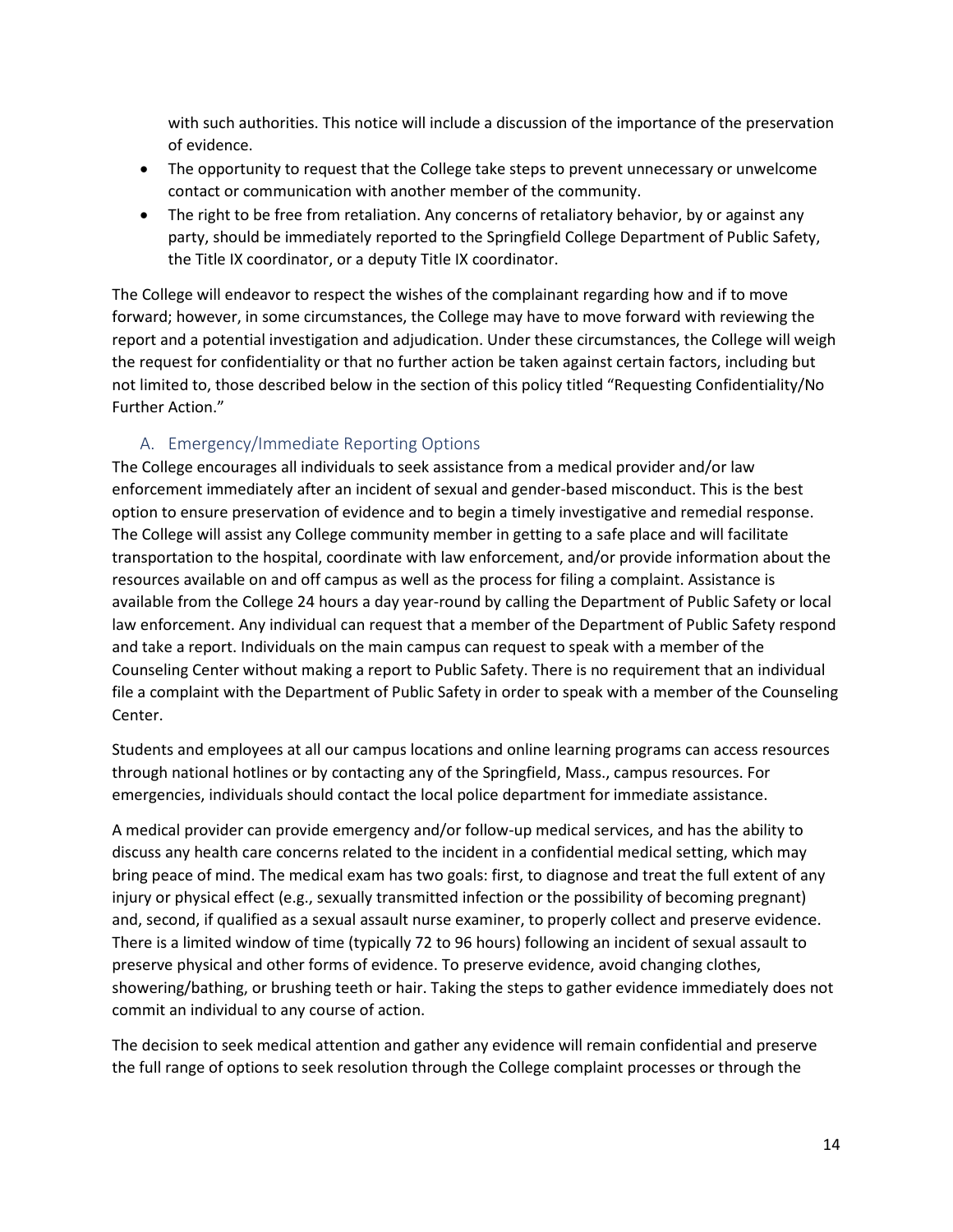pursuit of criminal action. The College encourages individuals to obtain medical attention promptly after an assault.

### B. Confidential Resources

<span id="page-14-0"></span>Individuals seeking to talk to someone about an incident of sexual and gender-based misconduct in a confidential manner without making a report to the College or triggering any investigation or action by the College may utilize the following confidential medical and mental health resources. Students, faculty, and staff have access to resources located in the local community. These organizations can provide crisis intervention services, counseling, medical attention, and assistance with interfacing with the criminal justice system.

All individuals are encouraged to utilize the resources that are best suited to their needs, whether on or off campus. In general, off-campus resources can provide assistance to individuals wishing to make a report to the College, but will not notify the College without the consent of the complainant. These resources hold a statutorily protected confidentiality that prohibits the release of an individual's information without that individual's express consent (except under limited circumstances that pose an imminent danger to the individual or to others). The following resources allow individuals seeking to talk to someone about an incident of sexual and gender-based misconduct to do so in a confidential manner without making a report to the College or triggering any investigation.

### SUPPORT

On-campus Support

- For Students: Counseling Center (413) 748-3345
	- o Counselors are available during regular office hours. To reach a counselor after business hours, call Public Safety at (413) 748-5555 and ask for the counselor on call.
- For Employees: Employee Assistance Plan (800) 252-4555

### Off-campus Support

- YWCA of Western Massachusetts (413) 733-7100
	- $\circ$  A 24/7 confidential crisis hotline, including support and advocacy for domestic violence and sexual assault victims, is available.
- National Sexual Assault Hotline (800) 656-4673
	- $\circ$  A 24/7 confidential crisis hotline that connects individuals with sexual assault service provider in the caller's area.
- National Domestic Violence Hotline (800) 799-7233
	- $\circ$  A 24/7 anonymous, confidential help line for individual's experiencing domestic violence.
- For Employees: Employee Assistance Plan (800) 252-4555

### MEDICAL

To preserve evidence of sexual assault, if you have not already done so, do not take a shower or brush your teeth. Place clothes, sheets, etc., into a paper bag and bring to the hospital. These local hospitals provide specialized sexual assault exams, including evidence collection, preventative treatment for sexually transmitted infections, and pregnancy:

• Baystate Medical Center – (413) 794-3233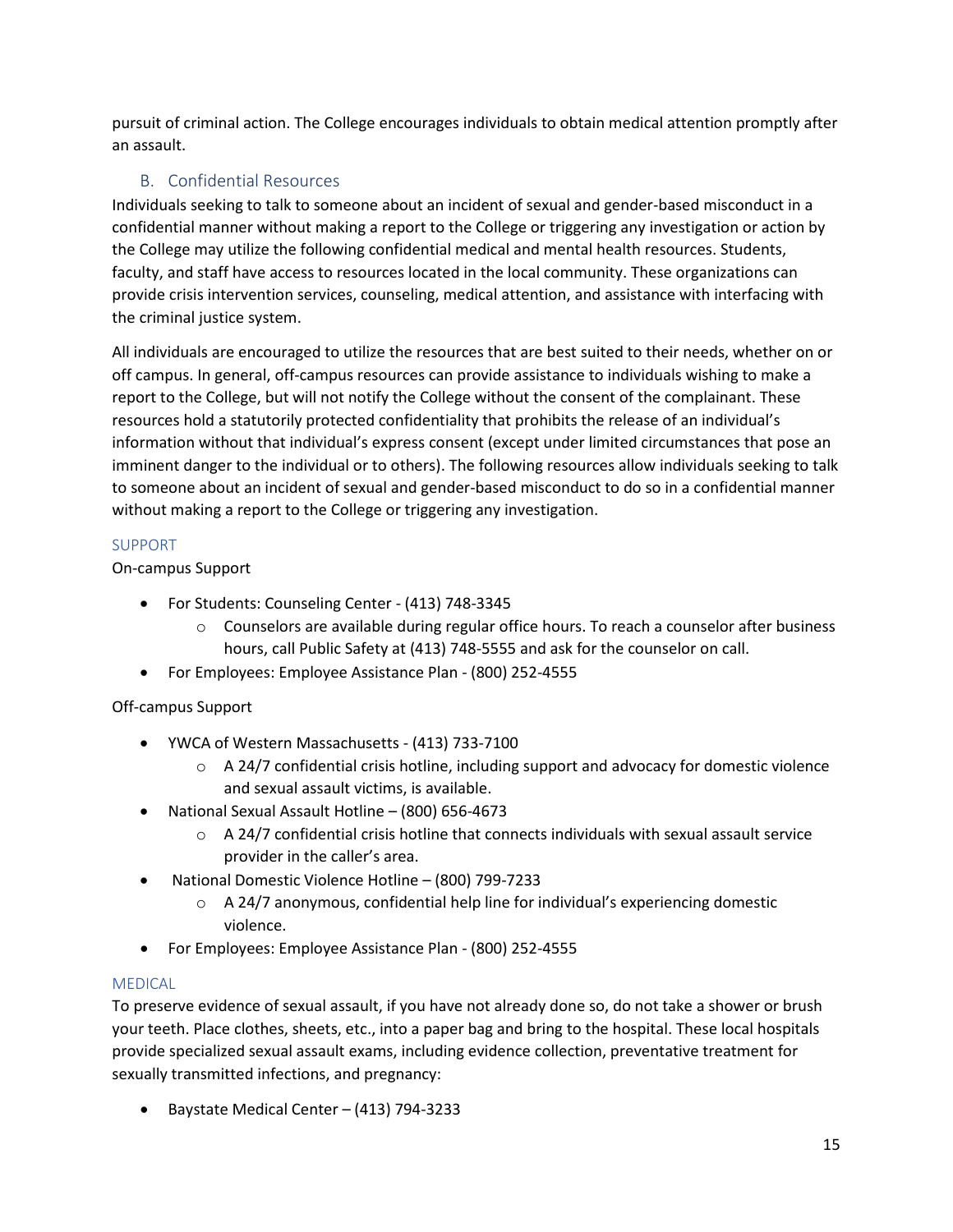• Mercy Medical Center – (413) 748-9000

In addition to the area hospitals above, the Springfield College Health Center staff is available for services during regular business hours. The center staff provide health services, including sexually transmitted infection testing and emergency contraception.

• Health Center – (413) 748-3175

#### CONFIDENTIAL RESOURCE ADVISOR

Confidential resource advisors are college employees who can provide information regarding: (i) reporting options and effects of each option, (ii) counseling services available on campus and through a local, community-based rape crisis center or domestic violence program, (iii) medical and health services available on campus and off campus, (iv) available academic and residence life accommodations, (v) the disciplinary process of the institution, and (vi) the legal process carried out through local law enforcement agencies. Confidential resource advisors have no requirement to report an incident to the institution or law enforcement and all information shared about an incident will be kept confidential unless otherwise required by state or federal law.

Individuals may find an updated list of the College's confidential resource advisors on our website: springfield.edu/titleix/get-help.

If requested by the complainant, the confidential resource advisor, using only the complainant's identifying information, shall coordinate with the institutional designee to arrange possible supportive or safety measures to allow the complainant to change academic, living, campus transportation, or working arrangements in response to the alleged assault, stalking, or violence. Confidential resource advisors shall not provide services to more than one student involved in an incident and shall ensure confidentiality is maintained.

The confidential resource advisor shall also notify the complainant of their rights and the institution's responsibilities regarding a protection order, no contact order, and any other lawful orders issued by the institution or by a criminal, civil, or tribal court. The confidential resource advisor shall not be required to report an incident to the institution or a law enforcement agency unless otherwise required to do so by state or federal law and shall provide confidential services to students and employees. A request for a possible interim protective measure made by a confidential resource advisor on behalf of a complainant to change an academic, living, campus transportation, or working situation in response to alleged sexual misconduct shall not constitute notice to a responsible employee for Title IX purposes. A confidential resource advisor may attend an administrative or institution-based adjudication proceeding as the advisor or support person of the individual's choice.

Unless otherwise required by state or federal law, a confidential resource advisor shall not disclose confidential information without the prior written consent of the complainant who shared the information; provided, however, that nothing in this section shall be construed to limit a respondent's right of cross examination of the advisor in a civil or criminal proceeding, if the advisor testifies after written consent has been given. A confidential communication shall not be subject to discovery and shall be inadmissible in a criminal or civil proceeding without the prior written consent of the complainant who shared the information. Information provided to the confidential resource advisor shall not be released to a campus official or law enforcement officer or agency unless written consent has been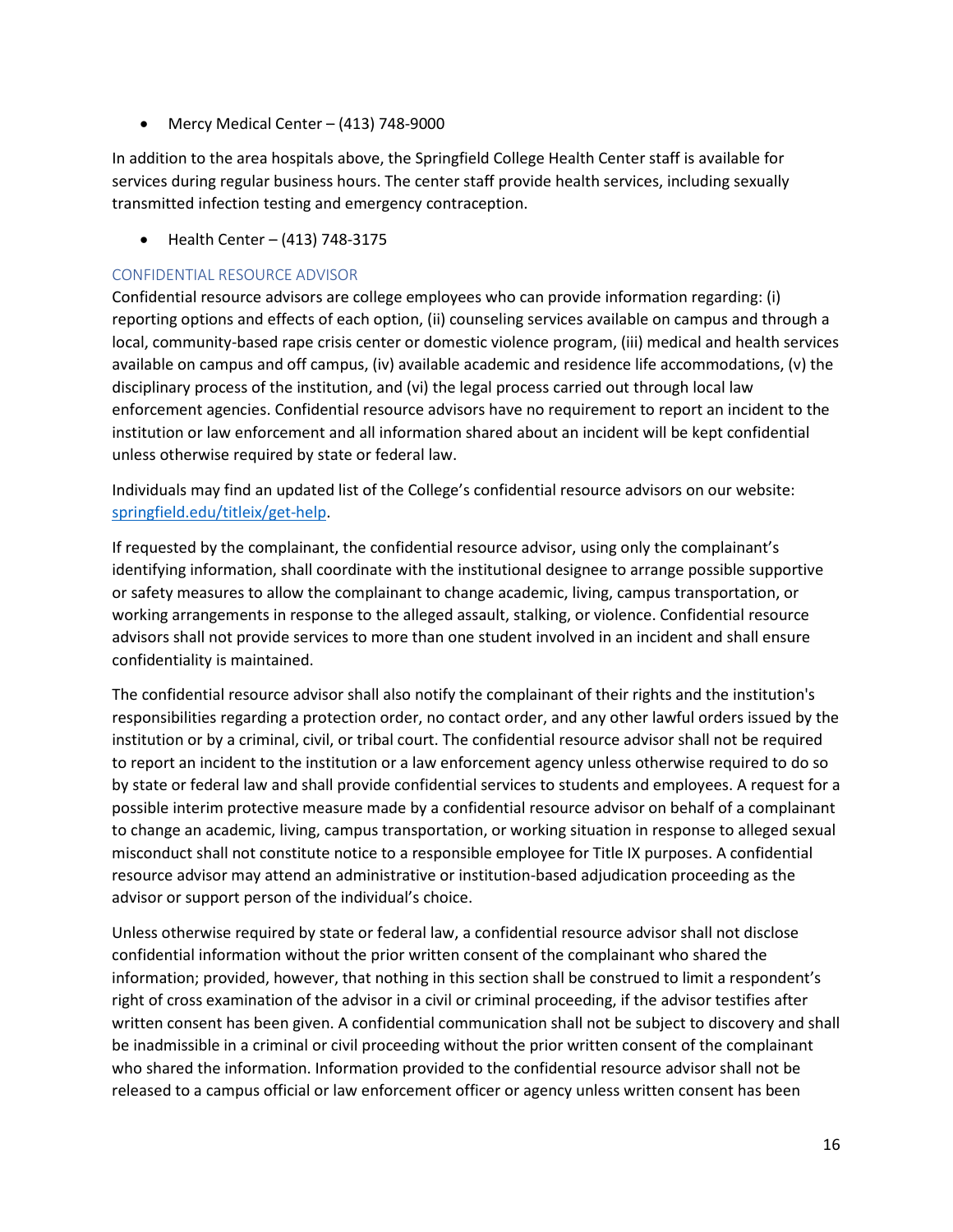given by the complainant. A confidential resource advisor shall not act as a counselor or therapist unless the confidential resource advisor holds a valid license to do so and the complainant engages the confidential resource advisor in that capacity.

### C. Law Enforcement Reporting Options

<span id="page-16-0"></span>It is the complainant's decision whether or not to file a criminal report. In the event an individual chooses to report to law enforcement, they may do so on their own or request assistance from the Title IX coordinator or the Department of Public Safety. Public Safety is a police department that is the primary responder for campus emergencies and reports of criminal activity on the main campus and our regional campuses. Public Safety officers are fully certified by the Commonwealth of Massachusetts with full arrest powers, and they cooperate with the City of Springfield police and Massachusetts state police, resulting in the College's awareness of criminal activity perpetrated beyond the campus.

Public Safety can respond to any location on campus to take a statement and ensure that the complainant is physically safe. Options for speaking with an officer virtually may also be available. The police will also interview the complainant about what happened. The interview is conducted in private, but the complainant can request to have a friend or another supportive person accompany them if they wish. Public Safety will get as much information as possible about the incident and investigate the case further and can also assist a complainant in the process of obtaining protective restraining orders and abuse prevention orders for sexual harassment, sexual assault, dating violence, domestic violence, and stalking.

Once an investigation is completed by Public Safety, they will refer the case to the district attorney's office. The district attorney's office decides whether or not the case will be prosecuted by considering factors such as the amount of evidence available to prove the charge(s) in court. If the district attorney decides not to prosecute, this does not mean that the district attorney doesn't believe that an assault occurred. It means that based on past experience, the district attorney does not believe that there is sufficient evidence to successfully prosecute the case.

To report to local law enforcement, complainants can contact the following agencies:

- Springfield College Department of Public Safety: (413) 748-5555
- Springfield Police Department: 911 or (413) 787-6302 (non-emergency line)

When filing a criminal report, complainants should expect to speak with a trained sexual assault investigator. Most agencies have specially trained investigators and officers who work specifically on crimes related to dating and domestic violence, and sexual violence, including stalking.

A person reporting a crime, or who has been a victim or witness to a crime, does not need a lawyer. A victim/witness advocate will be assigned to the person reporting the crime and updates are generally communicated through that person.

For more information on what to expect when filing a criminal report, visit the [RAINN web page.](https://www.rainn.org/reporting-and-criminal-justice-system)

### COORDINATION WITH LAW ENFORCEMENT

Complainants can make both a criminal report and a report to the College and do not have to choose one or the other. Because the standards for determining a violation of criminal law are different from the standards for determining a violation of this policy, criminal investigations, reports, or outcomes are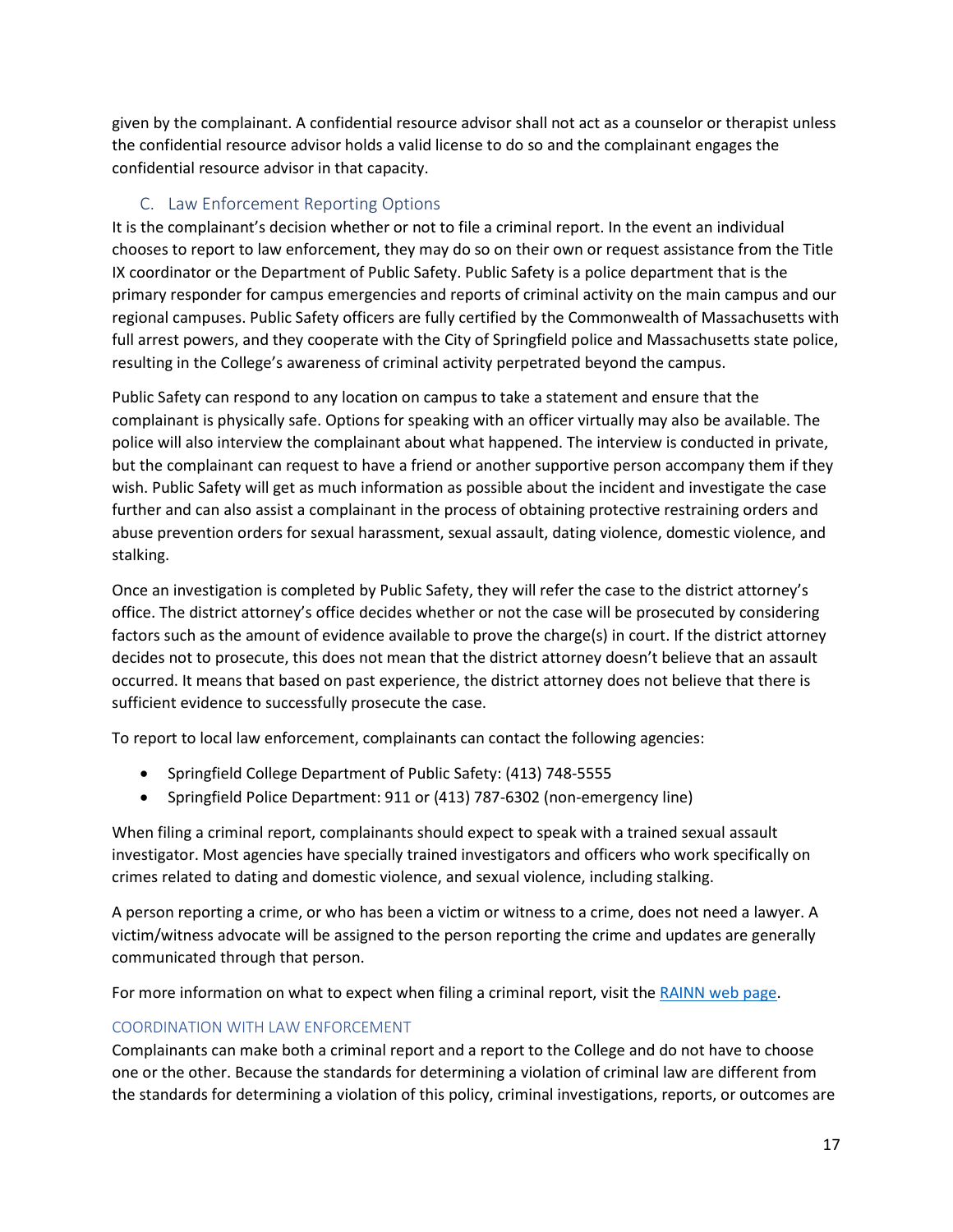not determinative of whether sexual and gender-based misconduct has occurred for purposes of this policy. In other words, conduct may constitute sexual and gender-based misconduct under this policy, even if a finder of fact in a criminal matter determines there was insufficient evidence to meet the criminal burden of proof or if law enforcement agencies decline to prosecute. The filing of a complaint of sexual and gender-based misconduct under this policy is independent of any criminal investigation or proceeding, and the College will not await the conclusion of any criminal investigation or proceedings to: (i) commence its own investigation; (ii) provide supportive and safety measures to protect the complainant and the College community, if necessary; and/or (iii) implement disciplinary proceedings without regard to any pending criminal proceedings.

While the investigations are separate and the College does not typically provide a copy of its investigative report to law enforcement, the applicable law enforcement agency may subpoena all documentation, materials, evidence, or recordings associated with a case file. The College will adhere to any lawfully issued subpoena received by an appropriate law enforcement agency or body and will comply with state and federal laws relative to evidentiary disclosures.

### D. Campus Reporting Options

<span id="page-17-0"></span>The College is committed to providing a variety of welcoming and accessible means to report so that as many instances of sexual and gender-based misconduct will be reported as possible. The College also recognizes that the decision whether or not to report sexual and gender-based misconduct is a personal one and that there are many barriers to reporting, both individual and societal. Not every individual will be prepared to make a report to the College or to law enforcement, and individuals are not expected or required to pursue a specific course of action.

An individual does not have to decide whether or not to request an investigation at the time the report is made. The College recognizes that choosing to make a report, and deciding how to proceed after making the report, can be a process that unfolds over time. The College will respect an individual's autonomy in making these important decisions and provide support that will assist each individual in making that determination.

As outlined above, there are confidential resources on campus and in the community available to individuals not wishing to make a report to the College. Information shared with these confidential resources will not be reported to the College but may be shared as aggregate data. The College respects the privacy interests of students, faculty, and staff. All information reported will be shared only with those College employees who will assist in the investigation and/or resolution of the complaint.

### TITLE IX COORDINATORS

To enable the College to respond to all reports in a prompt and equitable manner, the College encourages all individuals to directly report any incident of sexual and gender-based misconduct to the Title IX coordinator or a deputy Title IX coordinator. All of the employees listed below are College administrators who are trained to assist faculty, staff, and students with understanding their rights, resources, and options. While not bound by confidentiality, these resources will nevertheless maintain the privacy of an individual's information within the limited number of those involved in the Title IX resolution process.

| Title<br>Role<br>Information<br>Name<br>iontact.<br><b>Ittice</b><br>Location<br>∼<br>_______ |
|-----------------------------------------------------------------------------------------------|
|-----------------------------------------------------------------------------------------------|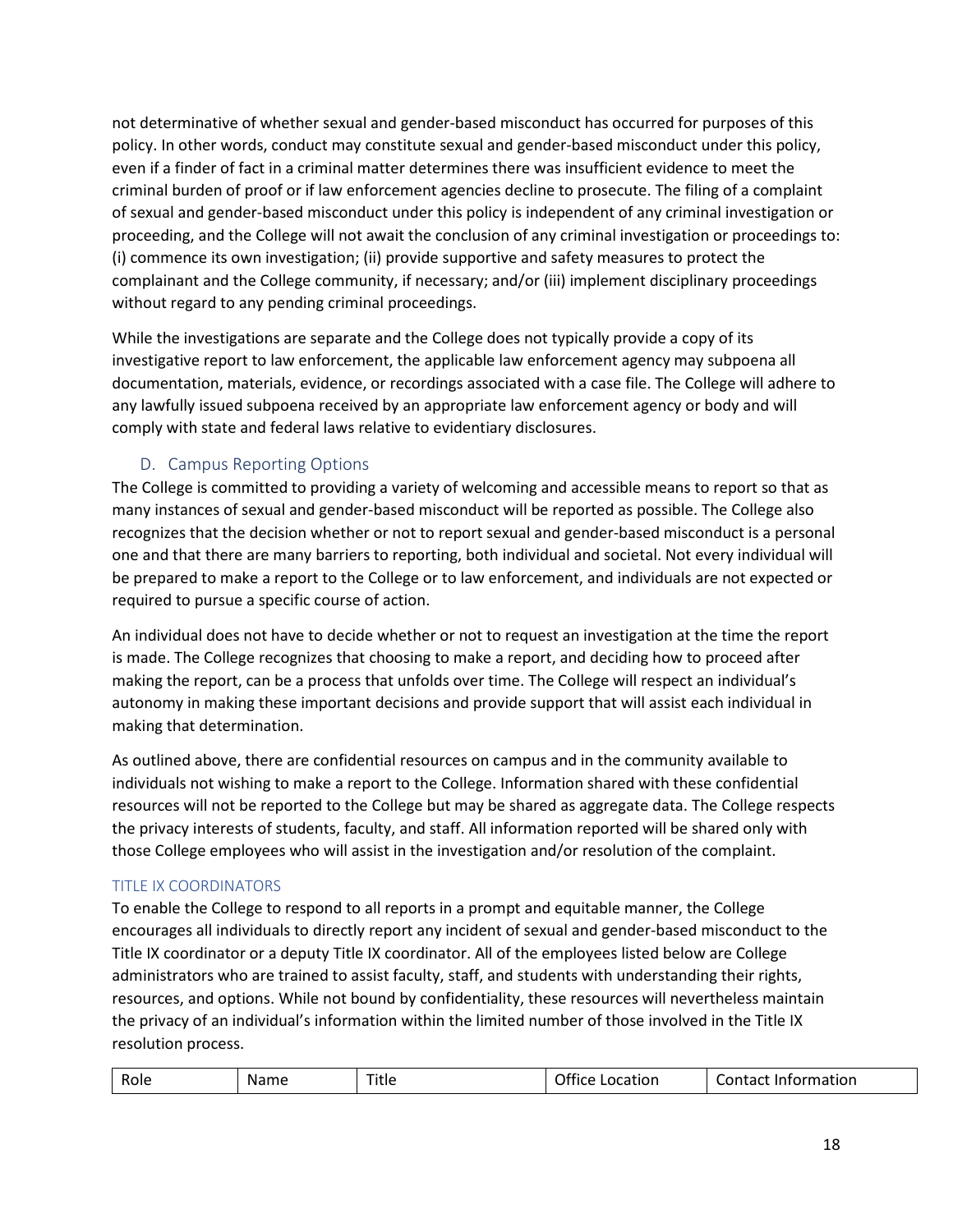| Title IX        | Erin Leeper     | Director, Non-            | <b>Campus Union</b>       | (413) 748-3248           |
|-----------------|-----------------|---------------------------|---------------------------|--------------------------|
| Coordinator     |                 | Discrimination            | <b>Room 228</b>           | eleeper@springfield.edu  |
|                 |                 | Initiatives/Title IX      |                           |                          |
|                 |                 | Administrator and 504     |                           |                          |
|                 |                 | Coordinator               |                           |                          |
| Deputy Title IX | Sue Nowlan      | Dean of Students/Deputy   | <b>Campus Union</b>       | (413) 748-3795           |
| Coordinator     |                 | Title IX Coordinator      | Suite 325                 | snowlan@springfield.edu  |
| (Students)      |                 |                           |                           |                          |
| Deputy Title IX | Camille Elliott | Associate Director,       | Learning Commons,         | (413) 748-3978           |
| Coordinator     |                 | <b>Student Services</b>   | <b>Room 306</b>           | celliott@springfield.edu |
| (ROCE)          |                 |                           |                           |                          |
| Deputy Title    | Michelle Lee    | <b>Assistant Athletic</b> | <b>Physical Education</b> | (413) 748-3334           |
| IX Coordinator  | Scecina         | Director                  | Complex Athletic          | mscecina@springfield.edu |
| (Athletics)     |                 |                           | Office                    |                          |
| Deputy Title IX | Jonathan        | Director of Human         | Administration            | (413) 748-3195           |
| Coordinator     | Howell          | Resources                 | Building, Second          | jhowell@springfield.edu  |
| (Employees)     |                 |                           | Floor                     |                          |

#### RESPONSIBLE EMPLOYEES

The College recognizes that a student or employee may choose to report sexual and gender-based misconduct to any trusted employee of the College. For example, a student may choose to confide in a resident assistant, faculty member, or a coach, all of whom are considered responsible employees. Under this policy, responsible employees must report the incident to the Title IX coordinator or a deputy Title IX coordinator. An employee may choose to confide in a supervisor, also considered a responsible employee. Under this policy, any employee (who has not been designated as a confidential resource) who receives a report of sexual and gender-based misconduct must share the report with the Title IX coordinator or a deputy Title IX coordinator.

All College employees, including faculty, staff, and administrators, except confidential resources, are identified as "responsible employees," and have a responsibility for student and employee welfare. Responsible employees are required to share with the Title IX coordinator any report of sexual and gender-based misconduct they receive or of which they become aware.

Some student employees may also be considered responsible employees and have the responsibility to report information regarding sexual and gender-based misconduct of which they become aware while acting in official capacities, including:

- Resident assistants and community directors
- Graduate fellows and associates

All College community members, even those who are not obligated by this policy, are strongly encouraged to report information regarding any incident of sexual and gender-based misconduct to the Title IX coordinator or a deputy Title IX coordinator.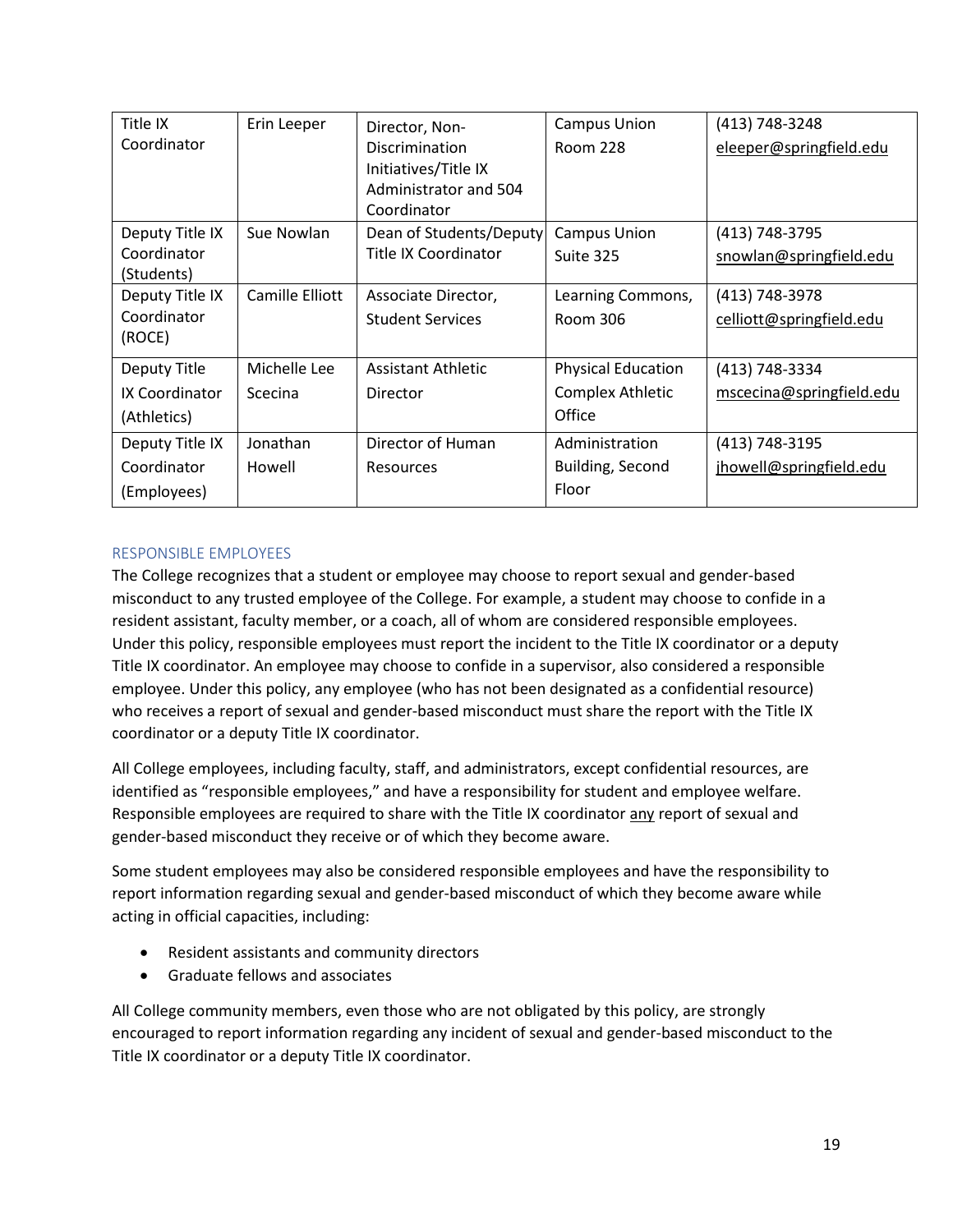All information reported will be shared only with those College employees who will assist in the investigation and/or resolution of the complaint.

#### CAMPUS SECURITY AUTHORITIES

Springfield College has designated certain staff and faculty as Campus Security Authorities (CSA) in recognition that many students, faculty, and staff may be hesitant about reporting crimes to Springfield College Public Safety, and may be more inclined to report incidents to non-law enforcement administrators and staff instead.

The Jeanne Cleary Disclosure of Campus Security Policy and Campus Crimes Statistics Act defines a CSA as "an official of an institution who has significant responsibility for student and campus activities, including, but not limited to, student housing, student discipline, and campus judicial proceedings." A CSA is charged with reporting Clery Act crimes to the appropriate law enforcement personnel, either Public Safety or local police, or to any official or office that should be informed of the crime or complaint due to the nature of the crime or complaint, such as sexual and gender-based misconduct. A CSA is not responsible for determining whether a crime took place as that is the function of law enforcement and its investigatory process.

Additional information regarding CSAs can be found in the College's Annual Security and Fire Safety Report published by Public Safety annually.

### E. Additional Reporting Options and Considerations

### <span id="page-19-0"></span>ANONYMOUS REPORTING

Any individual may make an anonymous report concerning an act of sexual and gender-based misconduct. An individual may report the incident without disclosing their name, identifying the respondent, or requesting any action. Depending on the level of information available about the incident or the individuals involved, however, the ability to respond to an anonymous report may be limited.

The College offers a public reporting form found on th[e Title IX web page.](http://www.springfield.edu/titleix) All information provided through this form is deemed private until a decision to move forward with a complaint has been made. This form may be submitted online anonymously. You also may fill out a printed reporting form and send it anonymously to the Title IX coordinator or a deputy Title IX coordinator.

### TIMEFRAME FOR REPORTING

So long as the respondent is a matriculating student or employee at the College, there is no time limit to reporting an incident of sexual and gender-based misconduct, however, individuals are encouraged to report sexual and gender-based misconduct immediately to maximize the ability of the College to respond promptly and equitably. Unless otherwise noted, the College does not limit the timeframe for reporting. Be mindful that the College will not be able to initiate an investigation against an individual who is no longer affiliated with the College.

Under those circumstances, the College will still conduct a review and take appropriate steps depending on the level of control (if any) the College has over the alleged respondent or circumstances that lead to an incident occurring and may implement appropriate remedies to restore a complainant's access to the education program or activity.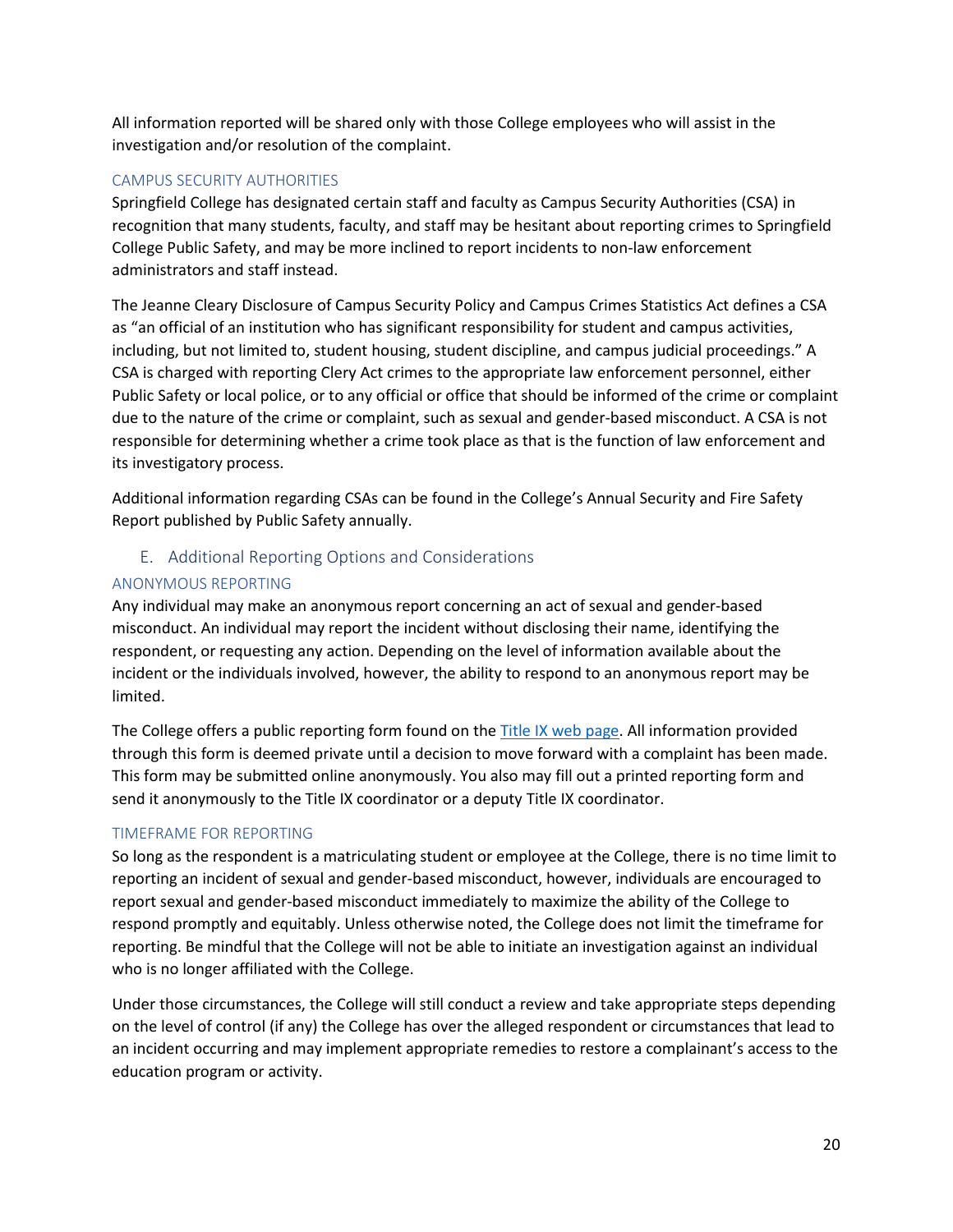#### REQUESTING CONFIDENTIALITY/NO FURTHER ACTION

Prior to filing a formal complaint, a complainant can request that, even though the College has received actual notice of an incident, no further action be taken by the College and that the incident remains private. The Title IX coordinator and/or designee will review the information received and decide if that option is available. If this option is available, the incident will remain private and no disciplinary action by the College will be taken, but the College will offer supportive measures to the complainant. The incident will be kept on file with the Title IX Coordinator and may be considered in the event that a future pattern emerges. The College's response to the incident may be re-evaluated if a pattern does emerge. If the Title IX coordinator or designee has information indicating that the College has a duty to respond to the behavior, regardless of the complainant's participation in the process, the Title IX coordinator may move forward with filing and signing a formal complaint

In the event that a complainant does not wish to proceed with an investigation or adjudication process at any point in the process, the Title IX coordinator or designee will determine, based on the available information, including any investigative report, whether the investigation or conduct proceedings should nonetheless go forward.

When weighing an individual's request for confidentiality or that no investigation or discipline be pursued, the Title IX coordinator or designee will consider a range of factors, including, but not limited to, the following:

- The increased risk that the respondent will commit additional acts of sexual and gender-based misconduct or other violence, such as:
	- $\circ$  Whether there have been other sexual and gender-based misconduct complaints about the same respondent;
	- o Whether the respondent has a history of arrests or records from a prior school indicating a history of violence;
	- $\circ$  Whether the respondent threatened further sexual and gender-based misconduct or other violence against the complainant or others;
	- o Whether the misconduct was committed by multiple perpetrators;
	- o Whether the misconduct was perpetrated with a weapon;
	- o Whether the victim was a minor at the time of the incident;
	- o Whether the respondent has admitted to the conduct;
	- o The extent of prior remedial methods taken with the respondent;
- Whether the College possesses other means to obtain relevant evidence of the misconduct (e.g., security cameras or personnel, physical evidence);
- Whether the report reveals a pattern of perpetration (e.g., via illicit use of drugs or alcohol) at a given location or by a particular group.
- Whether the incident represents escalation in unlawful conduct on behalf of the respondent from previously noted behavior; and
- Whether the respondent is identified as an employee (the College will generally be required to investigate allegations of employee misconduct).

The presence of one or more of these factors could lead the College to investigate and, if appropriate, pursue disciplinary action. If none of these factors is present, the College will likely respect the complainant's request for confidentiality.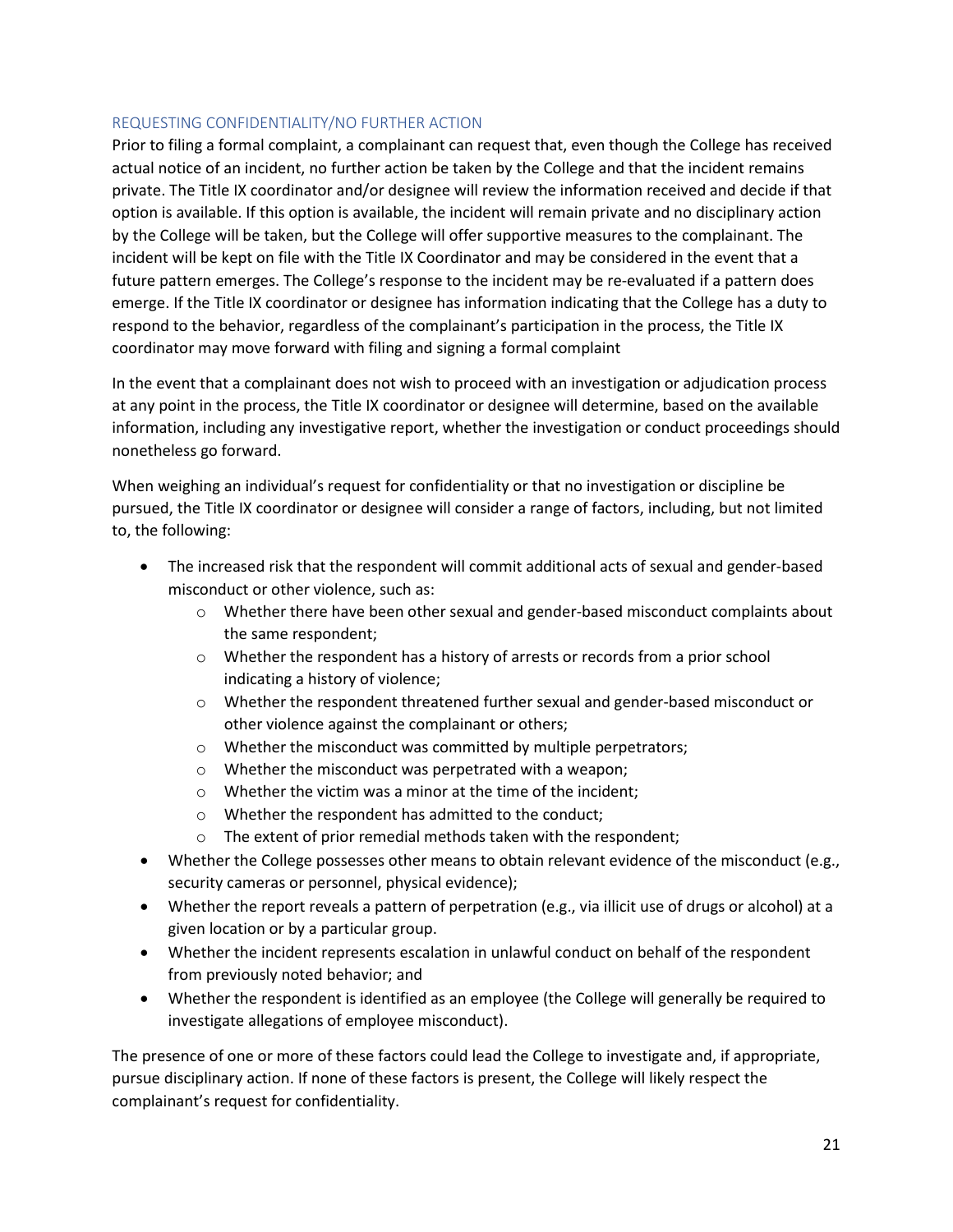Where the College is unable to take action consistent with the request of the complainant, the Title IX coordinator or designee will communicate with the complainant about the College's chosen course of action, which may include the Title IX coordinator filing a formal complaint and the College choosing to pursue action against a respondent on its own behalf. Alternatively, the course of action may also include steps to limit the effects of the alleged misconduct and prevent its recurrence that do not involve formal disciplinary action against a respondent or revealing the identity of the complainant.

If the College determines that it cannot maintain a complainant's confidentiality, the College will inform the complainant prior to starting an investigation and will, to the extent possible, only share information with people responsible for handling the College's response.

The College may not require a complainant or respondent to participate in any investigation or disciplinary proceeding. Because the College is under a continuing obligation to address the issue of sexual and gender-based misconduct campus wide, reports of sexual and gender-based misconduct (including non-identifying reports) will also prompt the College to consider broader remedial action – such as increased monitoring, supervision or security at locations where the reported sexual and gender-based misconduct occurred; increasing education and prevention efforts, including to targeted population groups; conducting climate assessments/victimization surveys; and/or revisiting its policies and practices.

If the College determines that it can respect a complainant's request for confidentiality, the College may nevertheless implement supportive measures as necessary to protect the complainant. If the College honors the request for confidentiality, the complainant must understand that the College's ability to meaningfully investigate the incident and pursue disciplinary action, now or at a later time, against the respondent may be limited.

#### TIMELY WARNING

If a report of sexual and gender-based misconduct under this policy or other policies discloses information indicating a serious or continuing threat to the College community, the College may issue a campus-wide timely warning (which can take the form of campus flyers and/or an email/text communication to campus community) to protect the health or safety of the community. The College will make every effort to ensure that a complainant's name and other identifying information are not disclosed, while still providing enough information for community members to make safety decisions in light of the danger.

At no time will the College release the name of the complainant to the general public without the express consent of the complainant. The release of the respondent's name to the general public is guided by FERPA and the Clery Act.

### FALSE COMPLAINT/FALSE INFORMATION

The College will not tolerate false reporting and reserves the right to discipline members of the College community who knowingly bring false complaints of sexual and gender-based misconduct or provide false information during an investigation or hearing. If a respondent or complainant is determined to have provided false information during the investigation or sanctioning process, the respondent or complainant may be charged with providing false information under the Student Code of Conduct or other applicable policy, and/or the false information may be considered an aggravating circumstance during the sanctioning phase. No complaint will be considered "false" solely because it cannot be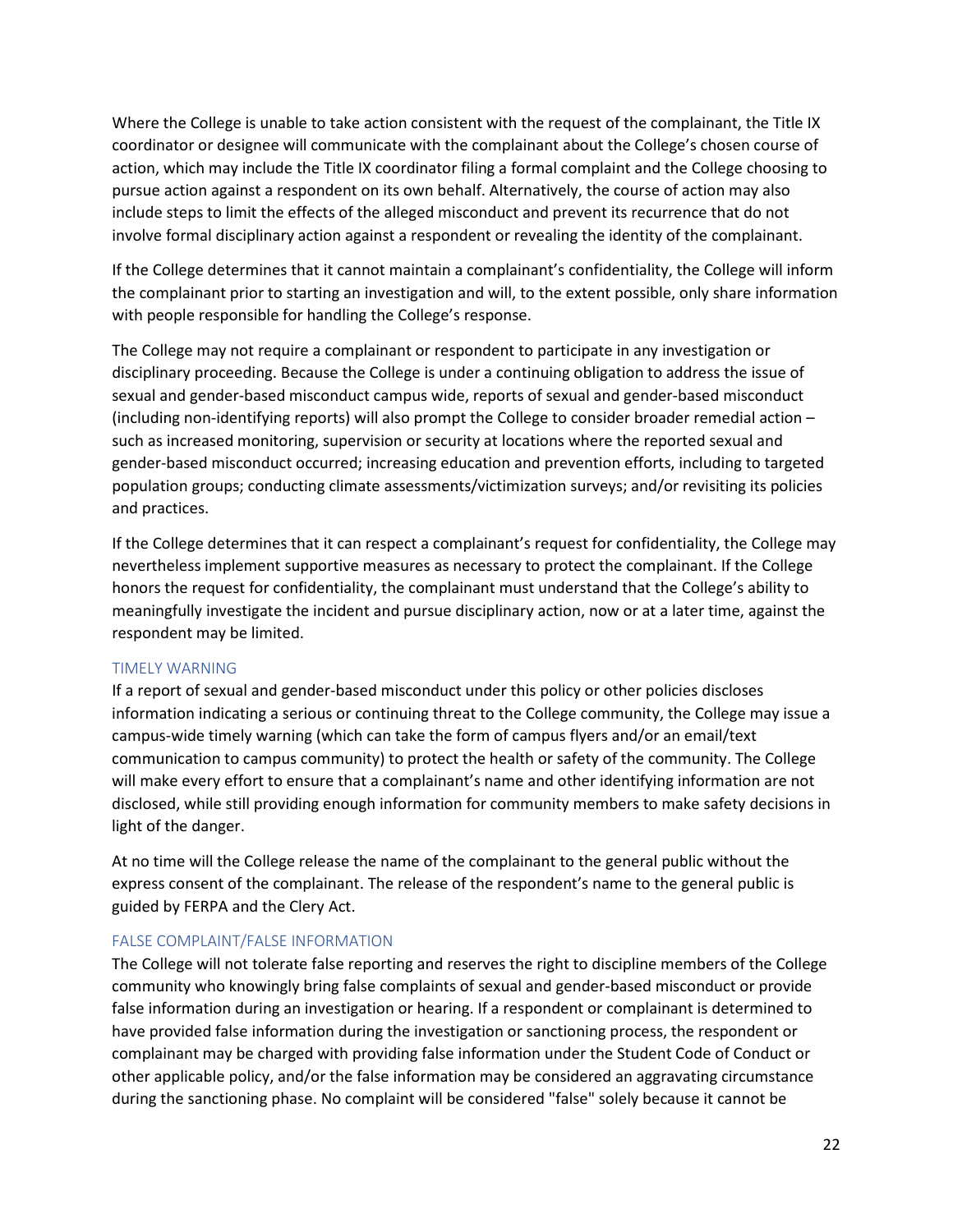corroborated. A finding of "not responsible" is not the same as an unfounded report or report determined to be a false report.

### <span id="page-22-0"></span>V. Supportive Measures

Upon receipt of a report, the College will provide supportive measures to prevent further acts of misconduct and to provide a safe educational and work environment. The College may choose to impose other measures at its discretion to restore or preserve equal access to its education programs or activities without unreasonably burdening the other party, including measures designed to ensure the safety of all parties, the broader College community, and/or the integrity of the process, and/or to deter sexual harassment, after an individualized analysis. The College will determine the necessity and scope of any supportive measures.

Individuals seeking such assistance should speak with the Title IX coordinator or a deputy Title IX coordinator, who will coordinate such requests on the behalf of the individual. The College will maintain contact with the parties to ensure that all safety, emotional, and physical well-being concerns are being addressed.

All individuals are encouraged to report concerns about failure of another individual to abide by any restrictions imposed directly to the Title IX coordinator or deputy Title IX coordinator. The College will take immediate and responsive action to enforce services or restrictions previously ordered or implemented by the College.

The College may impose any remedy that can be tailored to the involved parties to achieve the goals of this policy, even if not specifically listed here. The range of supportive measures may include:

**No Contact Order**: An individual may request, or the College may impose, communication and contact restrictions to prevent further potentially harmful interaction. These communications and contact restrictions generally preclude in-person, telephone, electronic, or third-party communications. In some cases, an individual may also wish to consider a restraining order, which can be obtained from the local courts. This is a civil proceeding independent of the College. If a court order is issued, the College will, to the extent possible, assist the protected person in benefiting from the restrictions imposed by the court and also will facilitate oncampus compliance with the order. The College also may limit an individual or organization's access to certain College facilities or activities as part of the no-contact order.

**Academic, Employment, or Residence Modifications**: An individual involved with the sexual and gender-based misconduct process may request academic or employment modifications or a change in residence. Individuals who request assistance in changing their academic, working, or living situation will receive appropriate and reasonably available modifications. These may include:

- $\circ$  Academic modifications, including a change in class schedule, taking an incomplete, dropping a course without penalty, attending a class remotely or other alternative means, providing an academic tutor, or extending deadlines for assignments;
- o Change of housing assignment;
- o Change in work assignment or schedule; or
- $\circ$  Access to an escort to ensure safe movement between work or academic activities.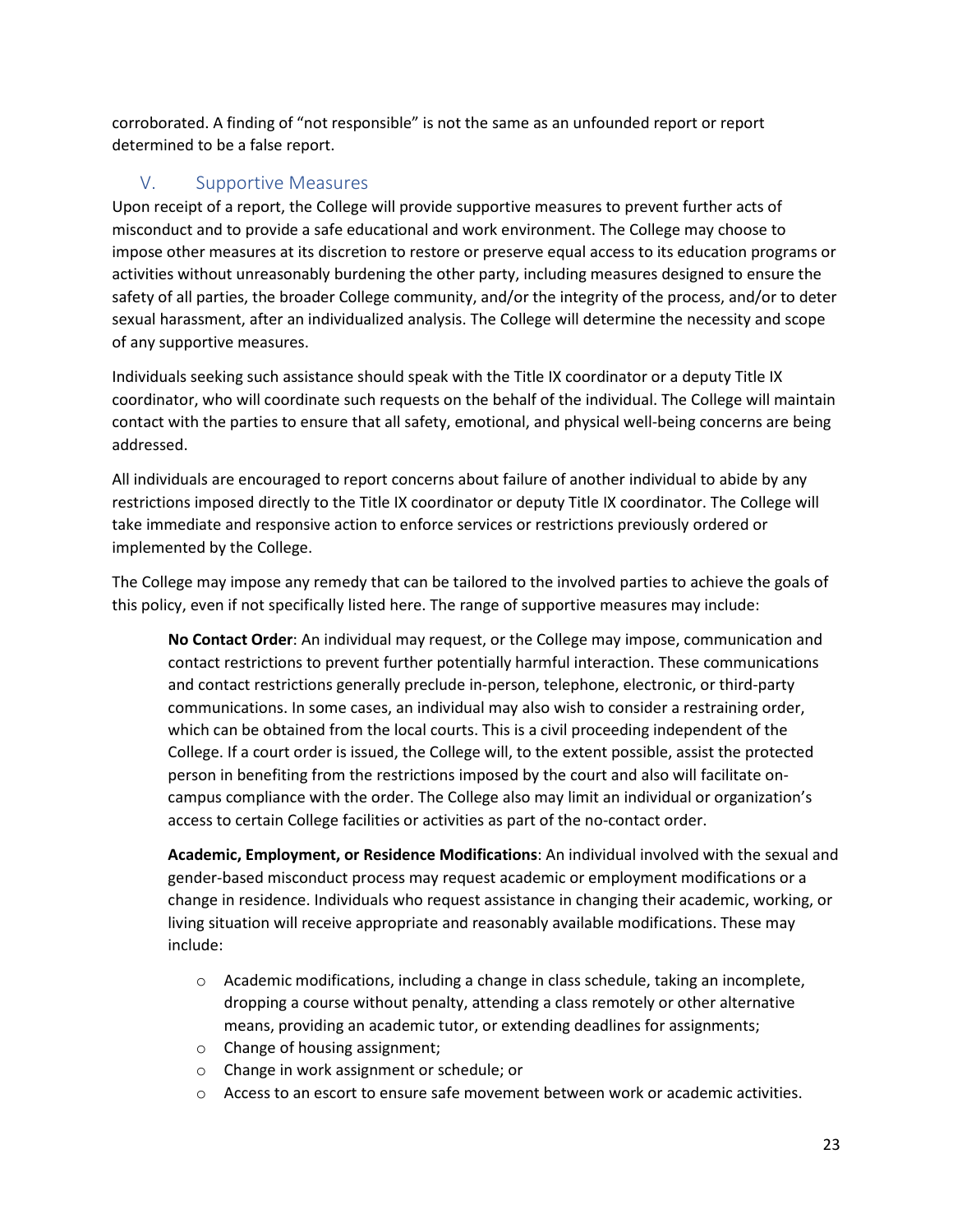**Emotional Support**: The College will provide counseling services through the Counseling Center or will assist in providing a referral to off-campus agencies as needed at regional campuses. For campus and community resources, please see the Confidential Resources listed in this policy. Counseling and emotional support are available to any member of the campus community.

The College will maintain as confidential any supportive measures provided to the complainant or respondent, to the extent that maintaining such confidentiality would not impair the College's ability to provide the supportive measures.

While any supportive measure is in place, a party impacted by the supportive measure has the right to request that the supportive measure be reviewed for modification or rescission. Reviews will be conducted promptly, and modifications will be made as warranted. Requests must be submitted, in writing, to the Title IX coordinator and should include the basis and any evidence in support of the request.

### VI. Emergency Actions

<span id="page-23-0"></span>The College reserves the right to remove a respondent from the College on an emergency basis if an individualized safety and risk analysis determines that there is an immediate threat to the physical health or safety of any student or other individual arising from the allegations of sexual and genderbased misconduct to justify the removal. An emergency removal does not assume that the removed student is responsible for the alleged violations.

If such a removal were to take place, the respondent would be provided notice and an opportunity to challenge the decision immediately following the removal.

Emergency removals are imposed after an individualized safety and risk analysis and in consultation with the Title IX coordinator, deputy Title IX coordinator(s), chief of Public Safety, and additional administrators as deemed necessary by the Title IX coordinator based on the allegations known at the time (such as the director of the Counseling Center).

For employees, the College reserves the right to administer an administrative leave consistent with existing policies outside of the scope of this policy, however, for student-employees, such an administrative leave cannot be punitive or disciplinary, such as the loss of wages, salary, or other forms of compensation, pending the outcome of the process. A decision to administer an administrative leave will be determined in consultation with the Title IX coordinator and director of Human Resources.

### THREAT ASSESSMENT

The Title IX coordinator or their designee may determine that a threat assessment should be conducted by the Students of Concern (S.O.C.) Team as a part of the initial assessment. The S.O.C. Team can aid in determining some or all of the following:

- Whether emergency removal of a respondent on the basis of immediate threat to physical health/safety is warranted;
- Whether the Title IX coordinator should pursue/sign a formal complaint absent a complainant if a complainant is unwilling or unable to participate;
- Whether the alleged conduct should be assessed in conjunction with a separate incident and/or a pattern of behavior or conduct and/or climate;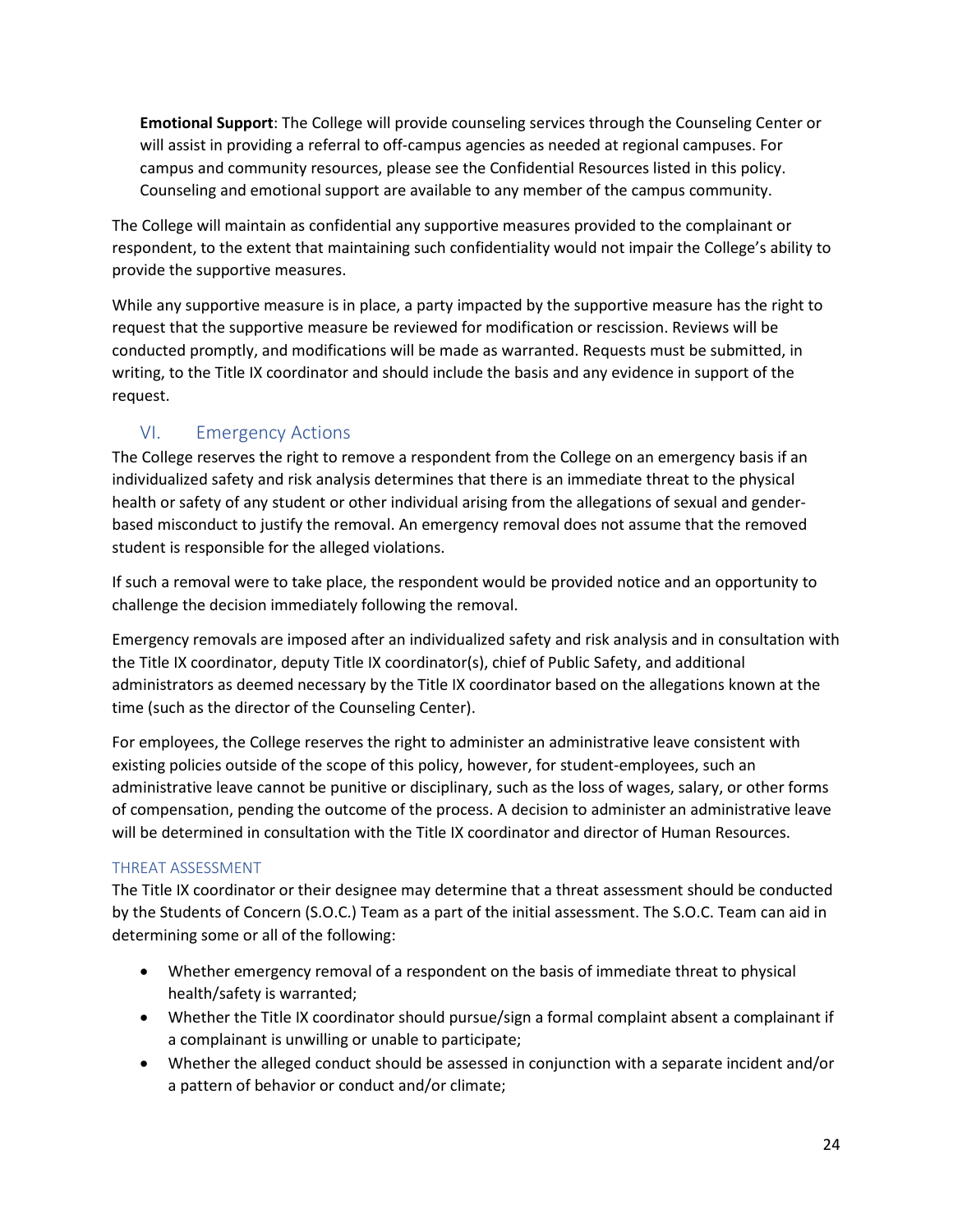- Whether the alleged conduct was predatory in nature or related to potentially predatory conduct;
- Whether grooming behaviors or patterns of conduct were involved in the alleged conduct;
- Whether informal resolution would be possible, and if so, what mechanisms of informal resolution would be most successful;
- Whether to impose a transcript notation to the respondent's transcript;
- Assess appropriateness of sanctions/remedies (to be applied post-hearing); and/or
- Whether a Clery Act Timely Warning, trespass order, and/or no-contact order are warranted.

A threat assessment is not an assessment or evaluation for an involuntary behavioral health hospitalization. A threat assessment is conducted by internal staff to specifically evaluate the risk of actionable violence with a focus on predatory escalation or targeted behaviors.

### VII. Initiating a Complaint

<span id="page-24-0"></span>A person, who believes they have experienced an incident of sexual and gender-based misconduct, as defined in this policy, may file a complaint against the person responsible for that conduct. "Person" may include any member of the College, including students, faculty, administrators, and staff members, or non-member, such as a third-party contractor.

Counterclaims by the respondent of alleged sexual and gender-based misconduct may be made in good faith. As counterclaims can be made for purposes of retaliation, the College will assess whether the allegations are made in good faith to prevent any abuse of this policy for retaliatory purposes.

The College will permit the filing of counterclaims but maintains the right to delay the processing of counterclaims if necessary. Some allegations of counterclaims may be resolved through the same investigative process. The Title IX coordinator reserves the right to determine if a separate procedure is necessary to proceed under the resolution processes described in Section VIII, after the conclusion of the underlying allegation.

### <span id="page-24-1"></span>A. Filing a Formal Complaint

The filing of a formal complaint typically begins the complaint resolution process. Generally, the complainant files a formal (signed, dated) complaint with the Title IX coordinator, however, in some cases, the College may move forward with a complaint resolution process even if the complainant chooses not to make or move forward with a formal complaint. If the College decides that it has an obligation to move forward with a complaint resolution process, the Title IX coordinator will sign the formal complaint and the College will notify the complainant before proceeding. See Section IV.D. for information regarding when the Title IX coordinator will move forward with signing a formal complaint. The Title IX coordinator signing the formal complaint does not make the Title IX coordinator a party to the complaint resolution process or adverse to the respondent.

The formal complaint should contain a sufficient information to permit the Title IX coordinator or the deputy Title IX coordinator to properly determine if and how the report is subject to the College policy and which resolution process is appropriate. The statement may not reflect every detail related to the allegations in the complaint as additional information may be discovered during the investigation but should be as complete as possible.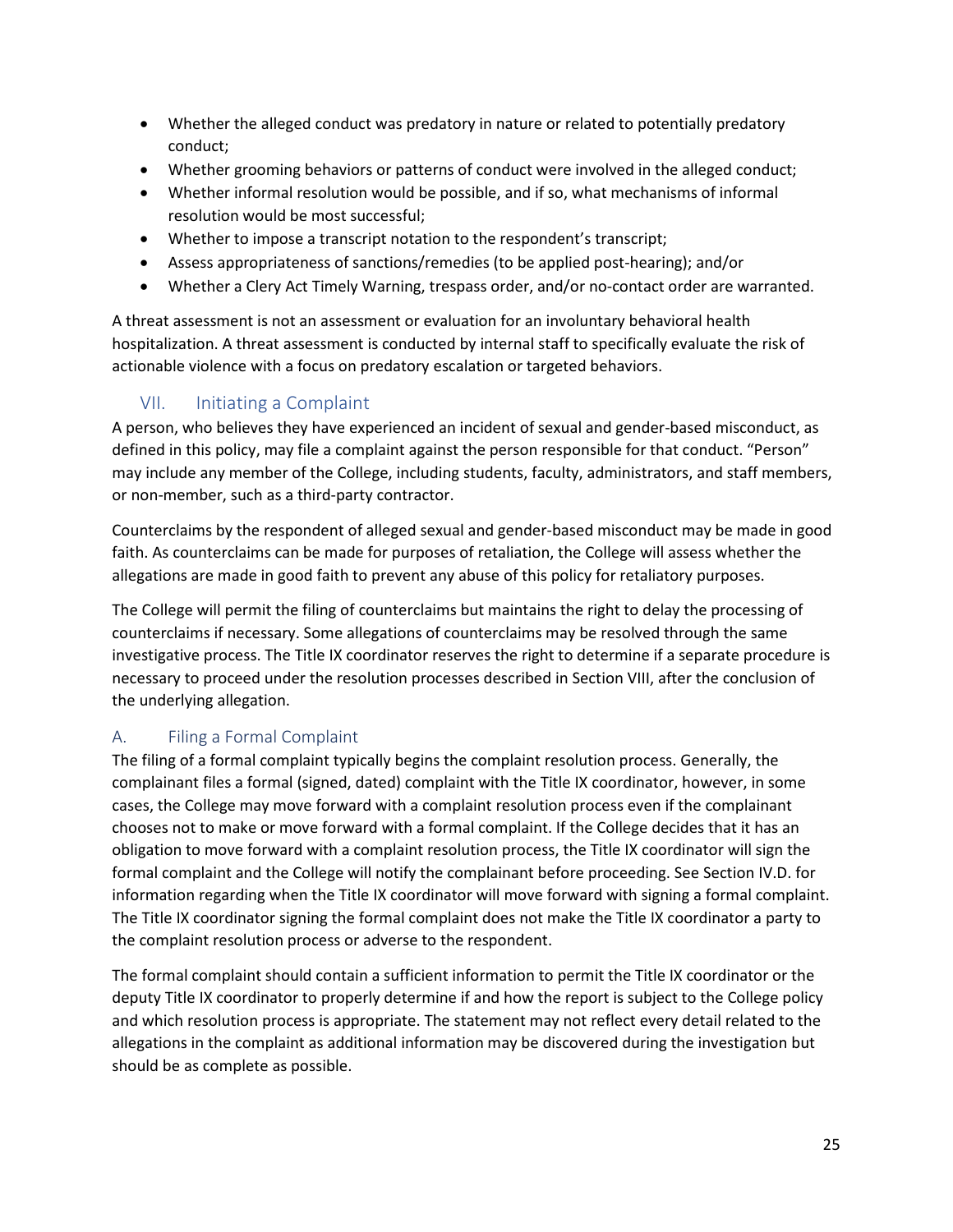A formal complaint is required in order for the College to conduct any of the following resolution processes. If no complaint is filed, a complainant is still able to request supportive measures.

### <span id="page-25-0"></span>B. Complaints Against Non-Community Members

When the respondent is a non-member of the College community, the complainant will be provided with all available support services both on and off campus, as well as offered support services that will assist them in feeling safe on campus. The complainant will be encouraged to make a complaint to the local law enforcement agency.

At its discretion, the College may determine that the non-community member poses a continued risk to the campus community and issue a letter of no trespass.

### <span id="page-25-1"></span>C. Notice/Complaint

Upon receipt of a complaint or notice to the Title IX coordinator or their designee of an alleged violation of this policy, the College will initiate an assessment to determine the next appropriate steps considering any requests of the complainant, the College's responsibility to the community, and policy implications.

The College will respond to an allegation of sexual and gender-based misconduct by either:

- A. Offering supportive measures because the complainant does not wish to proceed formally; and/or
- B. Engage in an informal resolution; and/or
- C. Engage in the formal resolution or Title IX grievance process, including an investigation and hearing.

The formal resolution or Title IX grievance process will determine whether the respondent is found responsible or not responsible for violating College policy. If the respondent is found responsible for a policy violation, the College will promptly implement effective sanctions and remedies designed to ensure that it is not deliberately indifferent to harassment, discrimination, or sexual and gender-based misconduct, its potential recurrence, or its effects.

### <span id="page-25-2"></span>D. Initial Assessment of Complaint

The College responsibility to review and respond to all allegations of sexual and gender-based misconduct exists regardless of whether that review culminates in an investigation under this policy or referral to another College procedure, if appropriate.

The Title IX coordinator or deputy Title IX coordinator will review any reports of alleged sexual and gender-based misconduct, regardless of whether a formal complaint is received, and will evaluate if the conduct described within the report is subject to Title IX, Title VII, or the College community standards as described in this policy.

Steps in the initial assessment can include, but are not limited to:

• The Title IX coordinator, or their designee, communicating with the complainant to determine if they wish to make a formal complaint. The coordinator will assist them in doing so, if desired. If the complainant does not wish to do so, the coordinator will determine whether to initiate the complaint without the complainant.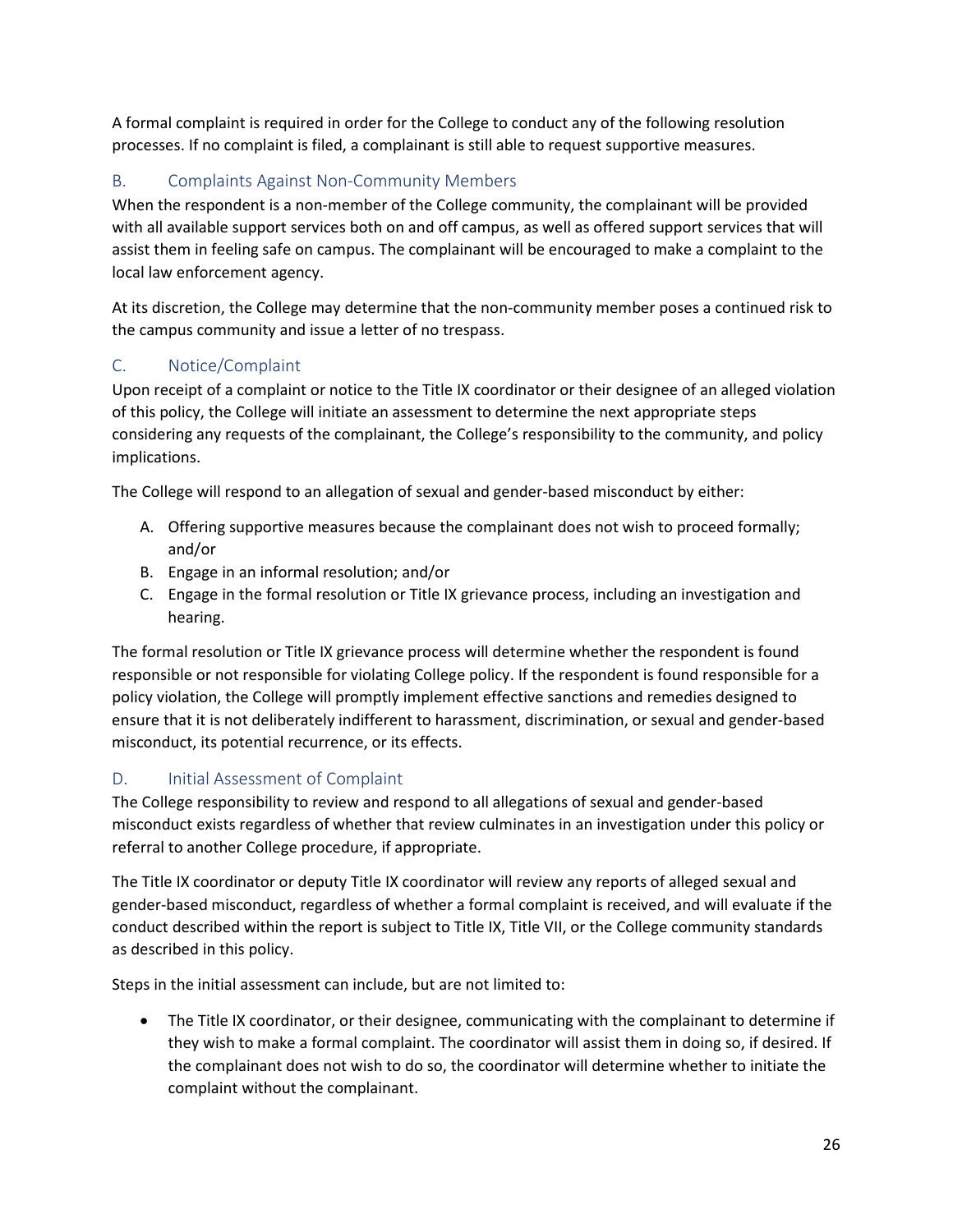- If a formal complaint is received, the coordinator will assess its sufficiency and will work directly with the complainant to ensure it is correctly completed.
- The coordinator will reach out to the complainant to offer supportive measures.
- The coordinator will review the available processes and ensure that the complainant is aware of their rights and will work with the complainant to determine if they prefer a supportive or remedial response, an informal resolution, or if they wish to move forward with the formal resolution or Title IX grievance process, which includes an investigation and hearing.
- If an informal resolution option is preferred, the Title IX coordinator will assess whether the complaint is suitable for informal resolution, which informal mechanisms may best serve the situation, and may seek to determine if the respondent is willing to engage in informal resolution, if applicable.
- If a formal grievance process is preferred, the Title IX coordinator will determine if the misconduct allegations fall within the scope of Title IX or within the SGBM policy.

### <span id="page-26-0"></span>E. Dismissal of Formal Complaint

If a formal complaint is filed alleging Title IX sexual harassment and the Title IX coordinator determines the conduct alleged in the formal complaint (i) would not constitute Title IX sexual harassment as defined by this policy, even if proved, (ii) did not occur in the College's education program or activity, or (iii) did not occur against a person in the United States, then the College must dismiss the formal complaint with regard to that conduct for purposes of Title IX sexual harassment under Title IX and this policy, however, a dismissal of a formal complaint that alleges Title IX sexual harassment under this policy for one of the aforementioned reasons does not preclude action under a different process noted in this policy, another College policy or its Code of Conduct.

The College may dismiss the formal complaint or any allegations therein, if at any time during the investigation or hearing: the complainant notifies the Title IX coordinator in writing that the complainant would like to withdraw the formal complaint or any allegations therein; the respondent is no longer enrolled or employed by the College; or specific circumstances prevent the College from gathering evidence sufficient to reach a determination as to the formal complaint or allegations therein.

Upon a dismissal required or permitted pursuant to this section, the College will promptly send written notice of the dismissal and reason(s) therefor simultaneously to the parties. Any party may appeal the dismissal of a formal complaint, in accordance with the appeal process described in Section VIII.

### <span id="page-26-1"></span>F. Withdrawal of Complaint

If a complainant notifies the Title IX coordinator in writing at any time during the investigation or resolution process that they wish to withdraw their formal complaint, the Title IX coordinator will determine whether or not to dismiss the complaint or continue the resolution process without the complainant's participation. A withdrawal of a formal complaint does not automatically infer that the complaint was falsely filed or that the respondent is not responsible for the alleged misconduct.

### <span id="page-26-2"></span>G. Acceptance of Responsibility

The respondent may accept responsibility for all or part of the alleged policy violations at any point during the resolution process. If the respondent accepts responsibility, the Title IX coordinator, or their designee, makes a determination that the individual is in violation of the SGBM policy.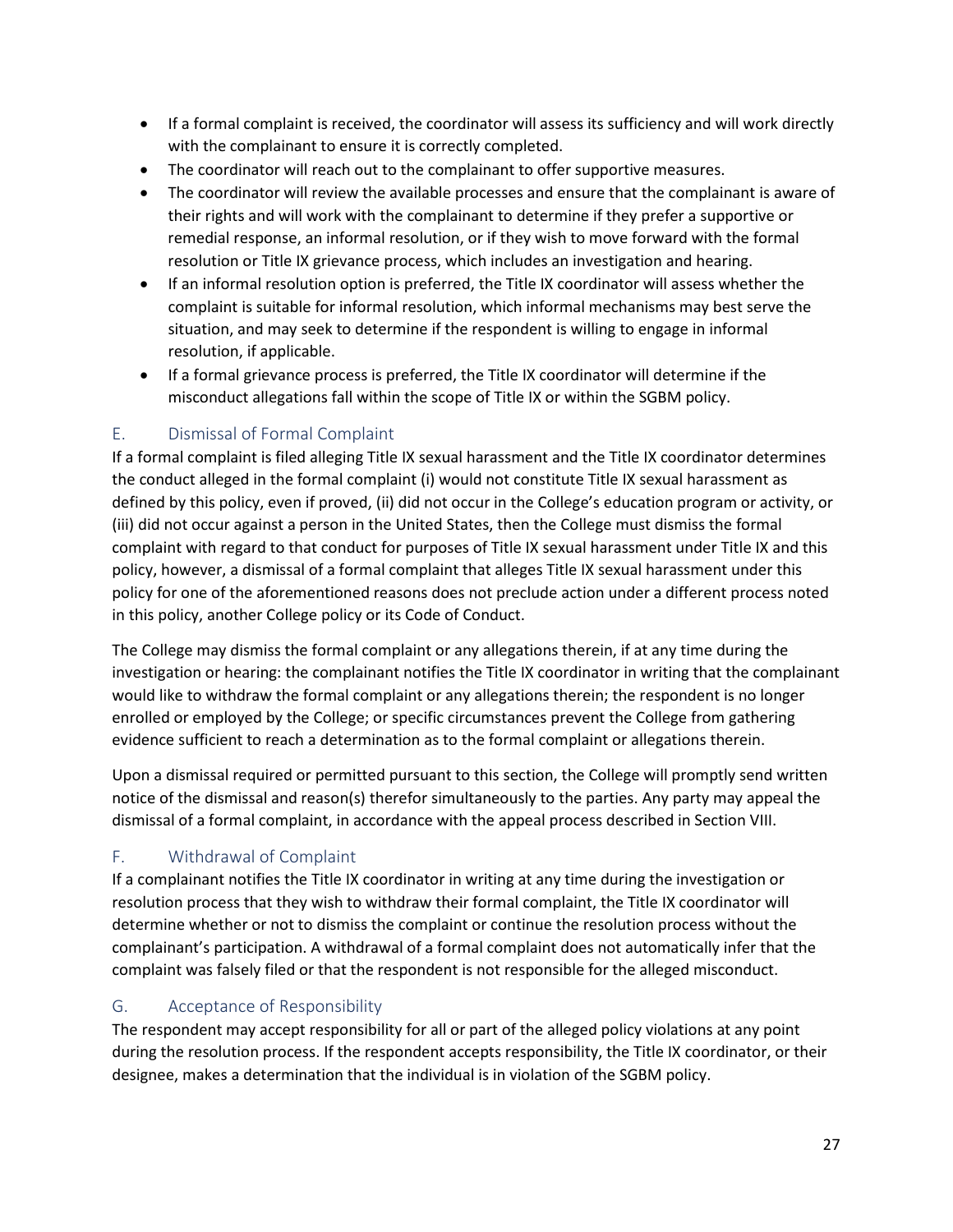The Title IX coordinator, or their designee, then determines appropriate sanction(s), which are promptly implemented in order to effectively stop the harassment, discrimination, and/or retaliation; prevent its recurrence; and remedy the effects of the conduct, both on the complainant and the community.

If the respondent accepts responsibility for all of the alleged policy violations and the Title IX coordinator, or designee, has determined appropriate sanction(s) or responsive actions, which are promptly implemented, the process is complete. The complainant will be informed of this outcome.

If the respondent accepts responsibility for some of the alleged policy violations and the Title IX coordinator, or their designee, has determined appropriate sanction(s) or responsive actions, which are promptly implemented, for those violations, then the remaining allegations will continue to be investigated and resolved. The complainant will be informed of this outcome. The parties are still able to seek alternate resolution on the remaining allegations, subject to the stipulations above.

### <span id="page-27-0"></span>H. Consolidation of Formal Complaints

The College reserves the right to consolidate formal complaints into one complaint resolution process as to allegations of sexual and gender-based misconduct against more than one respondent, by more than one complainant against one or more respondents, or by one party against the other party, where the allegations arise out of the same facts or circumstances.

The College may also use the sexual and gender-based misconduct process to adjudicate non-sexual and gender-based misconduct policy violations that arise out of the same facts or circumstances that are not otherwise covered by the amnesty for minor violations.

All decisions to consolidate complaints are made by the Title IX coordinator, or their designee.

### <span id="page-27-1"></span>I. Timeframe for Resolution

The investigation of all reports will be completed promptly and without undue delay. The College strives to complete investigations as quickly as possible while ensuring that all investigations are conducted thoroughly and equitably. Generally, the resolution process will be completed by the College within 60- 90 business days. Extenuating circumstances may arise that require the investigation process to extend beyond these timeframes, including, for instance: the complexity and severity of a complaint, if there is a parallel criminal investigation, or if the investigation occurs during school breaks or between school years. In general, a complainant and respondent can expect to receive periodic updates as to the status of the review or investigation.

If a student applies for a leave of absence from the College with the intent of a temporary exit, and that student is involved in a sexual and gender-based misconduct matter under investigation, the College may, at its discretion, complete the investigation, even with the student physically absent from the College. Any student involved in a sexual and gender-based misconduct matter who is not physically available because of a temporary leave may be provided with accommodations so far as will allow the student full and equitable participation.

### <span id="page-27-2"></span>J. Effect of Criminal Proceedings

As stated above, the filing and processing of a complaint of sexual and gender-based misconduct is independent of any criminal investigation or proceeding. The College will not wait for the conclusion of any criminal investigation or proceedings to commence its own investigation and proceedings outlined herein. Neither law enforcement's determination whether to prosecute a respondent, nor the outcome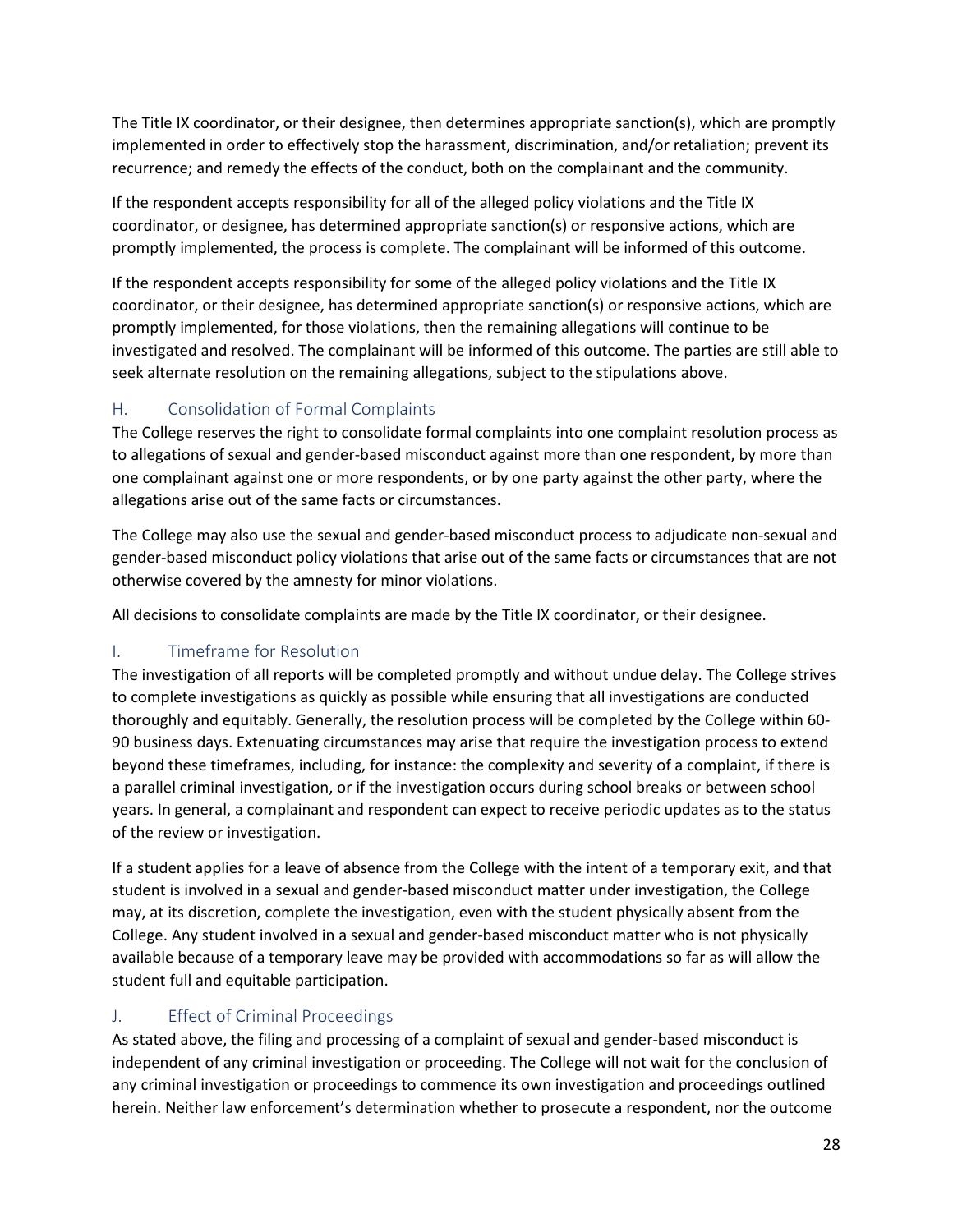of any criminal prosecution, are determinative of whether gender-based misconduct under the College policy occurred.

### <span id="page-28-0"></span>K. Effect of Pending Complaint on Respondent Withdrawing from the College

If the respondent withdraws from the College while a sexual and gender-based misconduct complaint is pending, the respondent's transcript will reflect a withdrawal and the pending sexual and gender-based misconduct complaint. If a respondent, during an open investigation, should apply for a leave of absence from the College, the College reserves the right to continue the investigation substantially in progress. Should a student be granted a leave of absence, the Title IX coordinator and/or designee shall appropriately accommodate any respondent physically unavailable during the process.

### VIII. Resolution Processes

<span id="page-28-1"></span>Regardless of the College affiliation of the complainant (e.g. student, employee, or third-party), the College will respond to allegations of sexual and gender-based misconduct using the following applicable resolution processes. The Office of Non-discrimination Initiatives is responsible for the oversight of investigations of sexual and gender-based misconduct complaints where the respondent is a student or student group. The Title IX coordinator will work in coordination with the Office of Human Resources to coordinate investigations of sexual and gender-based misconduct complaints where the respondent is an employee of the College or third-party contractor. The sexual and gender-based misconduct policy allows for multiple methods of resolution, depending on the allegations and the voluntary participation of the parties.

### <span id="page-28-2"></span>A. Informal Resolution

The informal resolution process is a structured resolution, facilitated by the Office of Non-discrimination Initiatives, which can be used at the request of the complainant or at the discretion of the Title IX coordinator. The intent of the informal resolution process is to resolve concerns at the earliest stage possible and in the best interest of all parties involved. The process is intended to be flexible while also providing for a full range of possible outcomes.

Informal resolution can utilize several different approaches including:

- When the parties agree to resolve the matter through an alternative resolution mechanism, such as mediation or restorative practices, and the mechanism is determined to be appropriate for the alleged conduct by the Title IX coordinator or their designee; or
- When the respondent fully accepts responsibility, as outlined above, for violating the College's sexual and gender-based misconduct policy and desires to accept a sanction and end the resolution process.

### *Circumstances in Which the Informal Resolution Process May be Used*

The informal resolution process is not appropriate or available for all types of alleged misconduct. Specifically, it is not appropriate when there is a risk of a hostile environment in the community or when the alleged actions are so egregious as to create significant concern for the life and/or bodily safety of others. Additionally, the information resolution process will not be available in instances where an employee is alleged to have engaged in Title IX sexual harassment against a student. The Title IX coordinator will determine which allegations are eligible for resolution via the informal resolution process.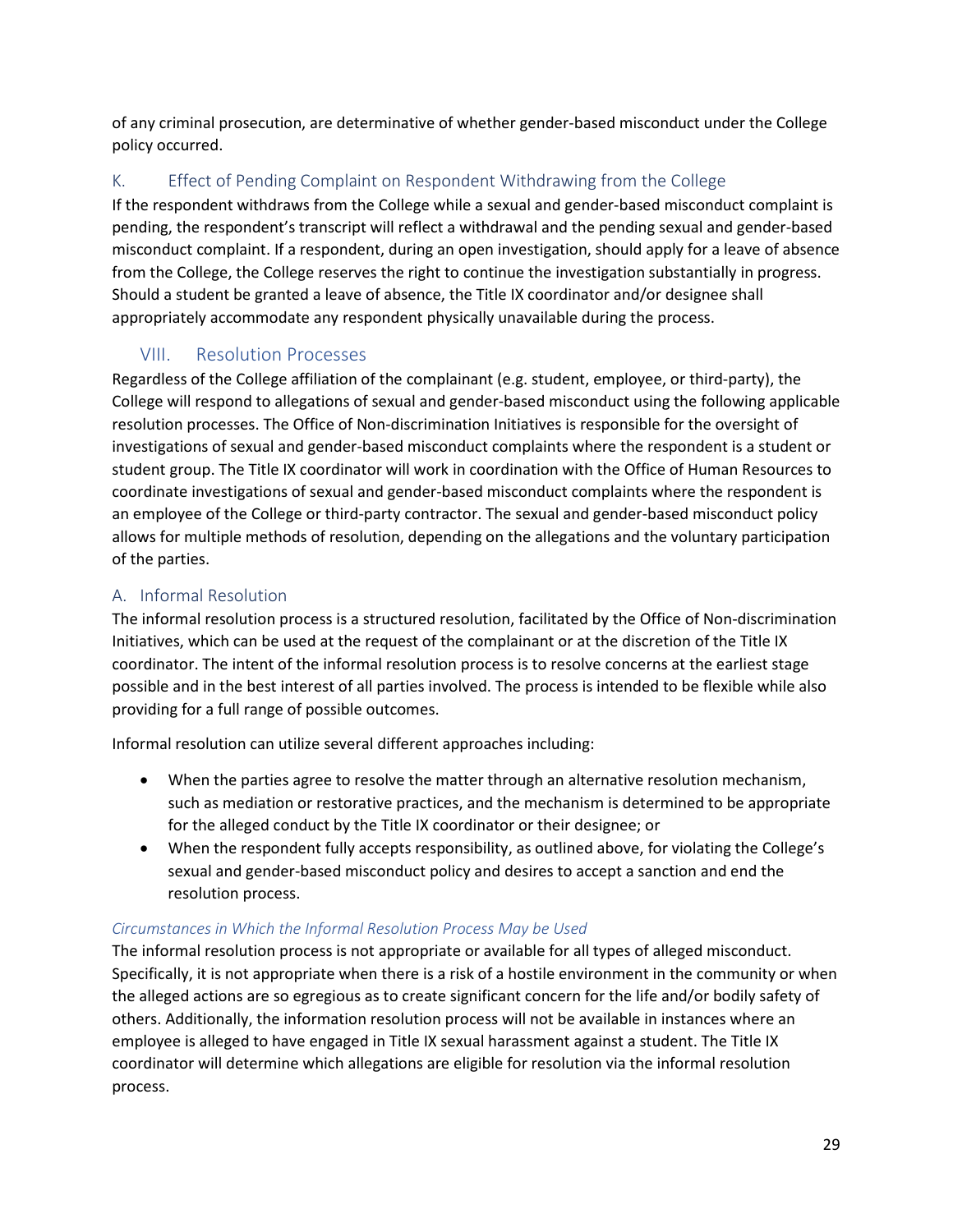#### *Informal Resolution Process*

To initiate the informal resolution process, a complainant needs to submit a formal complaint, as defined above. If a respondent wishes to initiate the informal resolution process, they should contact the Title IX coordinator to so indicate. The College reserves the right to determine if the informal resolution process is improper for alleged conduct.

It is not necessary to pursue informal resolution process first in order to pursue a formal process, and any party participating in informal resolution process can stop the process at any time and begin or resume the formal process.

Prior to implementing informal resolution process, the College will provide the parties with written notice of the reported misconduct and any sanctions or measures that may result from participating in such a process, including information regarding any records that will be maintained or shared by the College.

The College will obtain voluntary, written confirmation that all parties wish to resolve the matter through informal resolution before proceeding and will not pressure the parties to participate in informal resolution.

#### <span id="page-29-0"></span>B. Formal Resolution

#### i. Investigation Procedures

#### Notice of Investigation and Allegations (NOIA)

The Title IX coordinator or deputy Title IX coordinator will provide written notice of the investigation and allegations (NOIA) to the respondent upon commencement of the formal resolution process. This facilitates the respondent's ability to prepare for the interview and to identify and choose an advisor to accompany them. The written notice also is copied to the complainant, who is to be given advance notice of when the NOIA will be delivered to the respondent.

The written notice will include:

- A meaningful summary of all of allegations;
- The identity of the involved parties (if known);
- The precise misconduct being alleged;
- The date and location of the alleged incident(s) (if known);
- The specific policies implicated;
- A description of the applicable procedures;
- A statement of the potential sanctions/responsive actions that could result;
- A statement that the College presumes the respondent is not responsible for the reported misconduct unless and until the evidence supports a different determination;
- A statement that determinations of responsibility are made at the conclusion of the process and that the parties will be given an opportunity to inspect and review all directly related evidence, whether inculpatory or exculpatory, obtained during the review and comment period;
- An instruction to preserve any evidence that is directly related to the allegations;
- A statement about the College policy on retaliation;
- Information about the privacy of the process;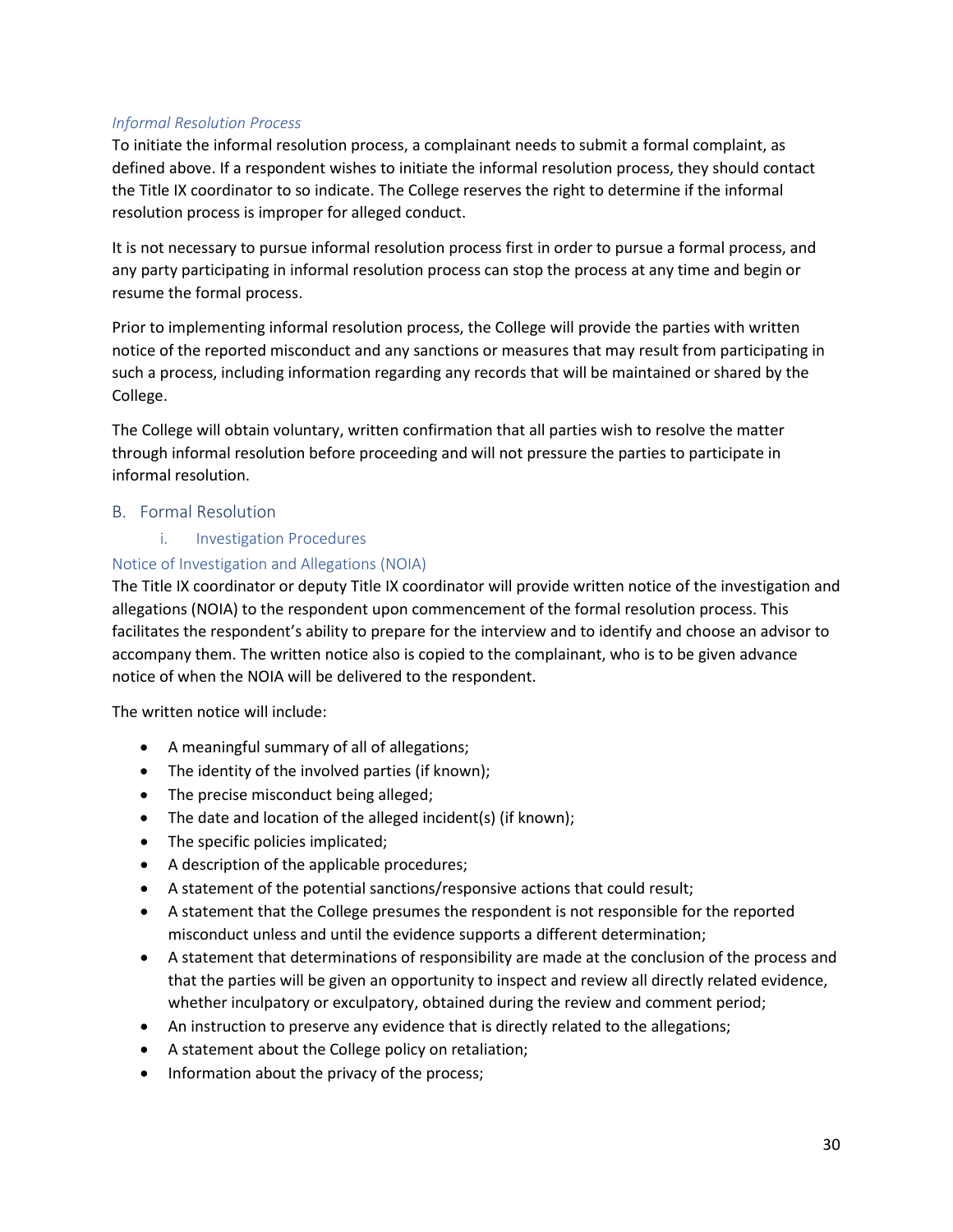- Information on the need for each party to have an advisor of their choosing and suggestions for ways to identify an advisor;
- A statement informing the parties that the College policy prohibits knowingly making false statements, including knowingly submitting false information during the resolution process; and
- Details on how the party may request disability accommodations during the interview process.

Amendments and updates to the NOIA may be made as the investigation progresses and more information becomes available regarding the addition or dismissal of various charges.

Notice will be made in writing and emailed to the parties' Springfield College-issued email, or designated accounts. The notice may additionally be provided in-person or by mail depending of the circumstances. Once the notice is emailed to the parties, it will be presumptively delivered.

#### Advisors

An advisor is any person chosen by a party or appointed by the College to accompany the party to meetings related to the resolution, grievance, or appeals processes, whom serves as support for the party and to advise the party on that process. Advisors are not permitted to advocate for a student or speak on the student's behalf during any of the aforementioned meetings. In the Title IX grievance process, advisors also are responsible for conducting the cross-examination on behalf of the party they are advising at any hearing. Students must utilize an advisor during the Title IX grievance process hearings if they wish to ask any questions of parties or witnesses involved.

Each party has the right to have an advisor of their choosing present for all meetings, interviews, and hearings within the resolution process. An advisor may be whoever the party wishes as long as they are eligible and available. While the College may assign an advisor if a party is unable to identify one, the College will not compel a particular individual into serving as an advisor, and employees of the College reserve the right not to serve as advisors. The College will ensure any College-assigned advisor is trained and familiar with the College process.

While advisors who are witnesses to a case are not strictly prohibited, it creates potential for bias and conflict-of-interest if a hearing is necessary. Parties should be aware that the issue of potential bias may be subject to exploration by the decision-maker(s).

When a complaint will be resolved following the Title IX Formal Grievance Process, if a student cannot or does not wish to self-identify, an advisor will be assigned by the College for the purposes of conducting cross-examination at the live hearing. If a student selects to use a College-assigned advisor, the College will ensure the College-assigned advisor is trained and familiar with the College process.

The College will share all related materials directly with the parties and will solicit written consent to share information with advisors identified by the parties. The College may request renewed consent for information sharing at each phase of the resolution process.

The advisor's name and relationship to a party (e.g., student, faculty member, family member, attorney, etc.) must be disclosed to the Title IX coordinator or investigator(s) prior to the meeting for which they will serve as the advisor. If a party changes advisors, the party is responsible for notifying the College of the change.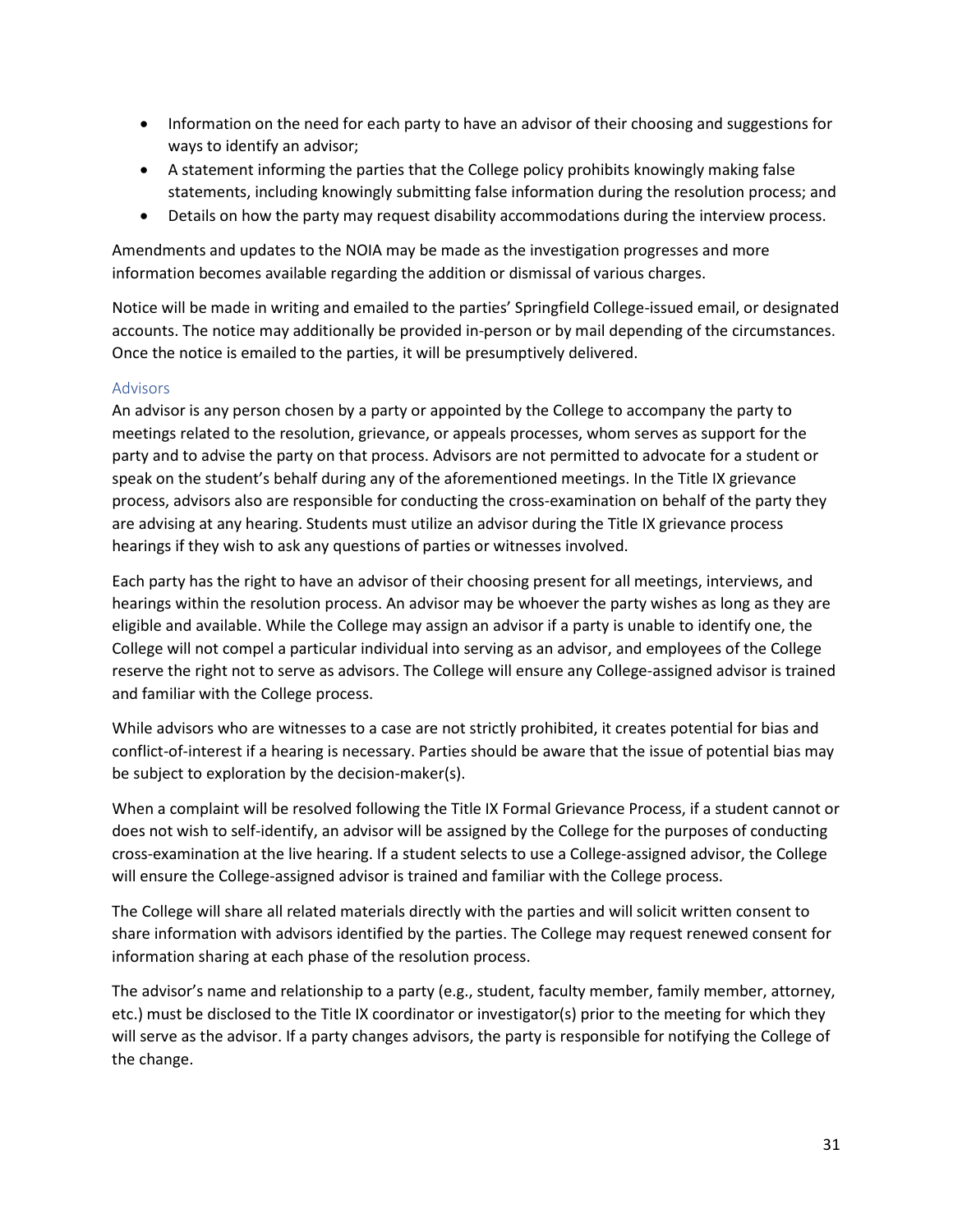The College reserves the right to remove an advisor, either from an individual setting or the proceedings as a whole, if the advisor fails to act appropriately and in accordance with the communicated expectations. Harassment of a party by an advisor will not be tolerated. Advisors are expected to advise their advisees without disrupting the proceedings. Advisors must understand that their role is not to speak on behalf of or represent their advisee within the proceedings. Advisors should speak during the proceedings only when directly invited by College administrators. Parties are expected to ask and respond to questions on their own behalf throughout the investigation phase of the resolution process, and to answer questions on their own behalf during the hearing procedures, if any.

The College cannot guarantee equal advisory rights, meaning that if one party selects an advisor who is an attorney, but the other party does not or cannot afford an attorney, the College is not obligated to provide an attorney. The College is responsible for training only College-appointed advisors. Advisors identified or hired by the parties are responsible for understanding the processes related to this policy.

Meetings are not generally delayed or rescheduled due to an advisor's schedule or availability. The Title IX coordinator will consider requests made to delay or reschedule a meeting and will make the final determination at the coordinator's sole discretion. The College reserves the right to have its own legal counsel present during any meeting.

#### Appointment of Investigators:

Once the decision to move forward with the formal process has been made, the Title IX coordinator will appoint one or more investigators to facilitate the investigation. The investigator(s) may either be internal (employees of the College) or external (non-College employees) at the discretion of the coordinator. The Title IX coordinator is responsible for ensuring that a conflict check is completed and that there are no conflicts of interest between the investigator(s) assigned to the complaint and the parties to the complaint. The name of the investigator(s) will be provided to the parties as a part of this conflict check.

### Steps in the Investigation Process:

All investigations are thorough, reliable, impartial, prompt, and fair. Investigations involve interviews with all relevant parties and witnesses; obtaining available, relevant evidence; and identifying sources of expert information, as necessary.

All parties have a full and fair opportunity, through the investigation process, to suggest witnesses and questions, to provide evidence and expert witnesses, and to fully review and respond to all evidence.

The investigator(s) typically take(s) the following steps, if not already completed (not necessarily in this order):

- Commence a thorough, reliable, and impartial investigation by identifying issues and developing a strategic investigation plan, including a witness list, evidence list, intended investigation timeframe, and order of interviews for all witnesses and the parties.
- Provide parties with written notice of the date, time, and location of the meeting, as well as the expected participants and purpose.
- Meet with all identified parties and witnesses to conduct an interview and collect any evidence they have.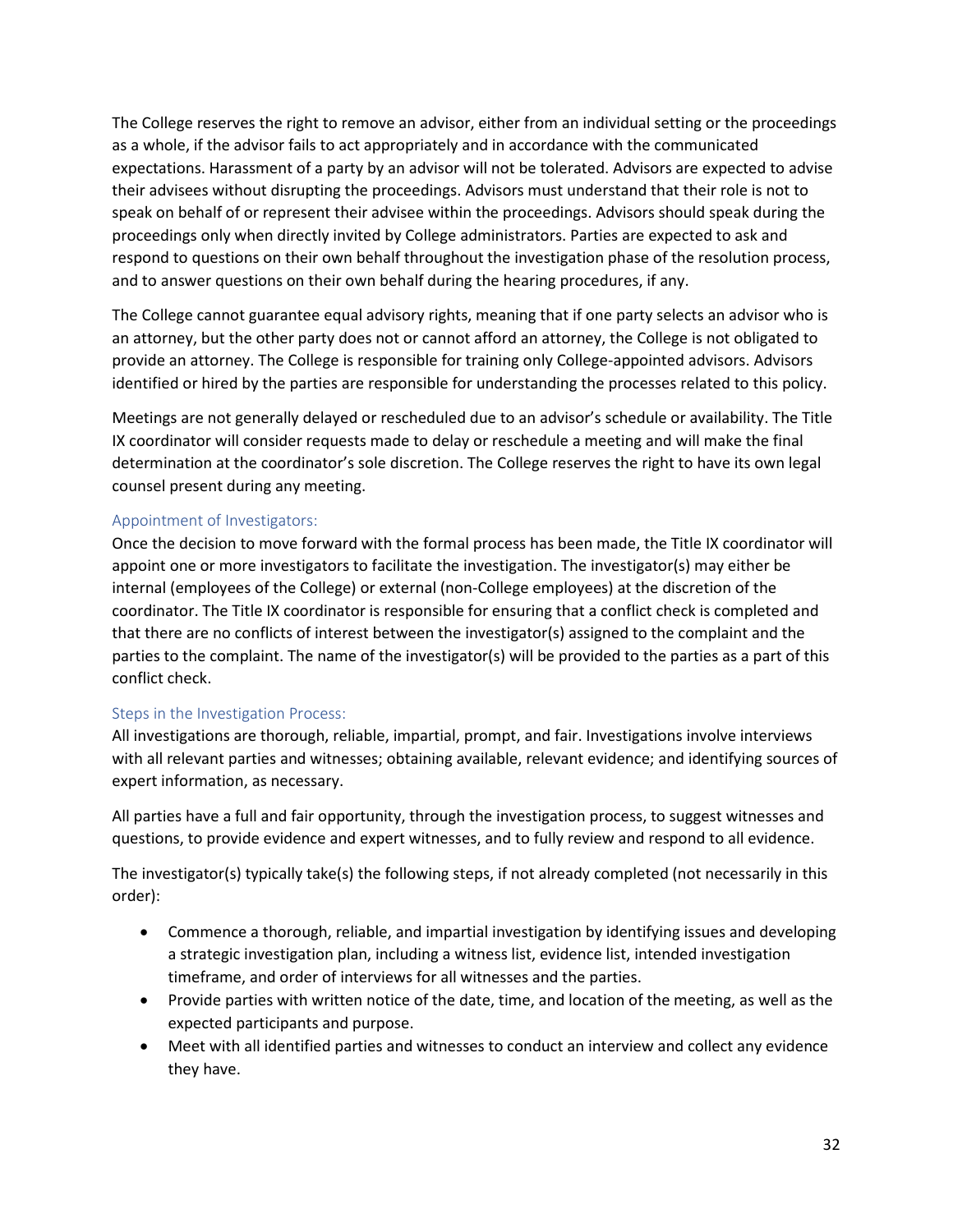- Allow each party the opportunity to suggest witnesses and to provide questions they wish the investigator(s) to ask of the other party and witnesses, and document in the report which questions were asked, with a rationale for any changes or omissions. If any party would like a specific witness to be present at a live hearing, they must provide their name as part of the investigation process to be interviewed by the investigator(s).
- Provide each interviewed party and witness an opportunity to review and verify the investigator's summary notes (or transcript) of the evidence/testimony from their respective interviews and meetings.
- Conduct follow-up interviews, as necessary.
- Complete the investigation promptly and without unreasonable deviation from the intended timeline.
- Provide regular status updates to the parties throughout the investigation.
- Prior to the conclusion of the investigation, provide the parties and their respective advisors (if so desired by the parties) a secured electronic or hard copy of a draft investigation report as well as an opportunity to inspect and review all of the evidence obtained as part of the investigation. This could include evidence upon which the investigator(s) may deem to be not relevant and not include in the final investigation report. Parties will have 10 business days to review and comment on the draft report so that each party may meaningfully respond to the evidence. More information about reviewing and responding to evidence is provided below.
- The investigator(s) may elect to respond in writing in the investigation report to the parties' submitted responses and/or to share the responses between the parties for additional responses.
- The investigator(s) will incorporate relevant elements of the parties' written responses into the final investigation report, include any additional relevant evidence, make any necessary revisions, and finalize the report. The investigator(s) should document all rationales for any changes made after the review and comment period.
- Write a comprehensive investigation report fully summarizing the investigation, all witness interviews, and addressing all relevant evidence. Appendices, including all relevant physical or documentary evidence, will be included.
- The investigator(s) submit the report to the Title IX coordinator who will determine which resolution process will occur next.
- Upon confirmation that the investigation process is complete, the Title IX coordinator will disseminate the final investigation report to the parties with information about the next steps in the resolution process.

### Evidence Review

The parties will have an equal and independent opportunity to inspect and review any evidence obtained as part of the investigation process that is directly related to the allegations raised in the formal complaint, including evidence upon which the College does not intend to rely in reaching a determination regarding responsibility and inculpatory and exculpatory evidence whether obtained from a party or other source. The investigator(s) will send such evidence to each party and each party's advisor in electronic format or hard copy. The parties will have a 10-business-day period to review the evidence and prepare a written response to the evidence (the "Evidence Response Statement"). The parties may elect to waive the full 10 days. Each copy of the materials shared will be watermarked on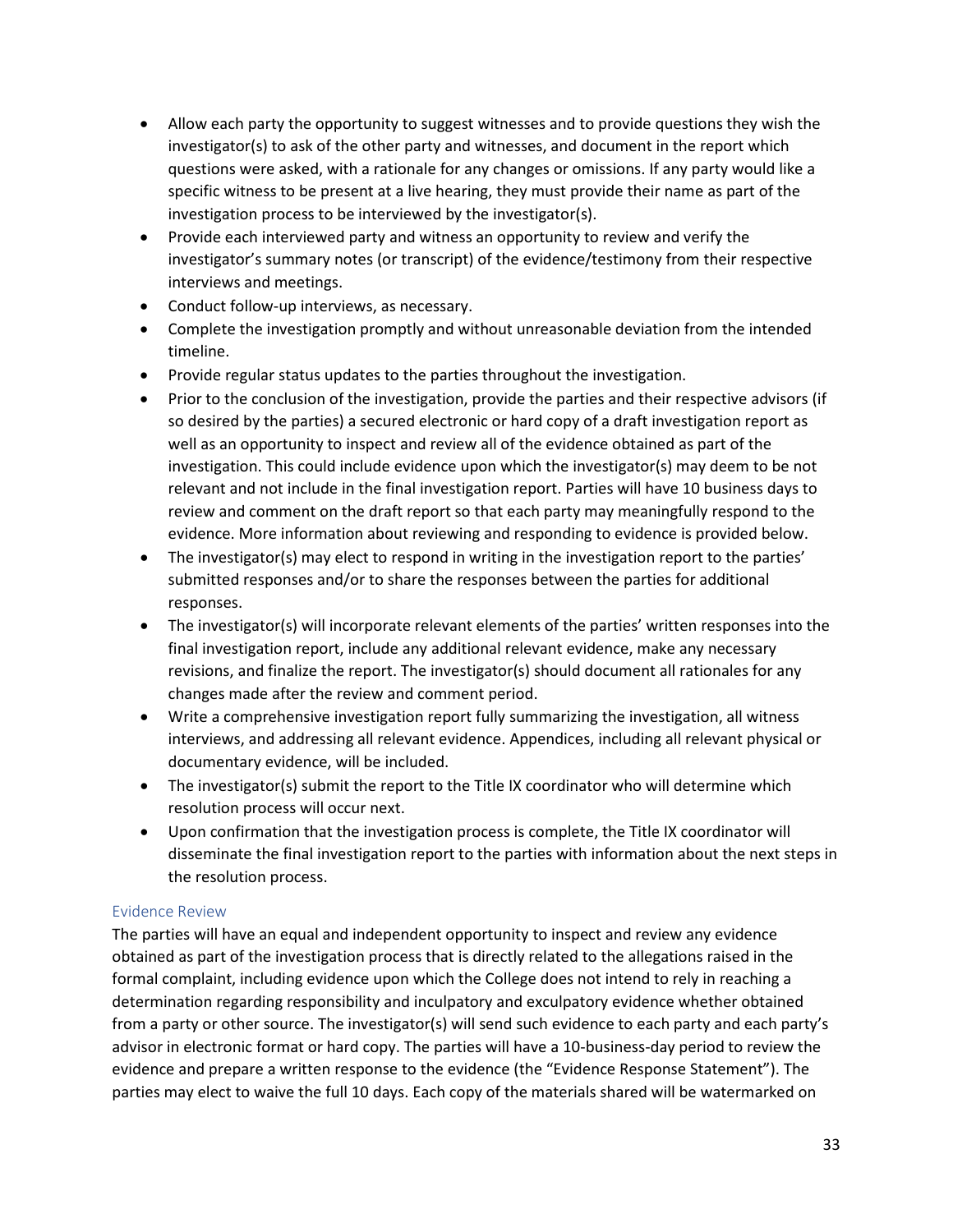each page with the role of the person receiving it (e.g., complainant, respondent, complainant's advisor, respondent's advisor) and should not be shared with others in order to preserve the integrity of the investigation process.

While there is no minimum response size, the party's Evidence Response Statement should not exceed 2,000 words in length. The Evidence Response Statement must be submitted to the investigator(s) within the 10-business-day period described above. The Evidence Response Statement may be used as an opportunity to clarify information contained in the directly related evidence, to present the party's viewpoint about whether the evidence directly related to the allegations is relevant and therefore whether it should be included in the investigation report, and to identify evidence previously provided to the investigator that was not included in the directly related evidence which the party believes is directly related and relevant. While the parties may be assisted by their advisors in preparation of the Evidence Response Statement, the Evidence Response Statement must be submitted by the party, must be the party's own statement, and may not be used to submit the statements of others on the party's behalf. The parties may not address each other in the Evidence Response Statement.

The parties and parties' advisors may use the evidence reviewed at this step only for purposes of participating in the complaint resolution process and are prohibited from disseminating or otherwise sharing the evidence with any other individual. Prior to being provided the evidence obtained as part of the investigation that is directly related to the allegations, the parties and parties' advisors may be required to sign a non-disclosure agreement agreeing to such terms.

#### History of the Principal Parties

#### Sexual History

Neither the past sexual history nor sexual character of either party will be considered in the investigation or any other proceeding unless such information is determined by the investigator(s) and/or Title IX coordinator to be specifically and directly relevant to a pending charge.

#### Disciplinary History and History of Previous Complaints

When legally permitted, previous disciplinary history or previously filed complaints may be considered in the course of the investigation only if: 1) The facts related to the previous disciplinary history or complaints are substantially similar to the facts related to the present charge(s); 2) the information indicates a pattern of behavior and substantial conformity with that pattern by the respondent; or 3) there are other reasons deemed by the Title IX coordinator to be specifically and directly relevant to the present charge(s). If any previous disciplinary history or complaints are considered during the investigation, the relevant party will be notified of such and will be permitted to review the information that is to be considered.

#### Referral for Resolution

Following the completion of the investigation, the investigation report will be submitted to the Title IX coordinator for referral to a resolution process.

If the allegations would constitute an alleged violation of Title IX sexual harassment, the Title IX formal grievance process will be followed, which includes a live hearing and an opportunity for the parties' advisors to cross-exam any party or witness.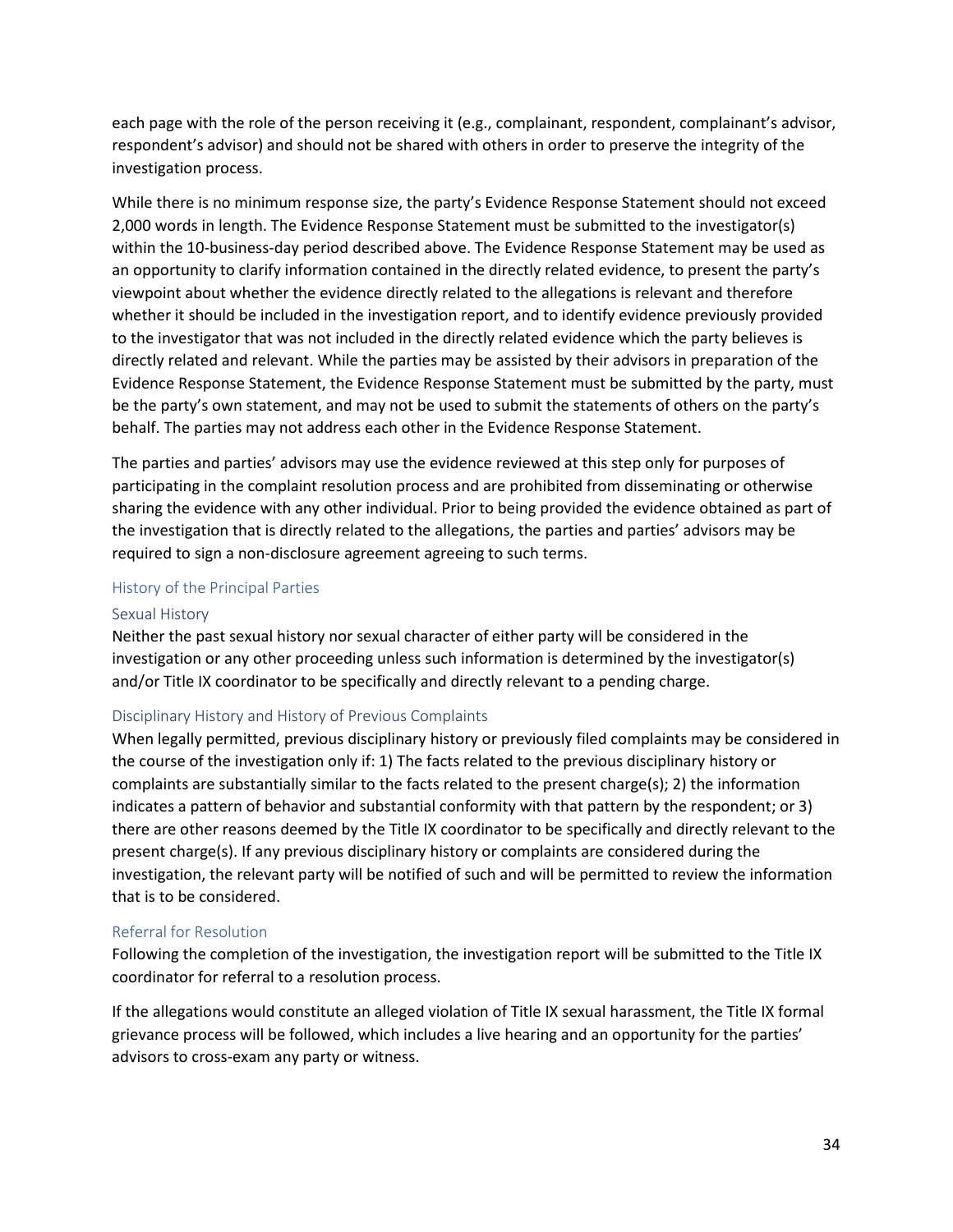If the allegations would constitute a violation of the sexual and gender-based misconduct policy but not Title IX sexual harassment, the Formal Resolution Process for Students or the Formal Resolution Process for Employees will be followed.

If the respondent would like to accept responsibility for the violations of the SGBM policy at this time, they may indicate so in writing to the Title IX coordinator. The Title IX coordinator will follow the procedures in the section above titled "Acceptance of Responsibility" to resolve the case.

If the allegations were not substantiated through the investigation process, the Title IX coordinator reserves to right to dismiss the allegations and not continue to resolution process. In such cases, parties still have an opportunity to appeal this outcome pursuant to the procedures outlined in this policy.

#### Amnesty for Minor Violations

The College will extend amnesty for minor violations of policy, including but not limited to, the possession and/or consumption of drugs or alcohol, when the violation is related to a report of sexual and gender-based misconduct. The seriousness of sexual and gender-based misconduct is a significant concern for the College and the College does not want any circumstances (e.g., drug or alcohol use) to inhibit the reporting of sexual and gender-based misconduct or cooperation with an investigation. When amnesty is granted for minor violations of policy, the College may refer students to resources such as alcohol and/or drug education, but there will be no disciplinary record or sanction regarding the violation for which amnesty was granted. The Title IX coordinator, or designee, will determine what policy violations will be considered "minor" and therefore eligible for amnesty in this context. Amnesty for minor policy violations may be extended to all parties involved in the case, including but not limited to, the complainant, the respondent, and witnesses.

#### Attendance Expectations

To enable the most accurate and fair review of the facts, the respondent is expected to attend and participate in meetings during an investigation under this policy. If an individual chooses not to attend one or more meetings, the charges will be reviewed based on the information and evidence available, and a decision of responsibility will be made. Although no inference may be drawn against a student for failing to attend a meeting or remaining silent, the process will proceed, and the conclusion will be based on the evidence presented. No decision shall be based solely on the failure of the respondent to attend one or more meetings, to participate in such meeting(s), or to answer the charges.

### ii. Title IX Formal Grievance Process

<span id="page-34-0"></span>When an investigation has been referred to the Title IX formal grievance process, a hearing will be scheduled no earlier than 10 business days from the conclusion of the investigation, which is marked by the final investigation report being transmitted to the parties and the decision-maker(s), unless all parties and the decision-maker(s) agree to an expedited timeline. The parties will notify the Title IX coordinator in writing if they consent to an expedited timeline.

The coordinator, or their designee, will identify a hearing panel of up to three members after completing a check to ensure there is not a conflict of interest. The hearing panel may be either internal (employees of the College) or external (non-College employees) at the discretion of the Title IX coordinator. One of the members of the panel will be appointed as the chairperson. Neither the panelists nor the chair may have any previous involvement with the investigation. The Title IX coordinator reserves the right to replace panelists or the chairperson should a conflict of interest arise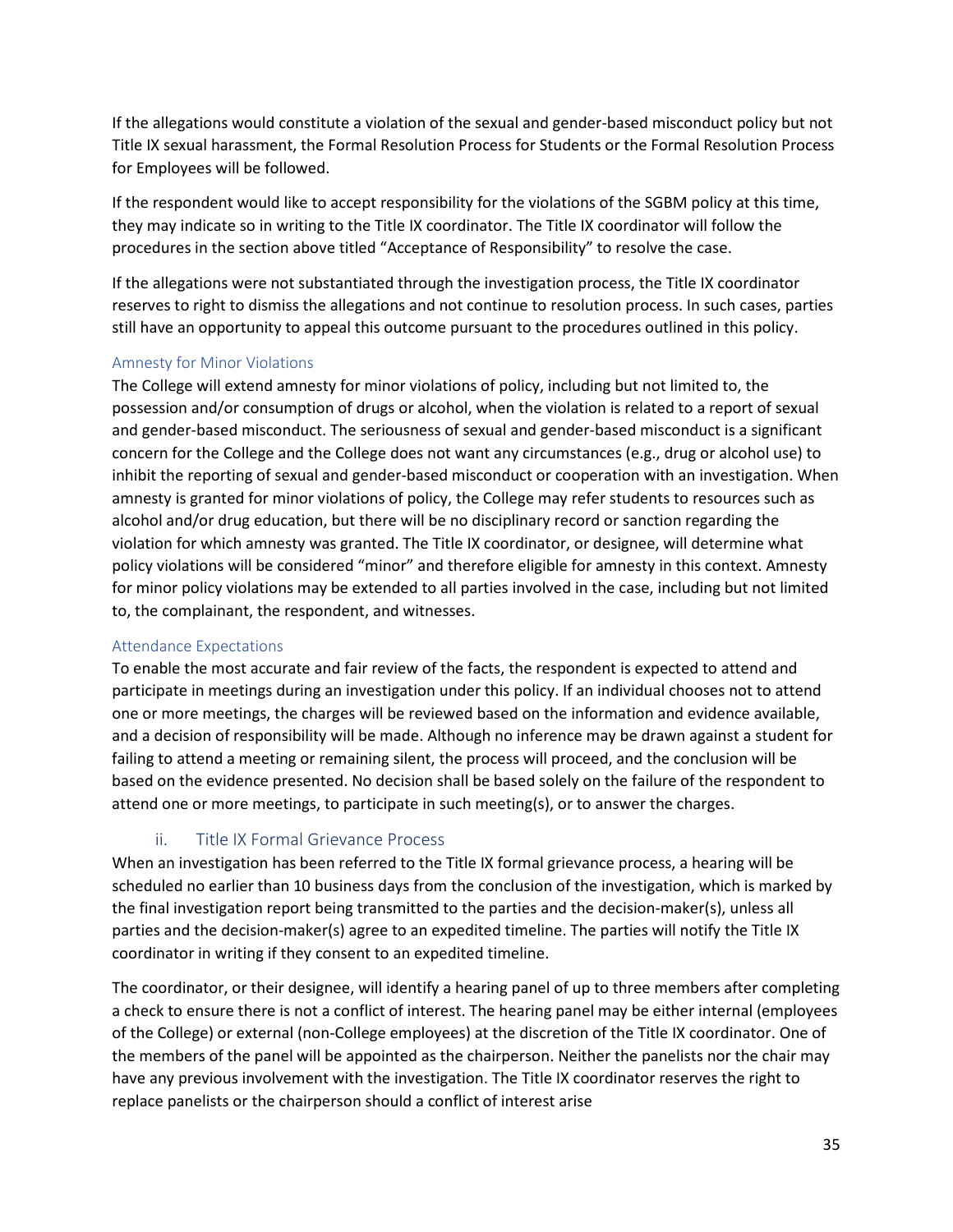#### *Notice of Hearing:*

The Title IX coordinator or chairperson will notify the parties of the hearing date no less than 10 business days prior to the hearing. Notice of the hearing date will be sent via email. The parties are responsible for sharing this notice with any advisor of choice that they would like to have present. Notice will include:

- Date and time of the hearing;
- The charges the respondent is facing and brief summary of the allegations;
- The platform of the hearing (in person, Zoom, FaceTime, other similar digital platform);
- Instructions for accessing the hearing;
- Information about the audio and/or visual recording of the hearings;
- Information regarding the permissible use of an advisor of their choosing; (Parties will be instructed to notify the Title IX coordinator of the identity of their advisor at least seven business days prior to the hearing for the purpose of notifying all parties of who will be in attendance.);
- The names of the panelists who will serve as the decision-makers; and
- An invitation to contact the Title IX coordinator to arrange any disability-related accommodations, language assistance, and/or interpretation services that may be needed at the hearing at least seven business days prior to the hearing.

#### *Pre-Hearing Preparation:*

The Title IX coordinator will meet individually with the complainant and respondent to go over the hearing procedures. At this meeting, the complainant and respondent will be asked to provide the name of their advisor of choosing that will be present for the hearing and the names of any witnesses that they would like to have at the hearing to answer questions from the parties and/or the panelists. The Title IX coordinator will provide the names of all persons who will be participating in the hearing to the parties at least five business days prior to the hearing.

Any witness scheduled to participate in the hearing must have been first interviewed by the investigator(s) or have proffered a written statement or answered written questions. Any evidence to be presented at the hearing must have first been presented at the investigation phase unless a justification exists to show that it was not reasonably available at that time. Any new witnesses or evidence presented during the pre-hearing timeframe may result in the case being referred back to the investigation phase for proper consideration by the investigator(s).

The parties will be given a list of the names of the panelists in the hearing notice letter. The parties may submit an objection to any panelist in writing, detailing the rationale for the objection, and must be submitted to the Title IX coordinator via email as soon as possible, and no later than seven business days prior to the hearing. Panelists will only be removed if the Title IX coordinator concludes that their bias or conflict of interest precludes an impartial hearing of the allegation(s).

The Title IX coordinator will give the panelists a list of the names of all parties, witnesses, and advisors at least five business days in advance of the hearing. Any panelist who cannot make an objective determination must recuse themselves from the proceedings when notified of the identity of the parties, witnesses, and advisors in advance of the hearing. If a panelist is unsure of whether a bias or conflict of interest exists, they must raise the concern to the Title IX coordinator as soon as possible.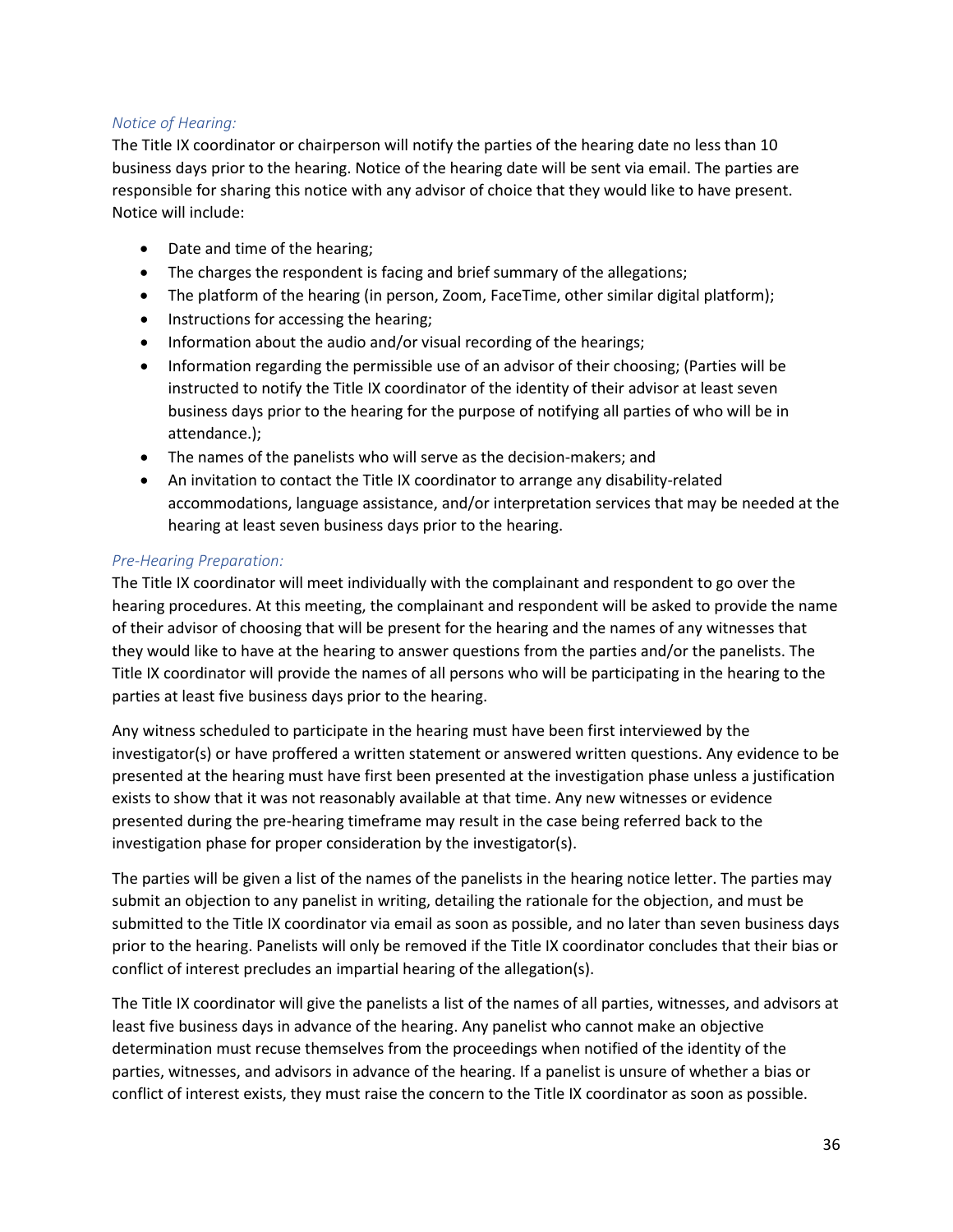During the 10-business-day period prior to the hearing, the parties have the opportunity for continued review and comment on the final investigation report and available evidence. That review and comment can be shared with the Title IX coordinator who will ensure that the information is shared with the hearing panel and all parties.

#### *Pre-Hearing Meetings:*

The chair may convene a pre-hearing meeting(s) with the parties and/or their advisors to invite them to submit the questions or topics they (the parties and/or their advisors) wish to ask or discuss at the hearing, so that the chair can rule on their relevance ahead of time to avoid any improper evidentiary introduction in the hearing or provide recommendations for more appropriate phrasing. However, this advance review opportunity does not preclude the parties from submitting questions at the hearing for a reconsideration based on any new information or testimony offered at the hearing. The chair must document and share their rationale for any exclusion or inclusion of questions or information at this prehearing meeting.

The chair, only with full agreement of the parties, may decide in advance of the hearing that certain witnesses do not need to be present if their testimony can be adequately summarized by the investigator(s) in the investigation report or during the hearing.

The pre-hearing meeting(s) will not be recorded, but a record of the meetings and any supporting documentary materials will be included in the case file.

#### *Impact Statement:*

Prior to the commencement of the hearing, the parties may submit an impact statement to the Title IX coordinator in a sealed envelope. The impact statement will be reviewed by the hearing panel during deliberations if a respondent is found responsible for violating College policy. If the respondent is found not responsible, the statements will be returned to the parties or destroyed and will not be reviewed by the panel under any circumstances.

#### *Hearing Procedures:*

At the hearing, the hearing panel has the authority to hear and make determinations on all allegations of discrimination, harassment, and/or retaliation, and also may hear and make determinations on any additional alleged policy violations that have occurred in concert with the discrimination, harassment, and/or retaliation, even though those collateral allegations may not specifically fall within the SGBM policy.

Participants at the hearing will include the chair, any additional panelists, the Title IX coordinator or their designee to serve as a hearing facilitator, the investigator(s) who conducted the investigation, the parties, advisors to the parties, any called witnesses, and anyone providing authorized accommodations or assistive services. The hearing is otherwise considered closed and private to any other individuals.

The chair will answer all questions of procedure, but may defer to the Title IX coordinator or hearing facilitator as needed for clarification. Anyone appearing at the hearing to provide information will respond to questions on their own behalf.

The chair will allow witnesses who have relevant information to appear at a portion of the hearing in order to respond to specific questions from the decision-maker(s) and the parties and will then be excused.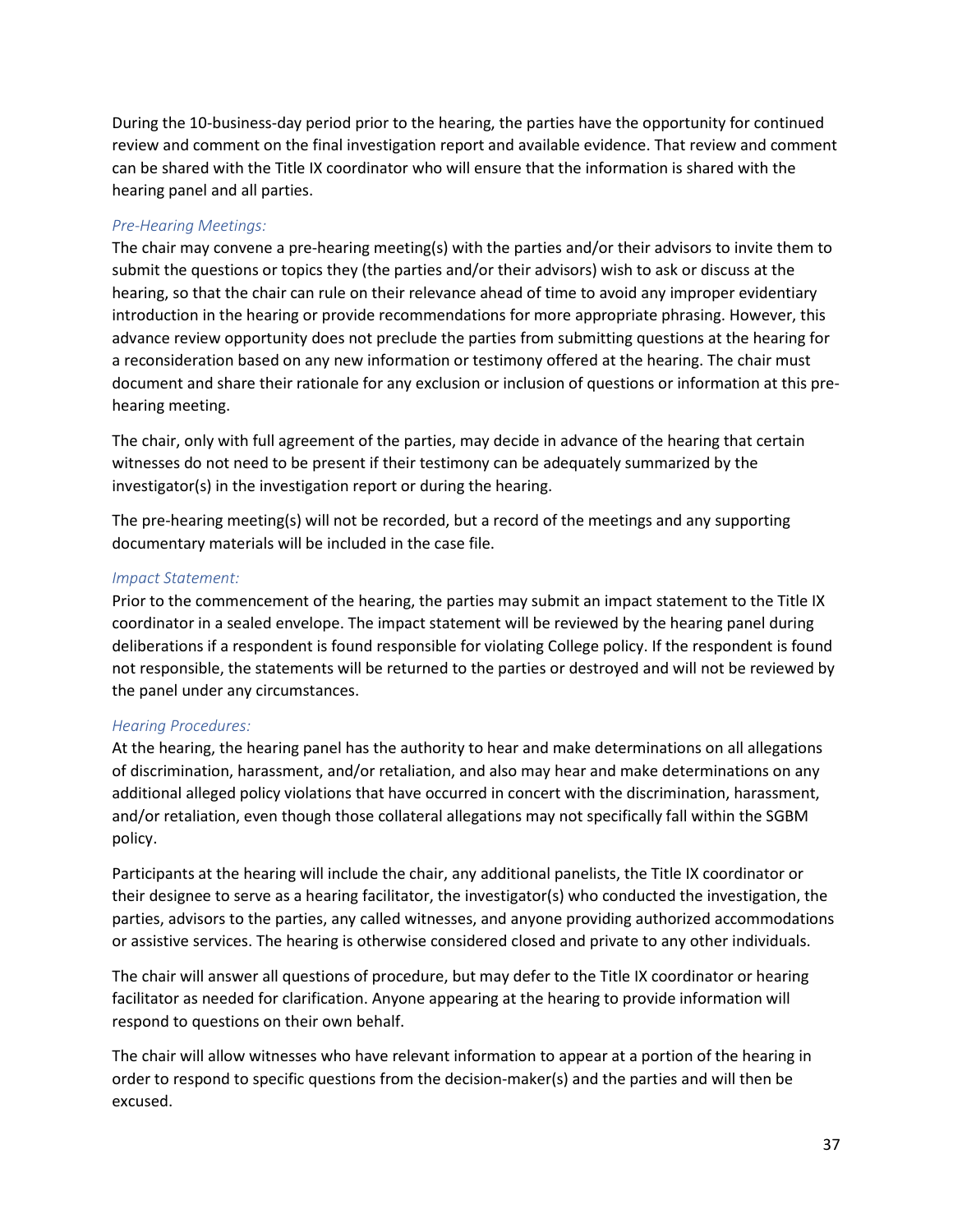#### *Joint Hearings:*

In hearings involving more than one respondent, or in which two or more complainants have accused the same individual of substantially similar conduct, the default procedure will be to hear the allegations jointly.

However, the Title IX coordinator may permit the investigation and/or hearings pertinent to each respondent to be conducted separately if there is a compelling reason to do so. In joint hearings, separate determinations of responsibility will be made for each respondent with respect to each alleged policy violation.

### *The Order of the Hearing – Introductions and Explanation of Procedure:*

For hearings under the formal resolution process, parties can expect the following:

- The chair explains the procedures and introduces the participants.
- The chair and/or hearing facilitator then conducts the hearing according to the hearing script. At the hearing, recording, witness logistics, party logistics, curation of documents, separation of the parties, and other administrative elements of the hearing process are managed by a non-voting hearing facilitator. The hearing facilitator may attend to: logistics of rooms for various parties/witnesses as they wait; flow of parties/witnesses in and out of the hearing space; ensuring recording and/or virtual conferencing technology is working as intended; copying and distributing materials to participants, as appropriate, etc.
- The investigator(s) will then present a summary of the final investigation report, including items that are contested and those that are not, and will be subject to cross-examination by the hearing panel and the parties' advisors. The investigator(s) will be present during the entire hearing process, but not during deliberations. Neither the parties nor the hearing panel should ask the investigator(s) their opinions on credibility, recommended findings, or determinations, and the investigators, advisors, and parties will refrain from discussion of or questions about these assessments. If such information is introduced, the chair will direct that it be disregarded.
- Once the investigator(s) present their report and are questioned, the parties and witnesses may provide relevant information in turn and be subjected to cross-examination from the hearing panel and parties' advisors, beginning with the complainant, and then in the order determined by the chair. All questions are subject to a relevance determination by the chair. The chair will explain any decision to exclude a question as not relevant, or to reframe it for relevance.
	- $\circ$  Further information regarding the cross-examination process follows this section.
- Once all parties have had the opportunity to provide a statement and to answer any questions, the chair will allow the parties to make a final closing statement before closing out the hearing.

### *Cross-examination*

All parties/witnesses will submit to questioning by the hearing panel and then by the parties through their advisors ("cross-examination"). All questions are subject to a relevance determination by the chair. The advisor, who will remain seated during questioning, will pose the proposed question orally, electronically, or in writing (orally is the default, but other means of submission may be permitted by the chair upon request or agreed to by the parties and the chair), the proceeding will pause to allow the chair to consider it, and the chair will determine whether the question will be permitted, disallowed, or rephrased.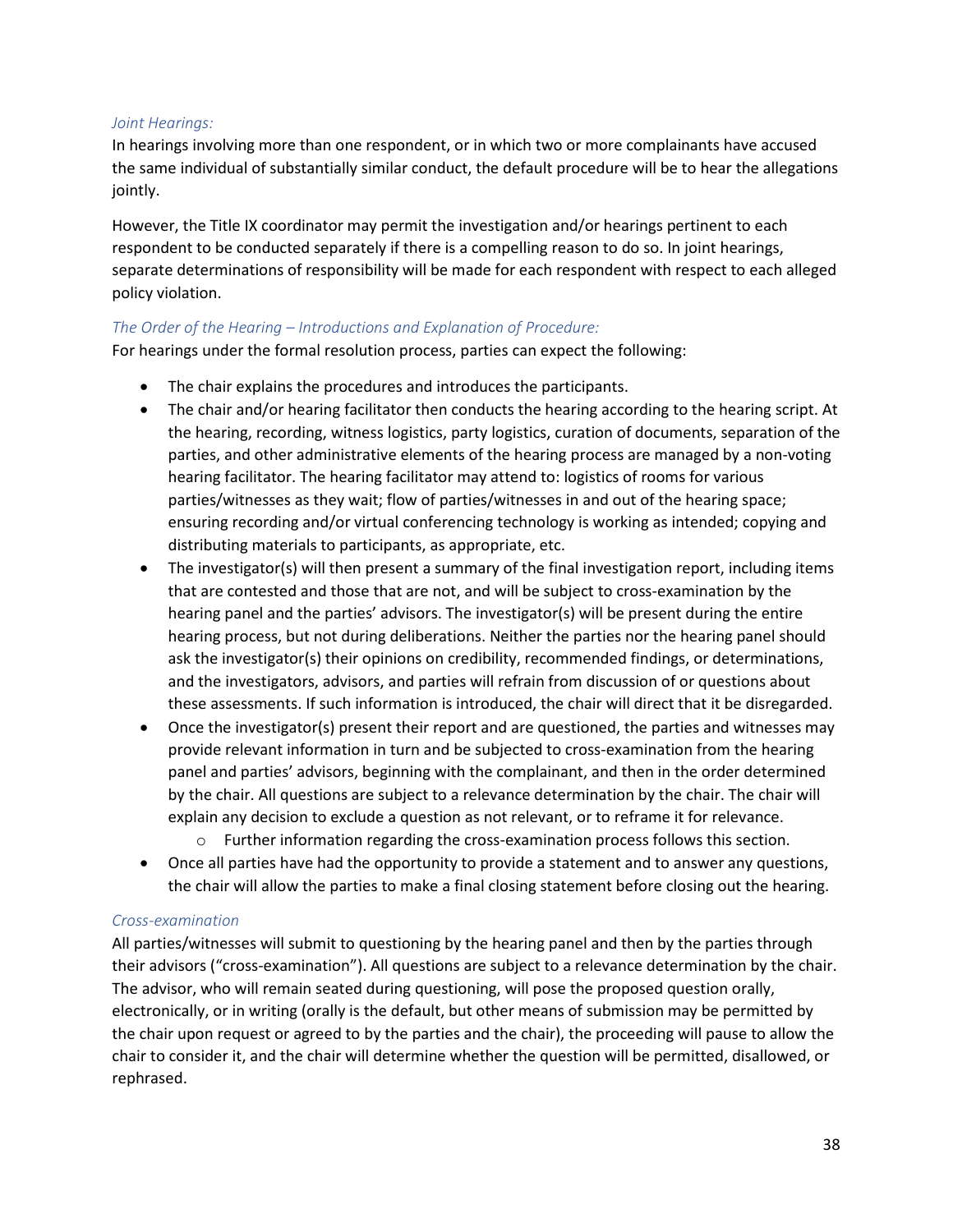The chair may explore arguments regarding relevance with the advisors, if the chair so chooses. The chair will then state their decision on the question for the record and advise the party/witness to whom the question was directed, accordingly. The chair will explain any decision to exclude a question as not relevant, or to reframe it for relevance.

The chair will limit or disallow questions on the basis that they are irrelevant, unduly repetitious (and thus irrelevant), or abusive. The chair has final say on all questions and determinations of relevance, subject to any appeal. The chair may consult with the hearing facilitator on any questions of admissibility. The chair may ask advisors to frame why a question is or is not relevant from their perspective, but will not entertain argument from the advisors on relevance once the chair has ruled on a question.

If a party or witness chooses not to submit to cross-examination at the hearing, either because they do not attend the hearing, or they attend but refuse to participate in questioning or refuse to answer any question, the hearing panel may not draw any inference from a party's or witness's absence from the hearing or refusal to answer cross-examination or other questions.

If a party's advisor of choice refuses to comply with the College established rules of decorum for the hearing, including conducting cross-examination, the College may require the party to use a different advisor. If a College-provided advisor refuses to comply with the rules of decorum, the College may provide that party with a different advisor to conduct cross-examination on behalf of that party.

#### *Deliberation, Decision-making, and Standard of Proof:*

The hearing panel will deliberate in closed session to determine whether the respondent is responsible or not responsible for the policy violation(s) in question. If a panel is used, a simple majority vote is required to determine the finding. The hearing facilitator may be invited to attend the deliberation by the chair, but is there only to facilitate procedurally, not to address the substance of the allegations. The facilitator may help answer questions related to matters of law or policy application but may not provide guidance or answer questions in relation to the findings of the hearing or investigation.

The hearing panel will use the preponderance of the evidence standard in their determinations regarding responsibility of formal complaints under this policy. This means that the panel will determine whether it is more likely than not that a violation of the policy occurred.

When there is a finding of responsibility on one or more of the allegations, the hearing panel may then consider the previously submitted party impact statements in determining appropriate sanction(s). The hearing panel may – at their discretion – consider the statements, but they are not binding. The hearing panel will review the statements and any pertinent conduct history and will determine the appropriate sanction(s).

The chair will then prepare a written deliberation statement and deliver it to the Title IX coordinator, detailing the determination, rationale, the evidence used in support of its determination, the evidence disregarded, credibility assessments, and, if applicable, any sanctions.

This report typically should not exceed three to five pages in length and must be submitted to the Title IX coordinator within two business days of the end of deliberations, unless the Title IX coordinator grants an extension. If an extension is granted, the Title IX coordinator will notify the parties.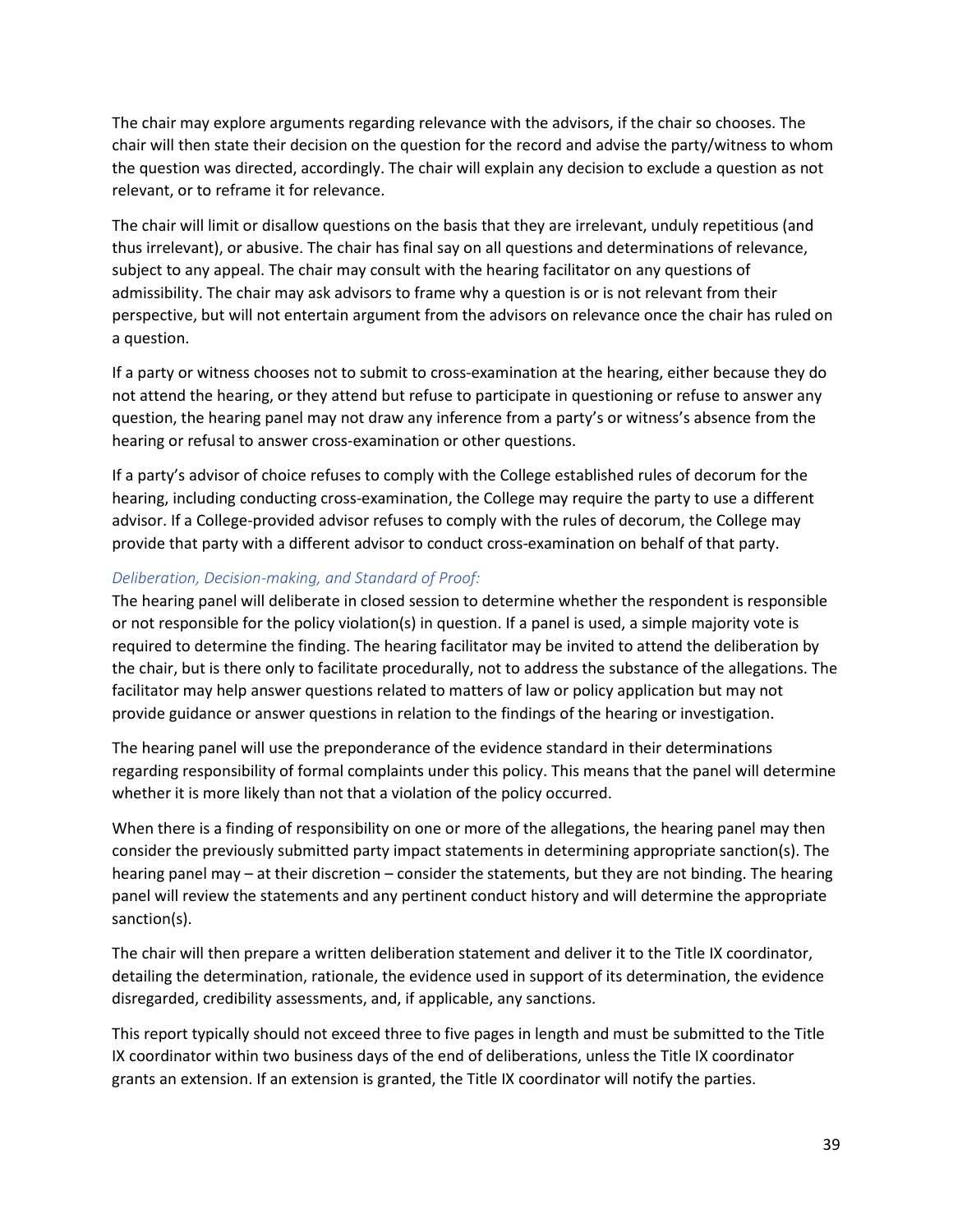The Title IX coordinator will issue the Notice of the Outcome to the parties following the procedures outlined in the later section.

#### *Recording Hearings:*

Hearings (but not deliberations) are recorded by the College for purposes of review in the event of an appeal. The parties may not record the proceedings and no other unauthorized recordings are permitted.

The hearing panel, the parties, their advisors, and appropriate administrators of the College will be permitted to listen to the recording in a controlled environment determined by the Title IX coordinator. No person will be given or be allowed to make a copy of the recording without permission of the Title IX coordinator.

### iii. Formal Resolution of Complaints Against Students

<span id="page-39-0"></span>For allegations against a student of sexual and gender-based misconduct that does not constitute a violation of Title IX sexual harassment, the investigation will be referred to the formal resolution of complaints against students' process. A hearing will be scheduled no earlier than 10 business days from the conclusion of the investigation, which is marked by the final investigation report being transmitted to the parties and the decision-maker(s), unless all parties and the decision-maker(s) agree to an expedited timeline. The parties will notify the Title IX coordinator in writing if they consent to an expedited timeline.

The Title IX coordinator, or their designee, will identify a hearing panel of up to three members after completing a check to ensure there is not a conflict of interest. The hearing panel may be either internal (employees of the College) or external (non-College employees) at the discretion of the Title IX coordinator. One of the members of the panel will be appointed as the chairperson. Neither the panelists nor the chair may have any previous involvement with the investigation. The Title IX coordinator reserves the right to replace panelists or the chairperson should a conflict of interest arise.

### *Notice of Hearing:*

The Title IX coordinator will notify the parties of the hearing date no less than 10 business days prior to the hearing. Notice of the hearing date will be sent via email to the parties. The parties are responsible for sharing this notice with any advisor of choice that they would like to have present. Notice will include:

- Date and time of the hearing;
- The charges the respondent is facing and brief summary of the allegations;
- The platform of the hearing (in person, Zoom, FaceTime, other similar digital platform);
- Instructions for accessing the hearing;
- Information about the audio and/or visual recording of the hearings;
- Information regarding the permissible use of an advisor of their choosing; (Parties will be instructed to notify the Title IX coordinator of the identity of their advisor at least seven business days prior to the hearing for the purpose of notifying all parties of who will be in attendance.);
- The names of the panelists who will serve as the decision-makers;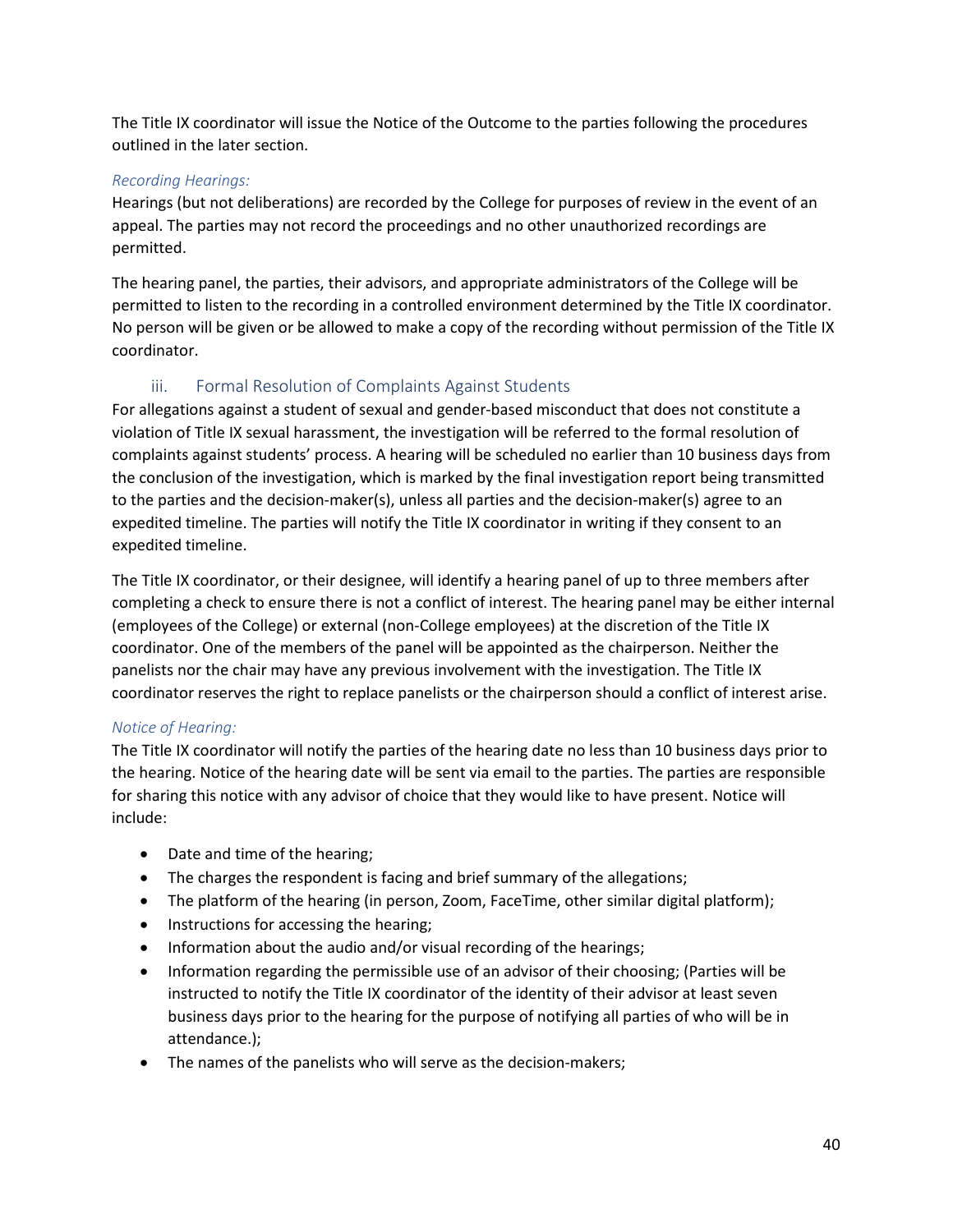• An invitation to contact the Title IX coordinator to arrange any disability-related accommodations, language assistance, and/or interpretation services that may be needed at the hearing at least seven business days prior to the hearing.

#### *Pre-Hearing Preparation:*

The Title IX coordinator will meet individually with the complainant and respondent to go over the hearing procedures. At this meeting, the complainant and respondent will be asked to provide the name of their advisor of choosing that will be present for the hearing and the names of any witnesses that they would like to have at the hearing to answer questions from the parties and/or the panelists. The Title IX coordinator will provide the names of all persons who will be participating in the hearing to the parties at least five business days prior to the hearing.

Any witness scheduled to participate in the hearing must have been first interviewed by the investigator(s) or have proffered a written statement or answered written questions. Any evidence to be presented at the hearing must have first been presented at the investigation phase unless a justification exists to show that it was not reasonably available at that time. Any new witnesses or evidence presented during the pre-hearing timeframe may result in the case being referred back to the investigation phase for proper consideration by the investigator(s).

The parties will be given a list of the names of the panelists in the hearing notice letter. The parties may submit an objection to any panelist in writing, detailing the rationale for the objection, and must be submitted to the Title IX coordinator via email as soon as possible, and no later than seven business days prior to the hearing. Panelists will only be removed if the Title IX coordinator concludes that their bias or conflict of interest precludes an impartial hearing of the allegation(s).

The Title IX coordinator will give the panelists a list of the names of all parties, witnesses, and advisors at least five business days in advance of the hearing. Any panelist who cannot make an objective determination must recuse themselves from the proceedings when notified of the identity of the parties, witnesses, and advisors in advance of the hearing. If a panelist is unsure of whether a bias or conflict of interest exists, they must raise the concern to the Title IX coordinator as soon as possible.

During the 10-business-day period prior to the hearing, the parties have the opportunity for continued review and comment on the final investigation report and available evidence. That review and comment can be shared with the Title IX coordinator who will ensure that the information is shared with the hearing panel and all parties.

### *Pre-Hearing Meetings:*

The chair may convene a pre-hearing meeting(s) with the parties and/or their advisors to invite them to submit the questions or topics they (the parties and/or their advisors) wish to ask or discuss at the hearing, so that the chair can rule on their relevance ahead of time to avoid any improper evidentiary introduction in the hearing or provide recommendations for more appropriate phrasing. However, this advance review opportunity does not preclude the parties from submitting questions at the hearing for a reconsideration based on any new information or testimony offered at the hearing. The chair must document and share their rationale for any exclusion or inclusion of questions or information at this prehearing meeting.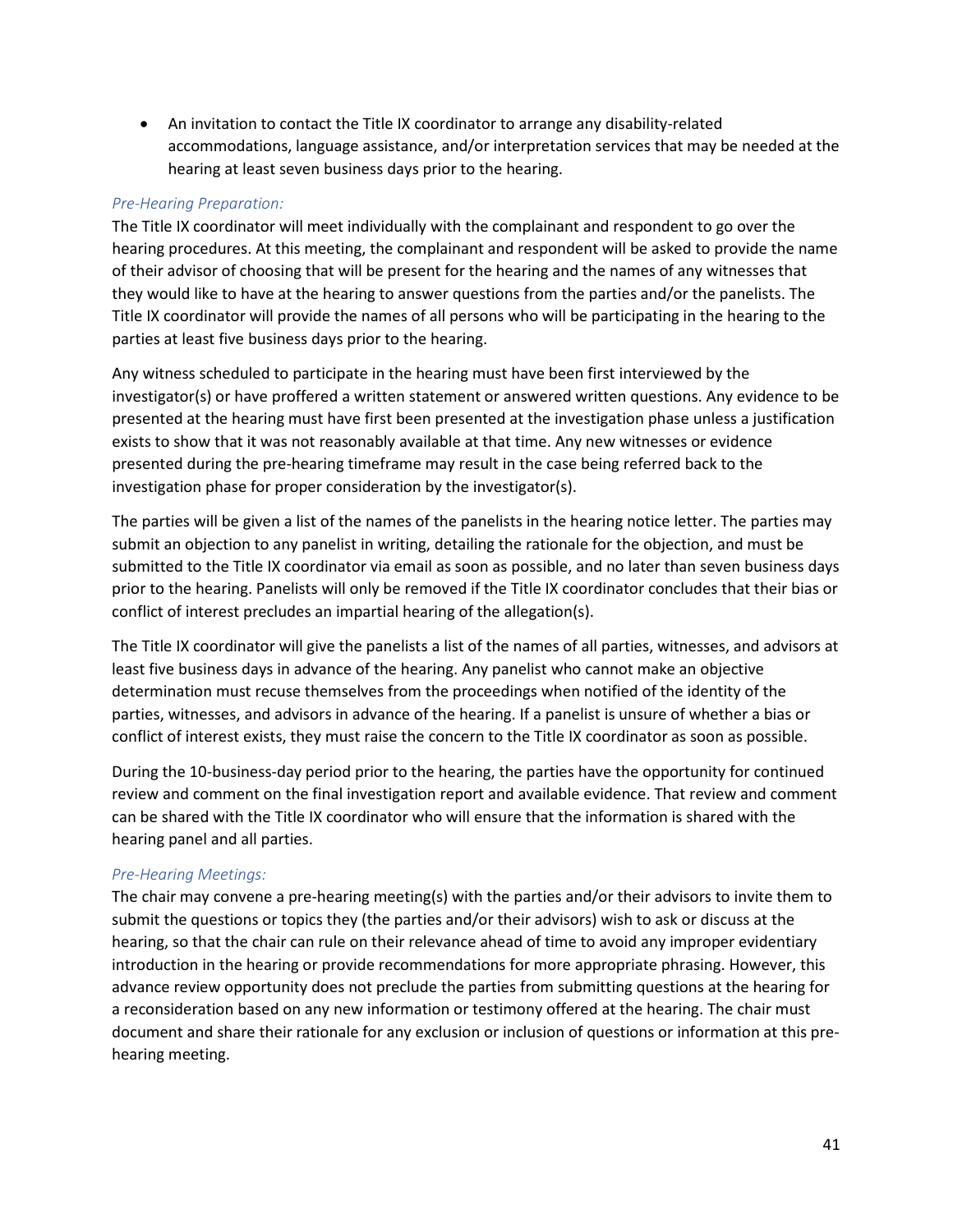The chair, only with full agreement of the parties, may decide in advance of the hearing that certain witnesses do not need to be present if their testimony can be adequately summarized by the investigator(s) in the investigation report or during the hearing.

The pre-hearing meeting(s) will not be recorded, but a record of the meetings and any supporting documentary materials will be included in the case file.

#### *Impact Statement:*

Prior to the commencement of the hearing, the parties may submit an impact statement to the Title IX coordinator in a sealed envelope. The impact statement will be reviewed by the hearing panel during deliberations if a respondent is found responsible for violating College policy. If the respondent is found not responsible, the statements will be returned to the parties or destroyed and will not be reviewed by the panel under any circumstances.

#### *Hearing Procedures:*

At the hearing, the hearing panel has the authority to hear and make determinations on all allegations of discrimination, harassment, and/or retaliation, and also may hear and make determinations on any additional alleged policy violations that have occurred in concert with the discrimination, harassment, and/or retaliation, even though those collateral allegations may not specifically fall within the SGBM policy.

Participants at the hearing will include the chair, any additional panelists, the Title IX coordinator or their designee to serve as a hearing facilitator, the investigator(s) who conducted the investigation, the parties, advisors to the parties, any called witnesses, and anyone providing authorized accommodations or assistive services. The hearing is otherwise considered closed and private to any other individuals.

The chair will answer all questions of procedure, but may defer to the Title IX coordinator or hearing facilitator as needed for clarification. Anyone appearing at the hearing to provide information will respond to questions on their own behalf.

The chair will allow witnesses who have relevant information to appear at a portion of the hearing in order to respond to specific questions from the decision-maker(s) and the parties and will then be excused.

#### *Joint Hearings:*

In hearings involving more than one respondent, or in which two or more complainants have accused the same individual of substantially similar conduct, the default procedure will be to hear the allegations jointly.

However, the Title IX coordinator may permit the investigation and/or hearings pertinent to each respondent to be conducted separately if there is a compelling reason to do so. In joint hearings, separate determinations of responsibility will be made for each respondent with respect to each alleged policy violation.

#### *The Order of the Hearing – Introductions and Explanation of Procedure:*

For hearings under the formal resolution process, parties can expect the following:

• The chair explains the procedures and introduces the participants.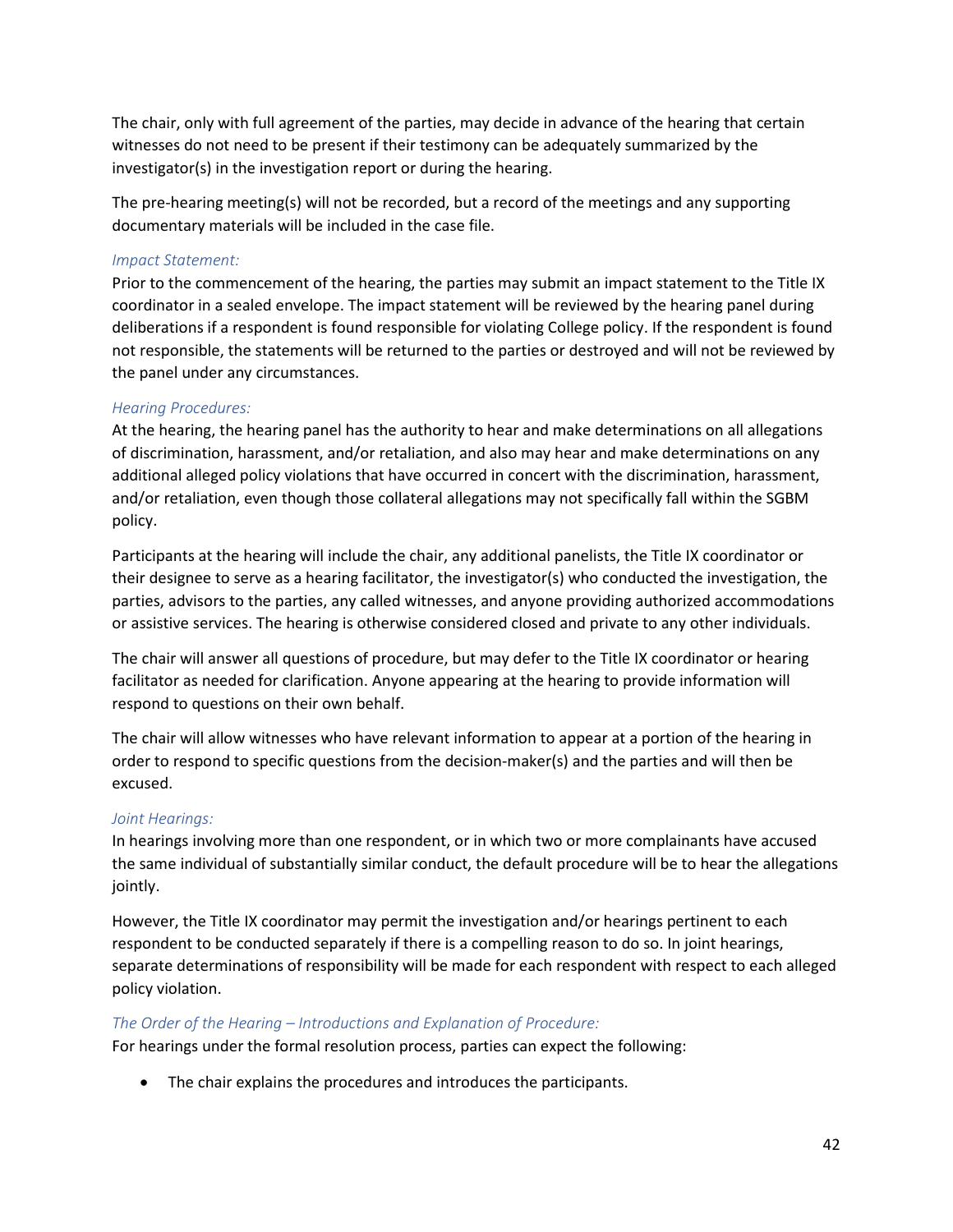- The chair and/or hearing facilitator then conducts the hearing according to the hearing script. At the hearing, recording, witness logistics, party logistics, curation of documents, separation of the parties, and other administrative elements of the hearing process are managed by a non-voting hearing facilitator. The hearing facilitator may attend to: logistics of rooms for various parties/witnesses as they wait; flow of parties/witnesses in and out of the hearing space; ensuring recording and/or virtual conferencing technology is working as intended; copying and distributing materials to participants, as appropriate, etc.
- The investigator(s) will then present a summary of the final investigation report, including items that are contested and those that are not, and will be subject to questioning by the hearing panel and the parties. Questions must be submitted in writing to the hearing chair at the specified time and the chair will read the questions to the investigator(s) to respond. The chair will explain any decision to exclude a question as not relevant, or to reframe it for relevance. The investigator(s) will be present during the entire hearing process, but not during deliberations. Neither the parties nor the hearing panel should ask the investigator(s) their opinions on credibility, recommended findings, or determinations, and the investigators, advisors, and parties will refrain from discussion of or questions about these assessments. If such information is introduced, the chair will direct that it be disregarded.
- Once the investigator(s) present their report and are questioned, the parties and witnesses may provide relevant information in turn and be subjected to questions from the hearing panel and parties, beginning with the complainant, and then in the order determined by the chair. Questions must be submitted in writing to the hearing chair at the specified time and the chair will read the questions to the investigator(s) to respond. All questions are subject to a relevance determination by the chair. The chair will explain any decision to exclude a question as not relevant, or to reframe it for relevance.
- Once all parties have had the opportunity to provide a statement and to answer any questions, the chair will allow the parties to make a final closing statement before closing out the hearing.

#### *Deliberation, Decision-making, and Standard of Proof:*

The hearing panel will deliberate in closed session to determine whether the respondent is responsible or not responsible for the policy violation(s) in question. If a panel is used, a simple majority vote is required to determine the finding. The hearing facilitator may be invited to attend the deliberation by the chair, but is there only to facilitate procedurally, not to address the substance of the allegations. The facilitator may help answer questions related to matters of law or policy application but may not provide guidance or answer questions in relation to the findings of the hearing or investigation.

The hearing panel will use the preponderance of the evidence standard in their determinations regarding responsibility of formal complaints under this policy. This means that the panel will determine whether it is more likely than not that a violation of the policy occurred.

When there is a finding of responsibility on one or more of the allegations, the hearing panel may then consider the previously submitted party impact statements in determining appropriate sanction(s). The hearing panel may – at their discretion – consider the statements, but they are not binding. The hearing panel will review the statements and any pertinent conduct history and will determine the appropriate sanction(s).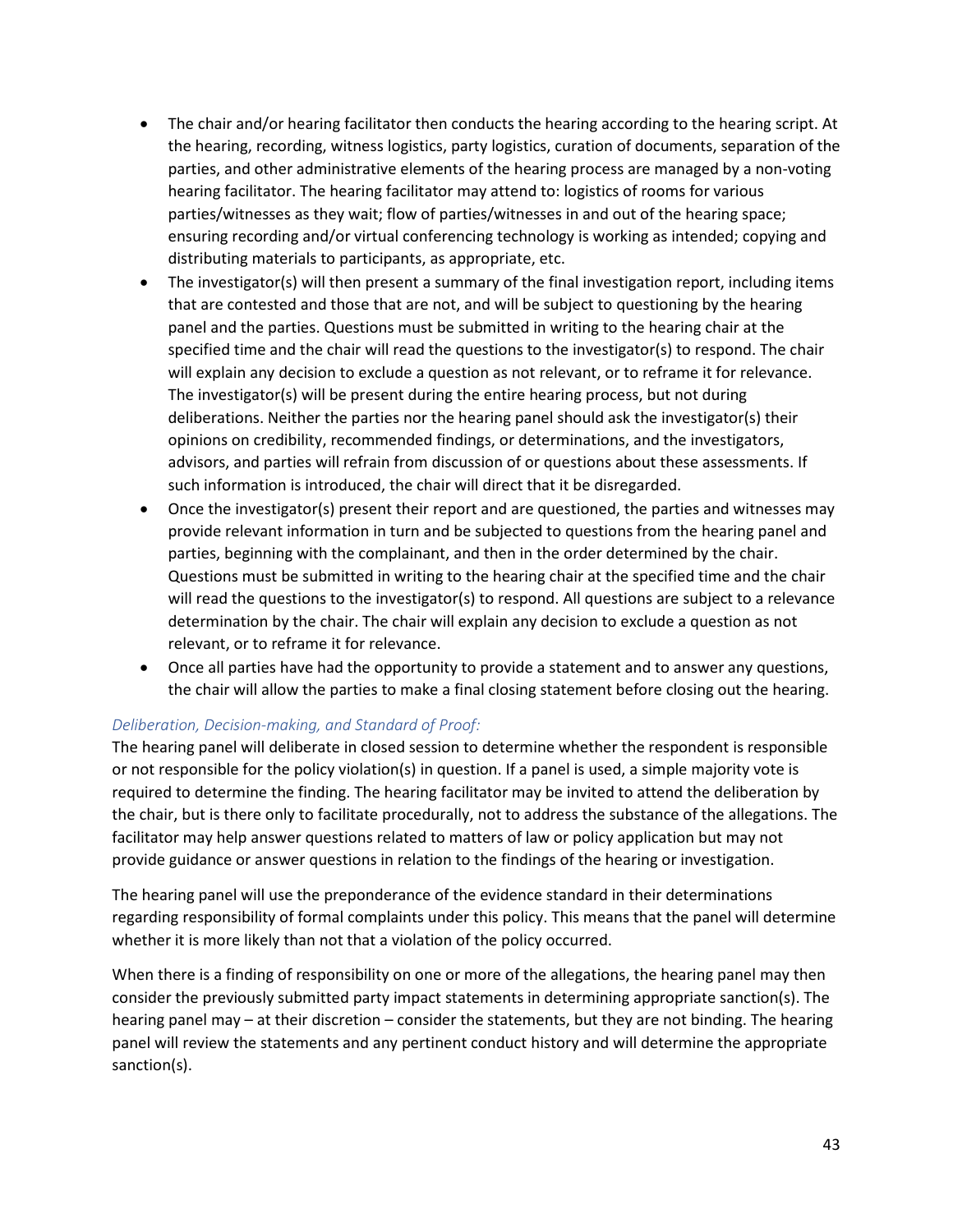The chair will then prepare a written deliberation statement and deliver it to the Title IX coordinator, detailing the determination, rationale, the evidence used in support of its determination, the evidence disregarded, credibility assessments, and, if applicable, any sanctions.

This report typically should not exceed three to five pages in length and must be submitted to the Title IX coordinator within two business days of the end of deliberations, unless the Title IX coordinator grants an extension. If an extension is granted, the Title IX coordinator will notify the parties.

The Title IX coordinator will issue the Notice of the Outcome to the parties following the procedures outlined in the later section.

#### *Recording Hearings:*

Hearings (but not deliberations) are recorded by the College for purposes of review in the event of an appeal. The parties may not record the proceedings and no other unauthorized recordings are permitted.

The hearing panel, the parties, their advisors, and appropriate administrators of the College will be permitted to listen to the recording in a controlled environment determined by the Title IX coordinator. No person will be given or be allowed to make a copy of the recording without permission of the Title IX coordinator.

### iv. Formal Resolution of Complaints Against Employees

<span id="page-43-0"></span>For allegations against an employee of sexual and gender-based misconduct that do not constitute a violation of Title IX sexual harassment, the investigation will be referred to the formal resolution of complaints against employees' process. The investigation report will be submitted to the Human Resources director, or their designee, whom must not have served as an investigator for the matter, who will act as the decision-maker. The director may choose to meet with the complainant and/or respondent to review the investigation report and ask any questions in order to render a decision. Within 10 days of the completion of the investigation, the director will issue a notice of the outcome consistent with the procedures outlined in Section VIII.C. of this policy.

In determining appropriate disciplinary measures, the director will review the respondent's prior disciplinary record, if one exists.

### <span id="page-43-1"></span>C. Notice of Outcome

Using the deliberation statement, the Title IX coordinator will work with the chair to prepare a Notice of Outcome. The Title IX coordinator will then share the letter, including the final determination, rationale, and any applicable sanction(s), with the parties and their advisors within five business days of receiving the decision-maker(s)' deliberation statement.

The Notice of Outcome will then be shared with the parties simultaneously. Notice will be made in writing and emailed to the parties' Springfield College-issued email, or designated accounts. The notice may additionally be provided in-person or by mail depending of the circumstances. Once the notice is emailed to the parties, it will be presumptively delivered.

The Notice of Outcome will identify the specific policy(ies) reported to have been violated, including the relevant policy section, and will contain a description of the procedural steps taken by the College that the College is permitted to share according to state or federal law; and any remedies provided to the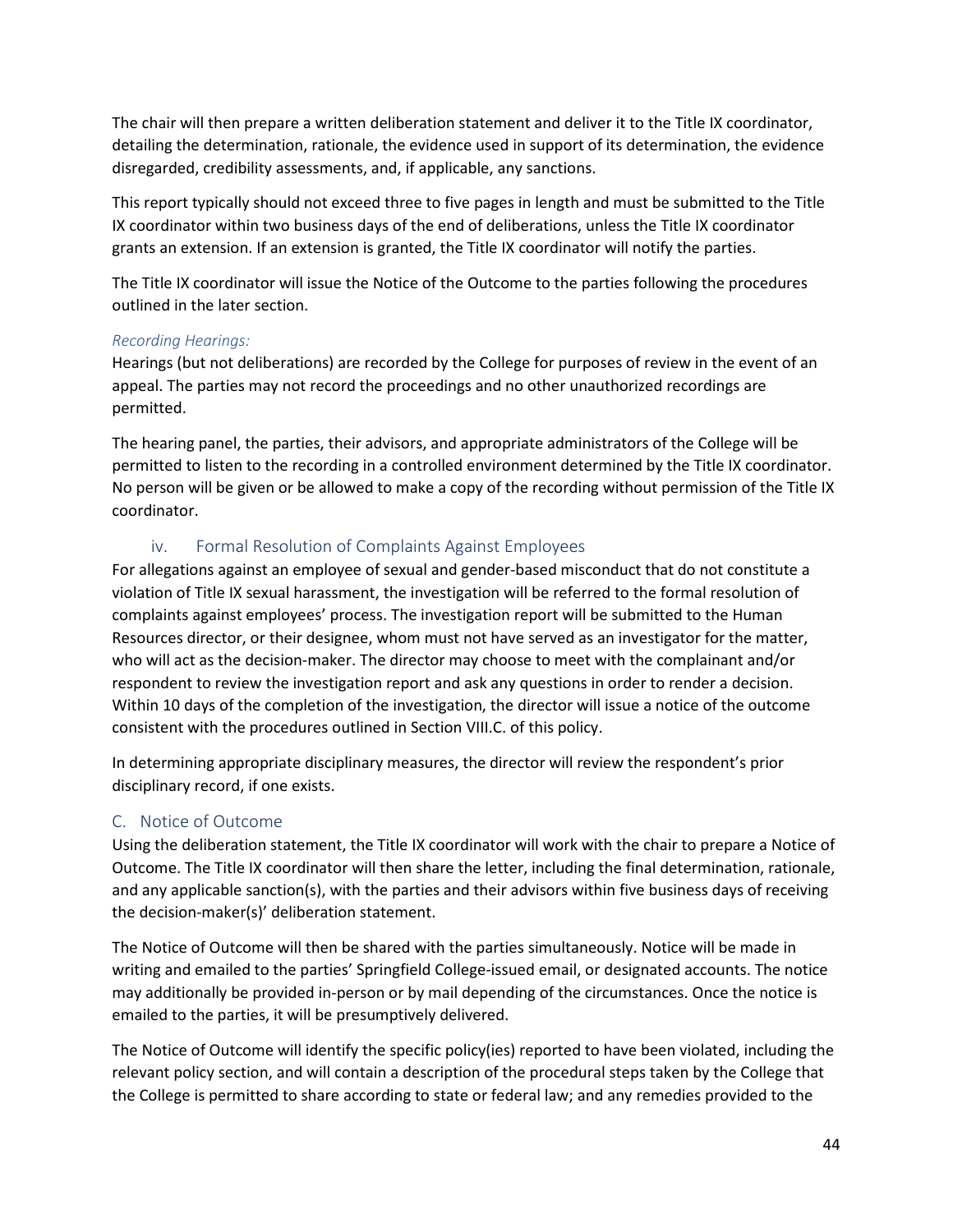complainant designed to ensure access to the College educational or employment program or activity, to the extent the College is permitted to share such information under state or federal law (this detail is not typically shared with the respondent unless the remedy directly relates to the respondent).

The Notice of Outcome will also include information on when the results are considered by the College to be final, any changes that occur prior to finalization, and the relevant procedures and bases for any available appeal options.

### <span id="page-44-0"></span>D. Sanctioning Process

Upon determination of responsibility, the hearing panel will confer with the Title IX coordinator regarding potential sanctions. Before determining sanctions, the chair may review the case file and investigators' conclusions, the respondent's prior disciplinary record, if one exists, and any impact statements submitted by either party. The hearing panel will include the sanction(s) and the rational for the sanction(s) in the deliberation statement provided to the Title IX coordinator within two business days of the end of the hearing deliberations.

Sanctions are designed to stop the harassing behavior, prevent its reoccurrence, and remedy the effects upon the victim and community. Sanctions preserve individual and institutional safety and integrity and, whenever possible and appropriate, help respondents repair the damage to the individual and community for which they have been found responsible. Respondents found to be responsible for sexual and gender-based misconduct offenses involving penetration, regardless of the genders of the parties involved, will likely face a recommended sanction of suspension, expulsion, or termination. Individuals found to be in repeat violation of sexual and gender-based misconduct offenses will likely face a recommended sanction of suspension, expulsion, or termination.

### *Sanction Guidelines:*

When considering appropriate sanctions for the violation, the hearing panel or adjudicator will consider the following information (in no particular order):

- The nature and violence of the conduct;
- The respondent's prior discipline history;
- The impact of the conduct on the complainant, and their desired sanctions, if known;
- The impact of the conduct on the Springfield community, its members, and/or its property;
- How the College has sanctioned similar incidents in the past;
- Whether the respondent has accepted responsibility; and
- Any other mitigating or aggravating circumstances, including the College's values.

The sanctions available to the hearing panel to assign include, but are not limited to, the following:

- 1. **Warning of Violation**: An official verbal, written, or final notice of the College's disapproval of a respondent's actions indicating that any future violation will be dealt with more severely.
- 2. **Intervention**: Educational or informative workshops, events, reflective or research papers, meetings, counseling sessions, or activities related to the violation or incident.
- 3. **Loss of Housing**: An individual residing in College-owned housing will be required to vacate. Students removed from housing due to disciplinary sanctions will forfeit any refund.
- 4. **Probation**: Official notice that any further/future violations are likely to result in loss of housing, suspension, or expulsion from the College. A student on probation may not be permitted to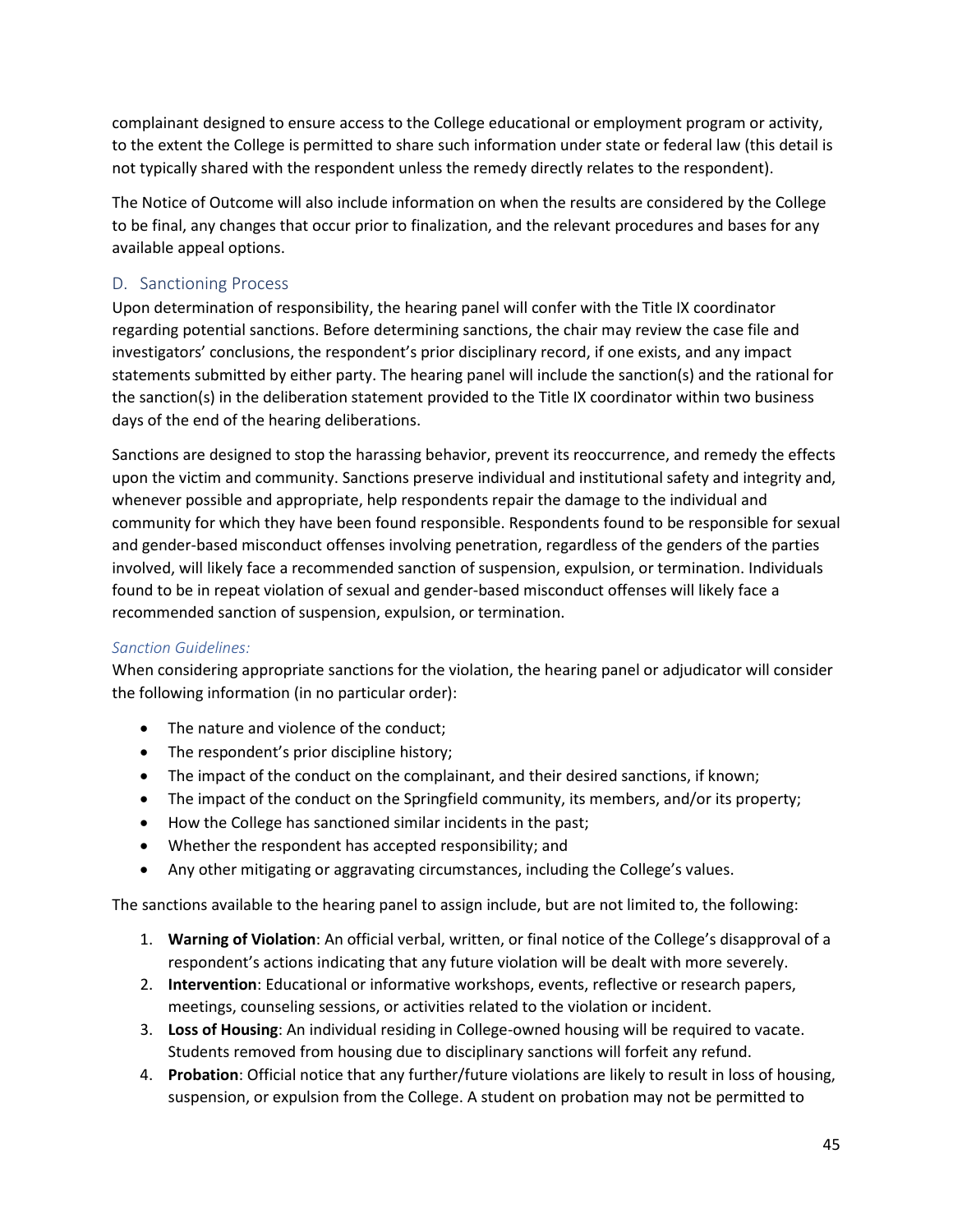serve in select leadership positions in student organizations and may experience additional restrictions and loss of privileges from varying programs and events as specified in the policies of such activities.

- 5. **Restitution**: Compensation for loss, damage, or injury made payable to the affected party.
- 6. **Restriction**: Temporary or permanent loss of privileges or the use of or participation in a College facility, program, or service.
- 7. **Suspension**: A complete separation from all College classes, activities, events, services, facilities, grounds, and campus property (including College-owned houses in the adjacent neighborhoods) for a specific period of time and/or until specific conditions are met. Any violation of these terms will result in additional action up to and including expulsion. Suspensions are immediate regardless of the timing of the academic year, unless otherwise specified. Students removed from housing due to disciplinary sanctions will forfeit any refund.
- 8. **Suspension (employment)**: A disciplinary suspension issued to an employee, with or without pay, depending on the severity of the allegation at the discretion of Human Resources.
- 9. **Expulsion**: Complete and permanent termination of the student's relationship with the College. This termination pertains to all classes, activities, services, facilities, grounds, and precludes any future enrollment in the College's undergraduate, graduate, and regional and online schools. Students removed from housing due to disciplinary sanctions will forfeit any refund.
- 10. **Termination**: Complete and permanent termination of the employee's relationship with the College. This termination pertains to all work responsibilities, classes, activities, services, facilities, grounds, and precludes any future employment with the College.

### <span id="page-45-0"></span>E. Appeal Process

Both the respondent and the complainant can submit an appeal based on the outcome of the resolution and/or the sanction as set forth below.

Guiding principles of the appeal process:

- Appeals are confined to a review of the case file based on one or more pertinent grounds for appeal described below. Appeals are not intended to re-hear the allegations.
- Absent clear and material error, appeal determinations are intended to be deferential to the original decision-maker. Findings should be revised by an appeal officer only when remanding for further investigation or granting a new investigation would be insufficient, impractical, or unnecessary. Sanctions should be revised by the appeal officer only if there is a compelling justification to do so.
- An appeal must be submitted within five business days after the decision letter is delivered to the parties' Springfield College email account. An appeal maybe made solely on the grounds of:
	- $\circ$  Procedural irregularity that affected the outcome of the matter (i.e., a failure to follow the institution's own procedures);
	- o New evidence that was not reasonably available at the time the determination regarding responsibility or dismissal was made, that could affect the outcome of the matter;
		- A summary of this new evidence and its potential impact must be included in the written appeal; or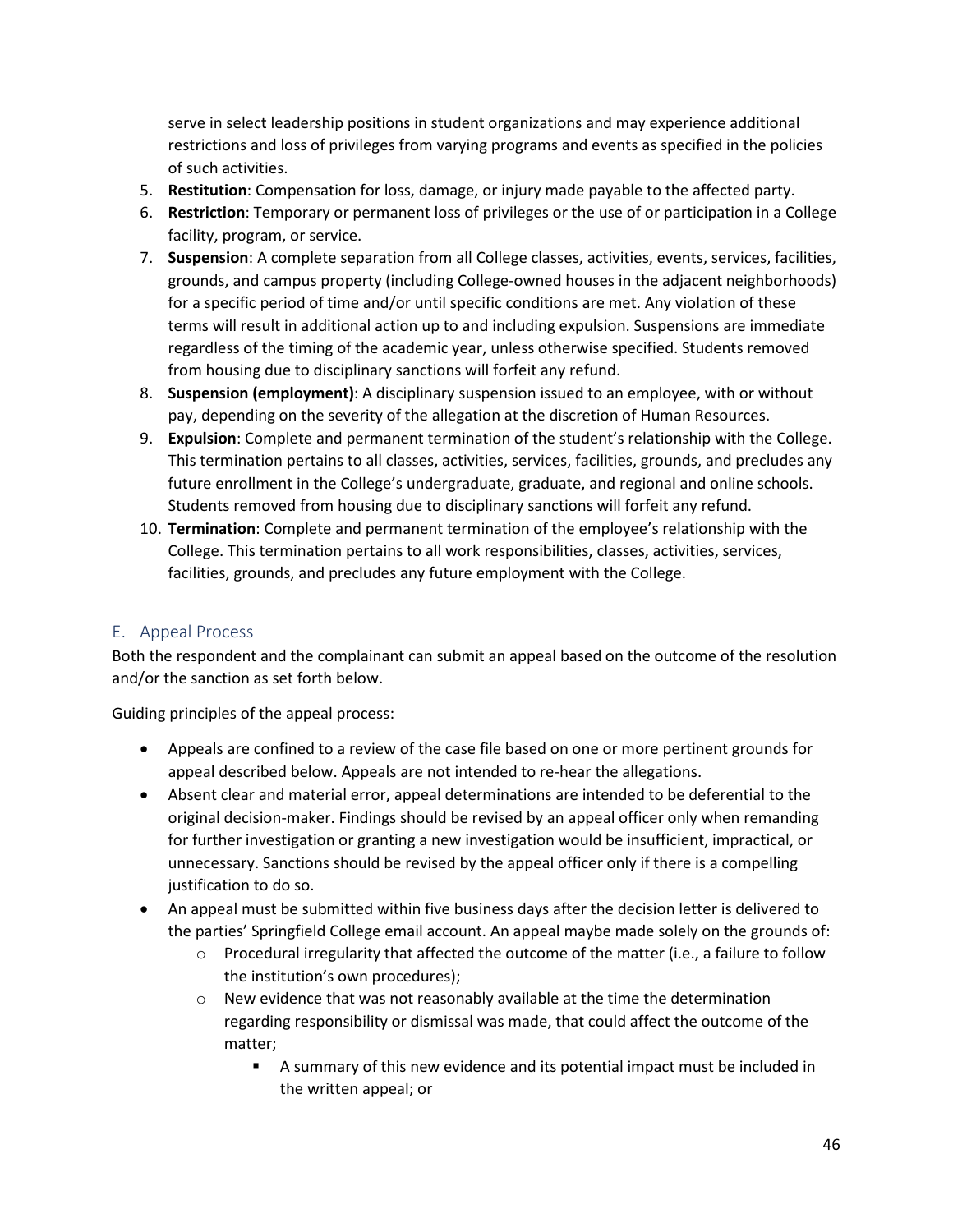$\circ$  The Title IX coordinator, investigator(s), or decision-maker(s) had a conflict of interest or bias for or against an individual party, or for or against complainants or respondents in general, that affected the outcome of the matter.

When the respondent is a student, the vice president of Student Affairs, or their designee, shall act as the appeal officer. When the respondent is a faculty member, the vice president of Academic Affairs, or their designee, shall act as the appeal officer. When the respondent is a staff member, a member of the President's Leadership Team shall act as the appeal officer. The specific appeal officer will typically not be from the staff member's division and will be named in the Notice of Outcome.

The appeal must be made in writing to the Title IX coordinator and must clearly and succinctly outline and explain how the specific grounds listed above have been met. The party submitting the appeal has the burden of demonstrating how the grounds listed above have been met.

When one party submits an appeal, a copy of the appeal will be provided to the other party by the appeal officer. The other party will have an opportunity to submit a written statement to the appeal officer within three business days to be considered with the original appeal. The written statement shall be limited to a response to the content of the original appeal.

The Title IX coordinator will supply the appeal officer with the written appeal and the associated case file and resolution documents.

After reviewing the written appeal(s), written statements, and associated case file, the appeal officer will take one of the following actions:

- 1. Reject the appeal as untimely or improper based on the grounds articulated above;
- 2. Uphold the original decision and/or sanction(s);
- 3. Grant the appeal and:
	- A. Return the case with specific instructions to the hearing panel for further consideration.
	- B. Modify the sanctions by reducing or enhancing the sanction(s). A rationale will be provided by the appeal officer if a sanction is modified.

The complainant and respondent will receive simultaneous written notification of the appeal officer's decision regarding the appeal via their Springfield College email accounts. Except where the case is returned to hearing panel for further consideration, the decision of the appeal officer is final and not subject to further review.

### <span id="page-46-0"></span>IX. Records

### <span id="page-46-1"></span>A. Records Maintained

The documents, information, and other evidence obtained through the investigative process will serve as the record of the case and will be maintained by the Office of Non-discrimination Initiatives, and in cases involving College employees, the Department of Human Resources.

If the respondent has been found responsible for violating this policy, such records shall be used in reviewing any future conduct issues or developing sanctions, and/or shall remain a part of a respondent's personnel record, if applicable.